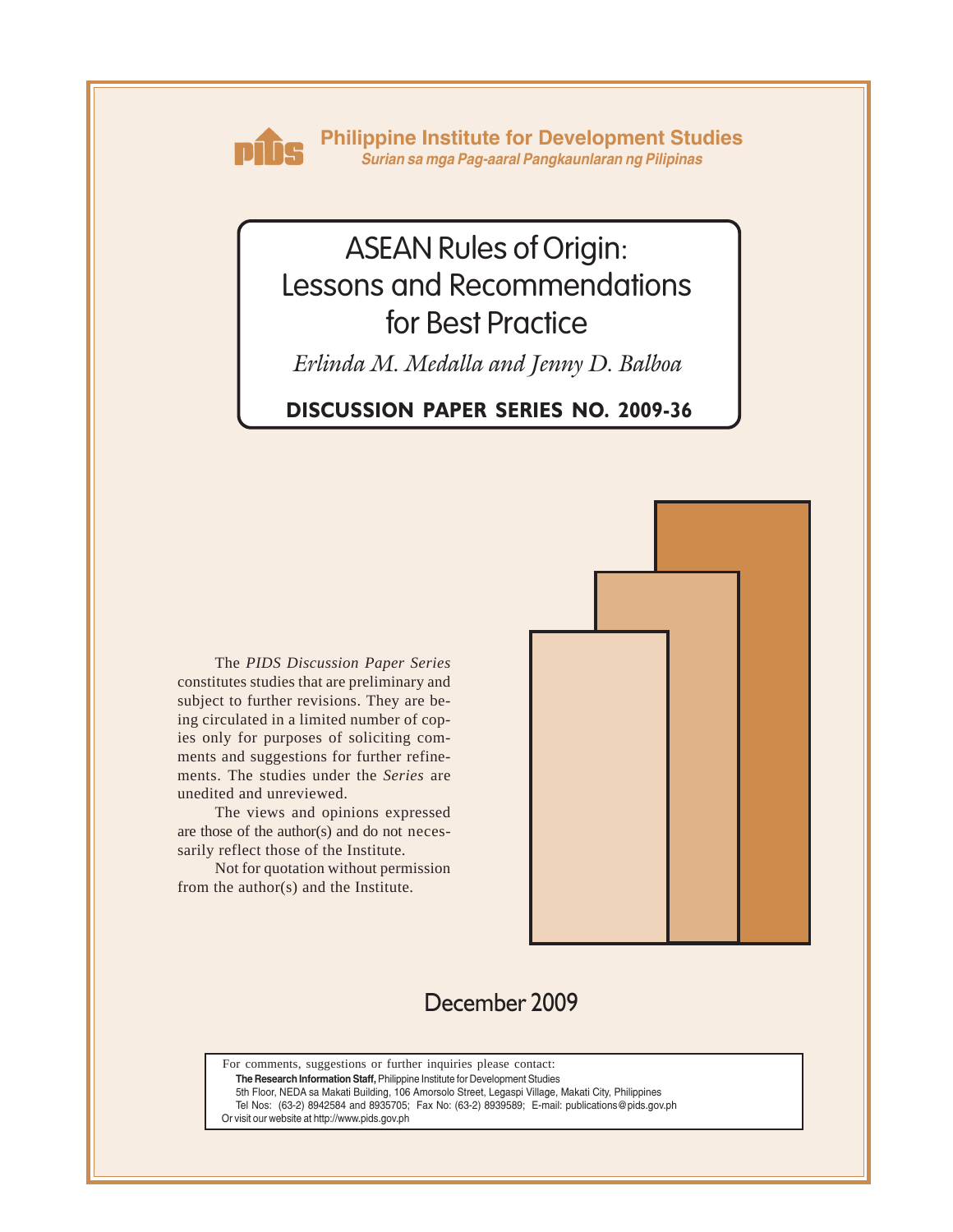#### **ASEAN Rules of Origin: Lessons and Recommendations for Best Practice**

*Erlinda M. Medalla and Jenny D. Balboa* 

#### **Abstract**

Rules of Origin (ROO) set the criteria in determining the nationality of a product and where a product was made. The importance of ROO has increased in the past years as more countries engage in Free Trade Agreements (FTAs) and begun treating goods differently according to where the product was made, along with trade-specific preferences or restrictions to the imported good once its origin is determined. This study is done to cull the lessons from ASEAN's experience in determining and implementing the Rules of Origin. It draws the important lessons and makes recommendations for best practice that would contribute to the cooperation and integration efforts in the region. The paper examines the various design and implementation practice in ROO regimes, focusing on RTAs where the ASEAN is involved. The paper presents findings from recent studies on the cost of ROO compliance and the FTA utilization rates. It concludes with recommendations on simplification of ROO and some reforms on administrative procedures, bringing in the development country dimension, and some general guidelines to follow to improve ROOs.

*Key words: Rules of Origin, Free Trade Agreements, ASEAN* 

#### **Executive Summary**

Rules of Origin are usually specific to trade agreements and are a product of intense negotiations between parties before finalizing a trade deal. From these ROOs, one could determine the degree of liberalization or restrictiveness of trade between the Parties. Determining ROOs could be technically complex and administratively burdensome. It could be a daunting task for countries that do not have sufficient human resource skills to implement the fundamentals of ROOs. This is especially apparent in developing countries that lack the resources and sophisticated techniques to maximize the gains from a trade agreement.

ASEAN is acknowledged to be one of the most economically dynamic economic groups in the world and an active player in the global FTA movement. ASEAN's economic liberalization started in 1992 with the creation of the ASEAN Free Trade Area (AFTA). With this instrument, ASEAN was successfully able to eliminate trade barriers in intra-regional trade in its six major economies by 2002. ASEAN is at the center of East Asia's regional integration and cooperation.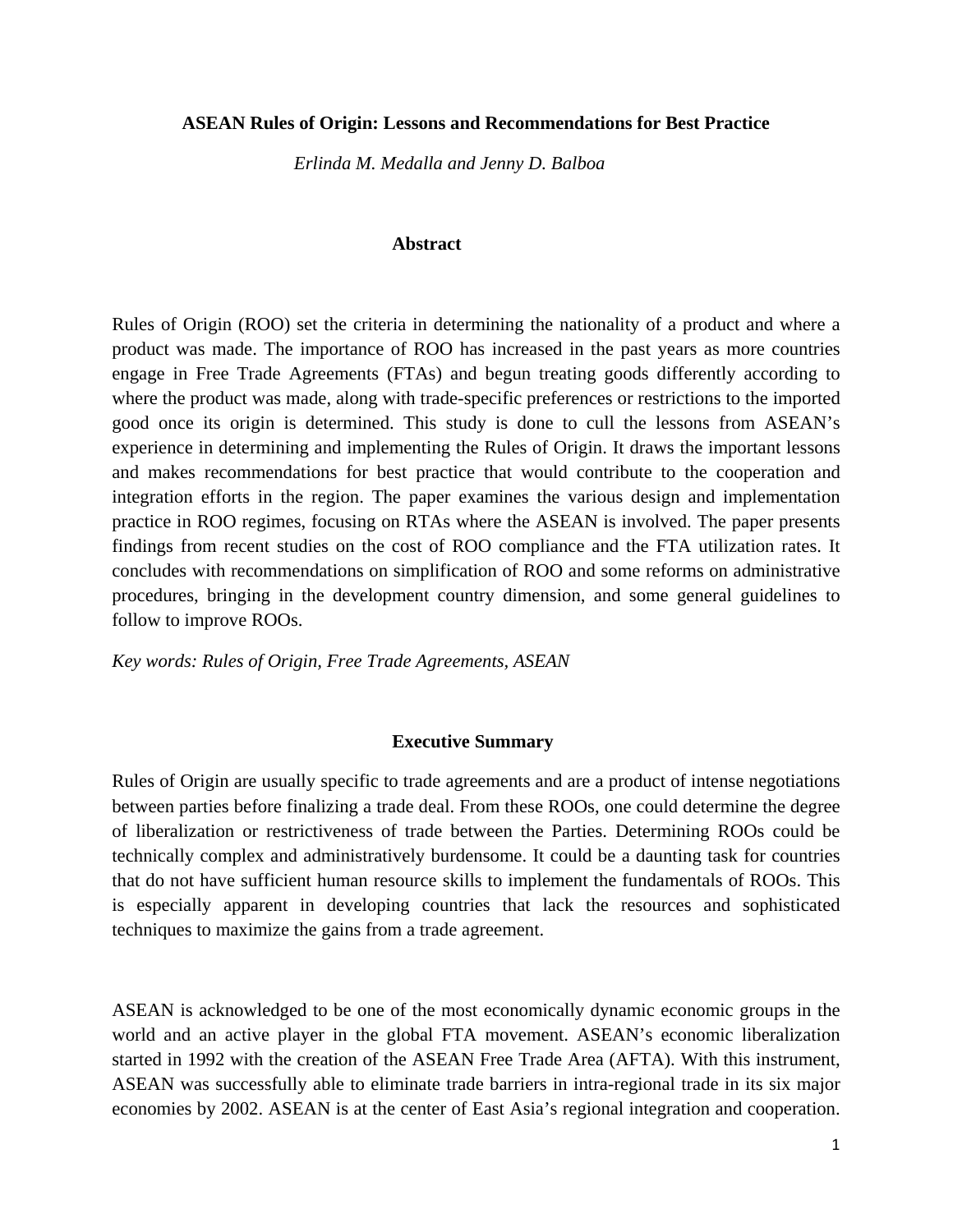Third county dialogues had been initiated and created revolving around ASEAN (ASEAN-China, ASEAN-Korea, and ASEAN-Japan). Beyond this, there are other mechanisms which are exploring larger grouping such as the East-Asia wide initiative (EAFTA) under the "ASEAN Plus Three" (APT) and the CEPEA (Comprehensive Economic Partnership for East Asia) under the East Asian Summit. ASEAN's economic network has been expanding, with FTAs being sealed and negotiated not just in the region, but also in other parts of the world.

Rules of Origin in ASEAN's trade agreements are guided by the ASEAN-Common Effective Preferential Tariff (ASEAN-CEPT) Scheme. The Guidelines under the CEPT scheme determine product origin (whether it is wholly obtained or not wholly obtained), the list of products that could be considered as wholly produced or obtained, and the criteria in determining non-wholly obtained products. It also provides specific conditions on cumulation and direct consignment, treatment of packing, Certificate of Origin that would be issued by a government authority of the exporting member state, and some guidelines for review.

The Rules of Origin for ASEAN originally applied the value-added criteria in determining origin. Originating status is conferred under one of two conditions: a) products wholly produced or obtained in the exporting member states. Wholly obtained produced include agricultural products, animals, and animal products, and mineral and mineral products and waste and scraps from production as defined by Rule 2, or b) products not wholly produced or obtained. For non-wholly obtained products, the Regional Value Content (RVC) of at least 40 percent applies as a general rule. Overtime, shortcomings of this ROO design became visible, resulting in low FTA utilization rate (JETRO, 2004; Estevadeordal and Suominem).

More recently, reforms had been introduced to relax the ROO rules to keep up with the changing economic landscape of East Asia and the demands of the time. Procedures are simplified and coequal rules are used. CTC (Change in Tariff Classification) are used as alternative to the original Regional Value Content (RVC) or value added. ASEAN is also further refining its cumulation rule and developing a "partial" cumulation approach to allow goods of "partial" origin that do not satisfy the 40 percent threshold to be cumulated as part of the RVA. Further, ASEAN has also agreed to reduce the percentage content requirement from 40 percent to 20 percent of ASEAN content. This move is envisioned to help most developing ASEAN member countries, whose sources of inputs, given the GPN structure, would come from outside the region.

ASEAN adopts the policy of certification thru designated government agency. There have been efforts to further liberalize and simplify the rules of origin, particularly on the screening and procedural aspect of acquiring certificate of rules of origin. In addition, policy reforms are made on post-audit checks by creating "green lanes" to speed up ROO administration.

To illustrate ROO implementation and administration, the paper showed the certification processes for the Philippines and Malaysia. What was observed is that both countries use similar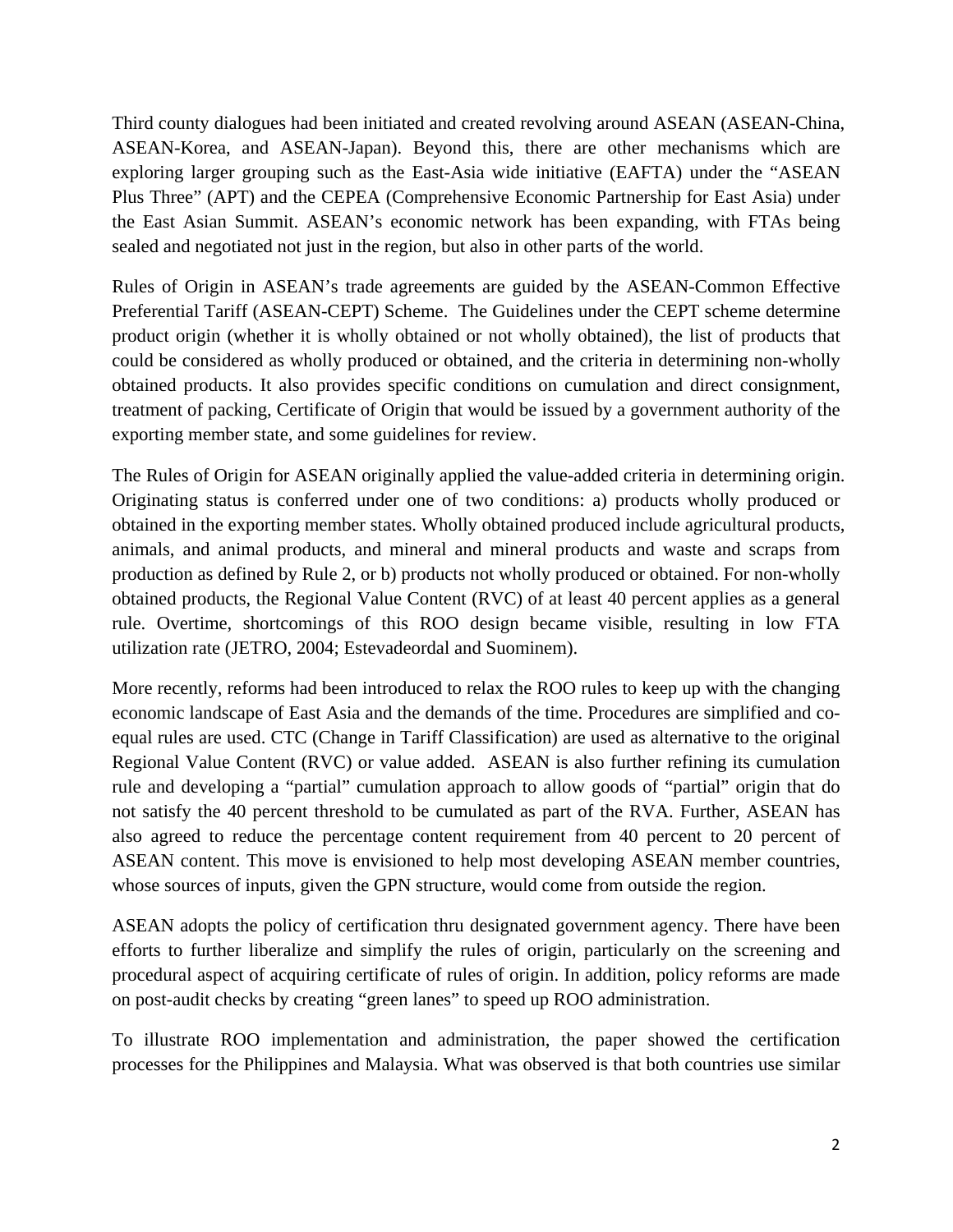procedures in issuing COs. The case of Malaysia and the Philippines is reflective of the harmonized procedures in ASEAN in as far as ROO implementation is concerned.

Nonetheless, some steps could still be introduced to further refine the process, e.g. the use of back to back certificate, or allowing the interchangeable use of different forms (Form D of ASEAN and Form E for the  $ASEAN + 1$ ). This will not only simplify procedures but would make a more seamless use of the cumulation rule.

In comparing ROOs in ASEAN and  $ASEAN + 1$  FTAs, the following has been observed:

- The AFTA has a relatively simple and liberal ROO provision, characterized by generality in application. In addition, reforms being sought lean towards more liberal rules by "expanding/easing standards."
- The existing FTAs in East Asia (limited to those which involve only the 13 East Asian countries) are more or less consistent with AFTA ROO, with the use of 40 percent RVA. AKFTA appears to be generally the least restrictive.
- Most sensitive sectors for most countries include automotive, textile and garments sectors. In addition, various rules are applied across countries and across specific commodity classifications.
- There is increasing use of CTC as an alternative rule, being defined for specific products.
- Even Japan, with a greater tendency in the past to have restrictive ROO have become more liberal, using alternate rules for majority of cases in the recent AJCEP.
- ACFTA, on the other hand can be considered simpler, using only RVC (40) in the majority of cases. However, the lack of alternative rule could be constraining. Reforms are being made to accommodate greater flexibility with more alternate rules being developed.
- However, in general, there is a trend towards progressively more liberal ROO regime in East Asia.

A key concern of the paper is cost of compliance and utilization rates. Various studies have attempted to estimate the cost of ROO compliance (Manchin, 2006; Cadot et al, 2005; Carrere and de Melo, 2004; Hayakawa et al). What these studies commonly showed is that reducing the ROO compliance to within 5 percent should be the target of reforms. While there had been some improvements in CEPT utilization rate through the years, all in all, margin of preference for AFTA is still low, falling below 5 percent in total in all of ASEAN and barely making it to the 5 percent threshold for most ASEAN countries, except Thailand.

Cost of compliance could be minimized in two ways: either the fundamentals of ROOs are itself reformed, or the administrative procedures involving ROOs, particularly the certification process, are reformed. Some suggestions on both areas are tackled in the paper.

In sum, the paper offers the following general guidelines in crafting best practice of ROOs:

1. The AFTA ROO is considered relatively simple and liberal. The generality in application is a plus factor. In addition, reforms being sought lean towards more liberal rules by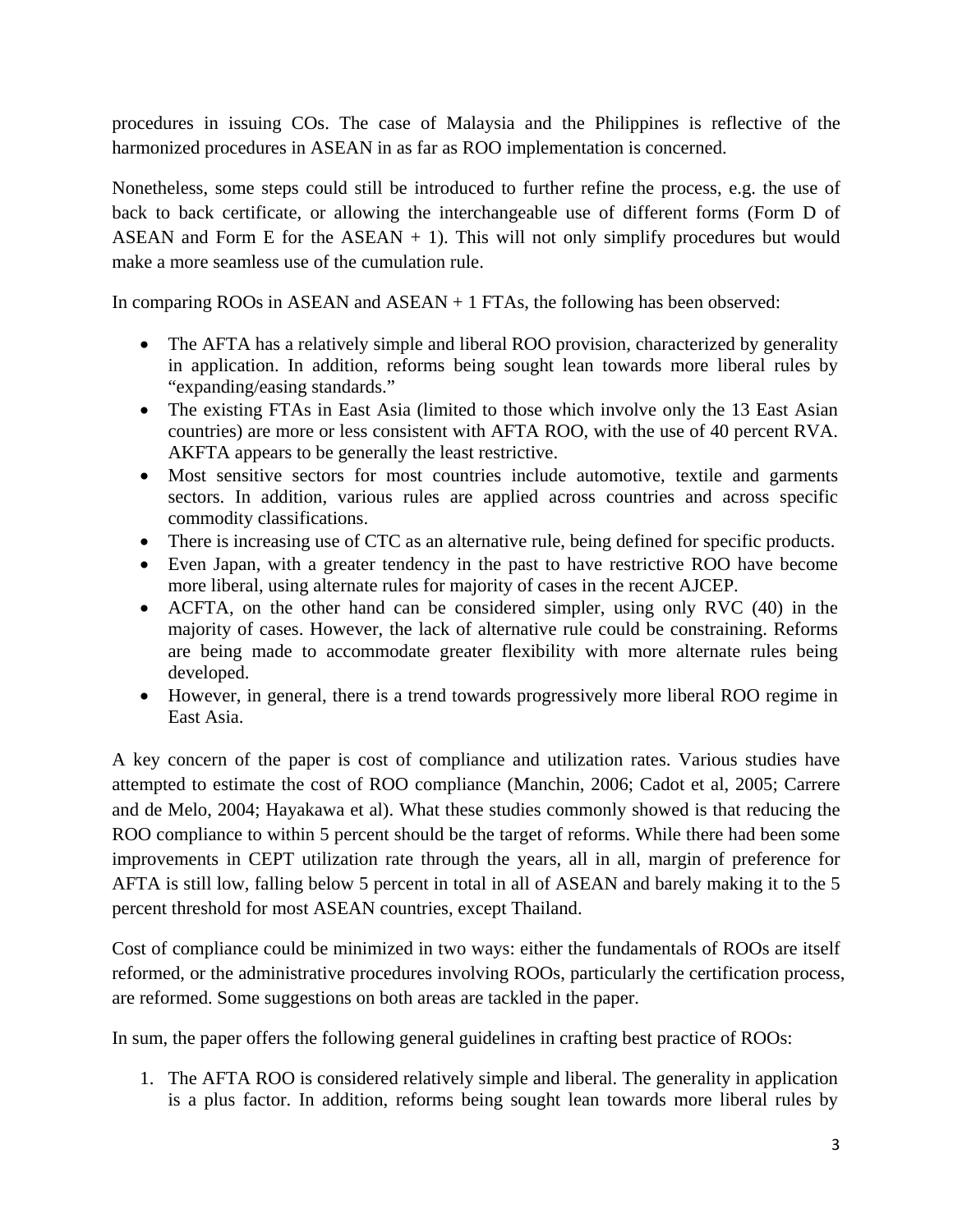attempts toward "expanding/easing standards." (Needless to say, a lot more can be done to improve the system.)

- 2. Rules toward adopting full cumulation, and roll-up (absorption) process should be further developed and adopted.
- 3. The *de minimis* provision should be applied more extensively. This could yield significant impetus for deeper regional integration.
- 4. Another key measure that should be explored is self-certification. This could contribute substantially to simplification and cost reduction. This should be balanced by some monitoring system (and least burdensome verification process) that would keep importers honest.
- 5. Applying restrictive ROOs targeted at sensitive products is not an effective mechanism for protecting domestic industry and should be limited.
- 6. Special and Differential Treatment: ROO be devised by taking into account the different levels of development of countries in the Ease Asia region, e. g. using lower Value Added content
- 7. Another challenge is to craft a system of ROO that would be SME friendly. One aspect of this is capability building to enable SMEs to comply with ROO requirement. Modules and templates for value-added accounting, could probably be developed over time for SMEs to use.
- 8. There is a need for greater harmonization of customs procedures for the benefits from ROO reforms to be maximized. In particular, the region should work towards a Harmonized System of Customs Classification.
- 9. Finally, the formulation of the ROOs should have both simplification and liberalization elements. At the same time, however, there should be adequate provisions that would control for potential abuse.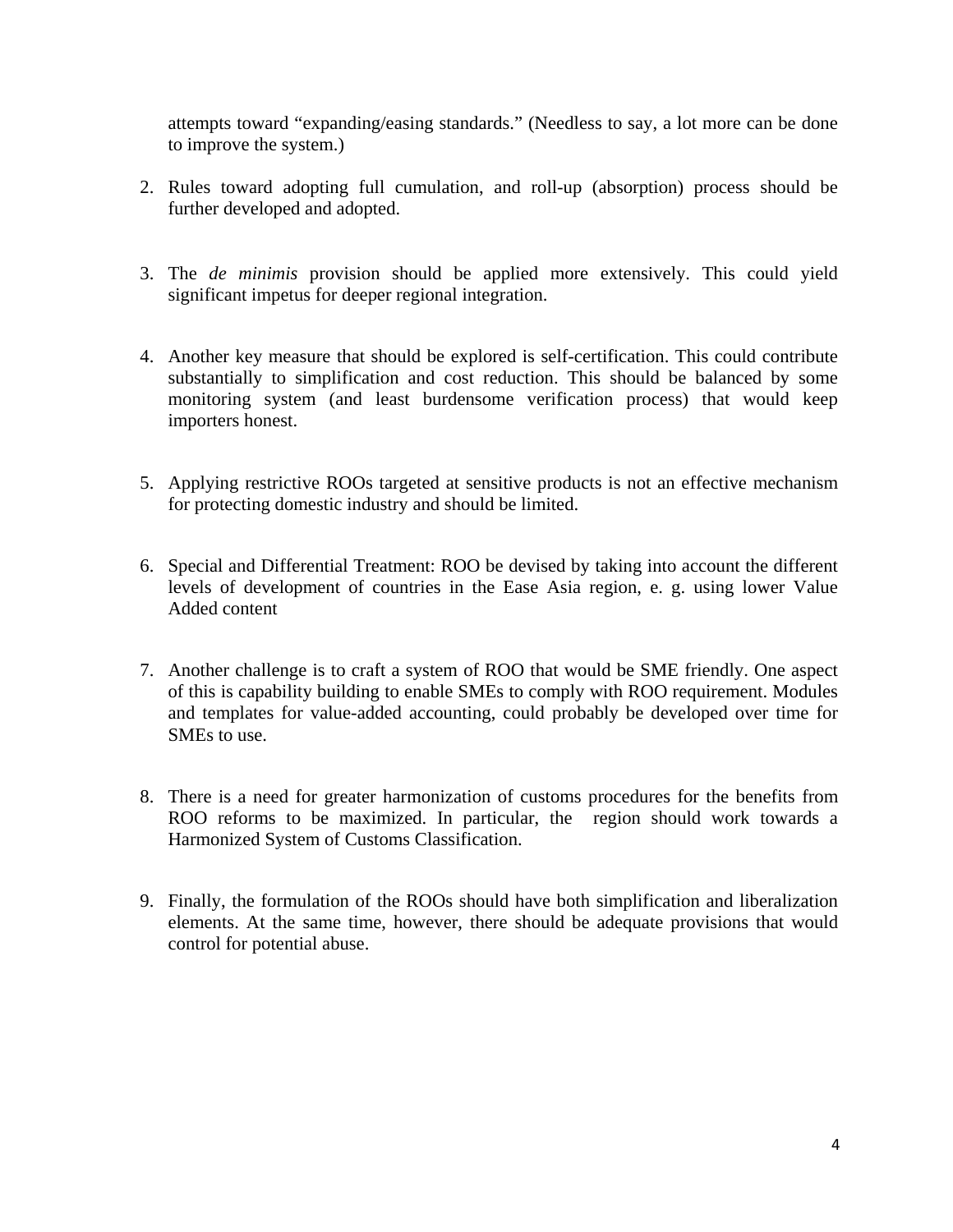# *Table of Contents*

| Approaches to ROO                                            |  |
|--------------------------------------------------------------|--|
| Varying degrees of restrictiveness in types of ROO           |  |
| Implementing ROO: Certification and Verification Procedures  |  |
|                                                              |  |
| Reforms in the ASEAN FTA ROOs                                |  |
|                                                              |  |
| Philippines                                                  |  |
| Malaysia                                                     |  |
| <b>Summary of Findings</b>                                   |  |
| Comparison of ROOs in ASEAN and ASEAN + 1 FTAs22-27          |  |
| Cost of Compliance and Utilization Rates: Some Findings28-30 |  |
|                                                              |  |
| On ROOs: Simplification and Liberalization                   |  |
| Developing Country Dimension                                 |  |
| On Administrative Procedures: Certification and verification |  |
| Summary/Conclusion                                           |  |
|                                                              |  |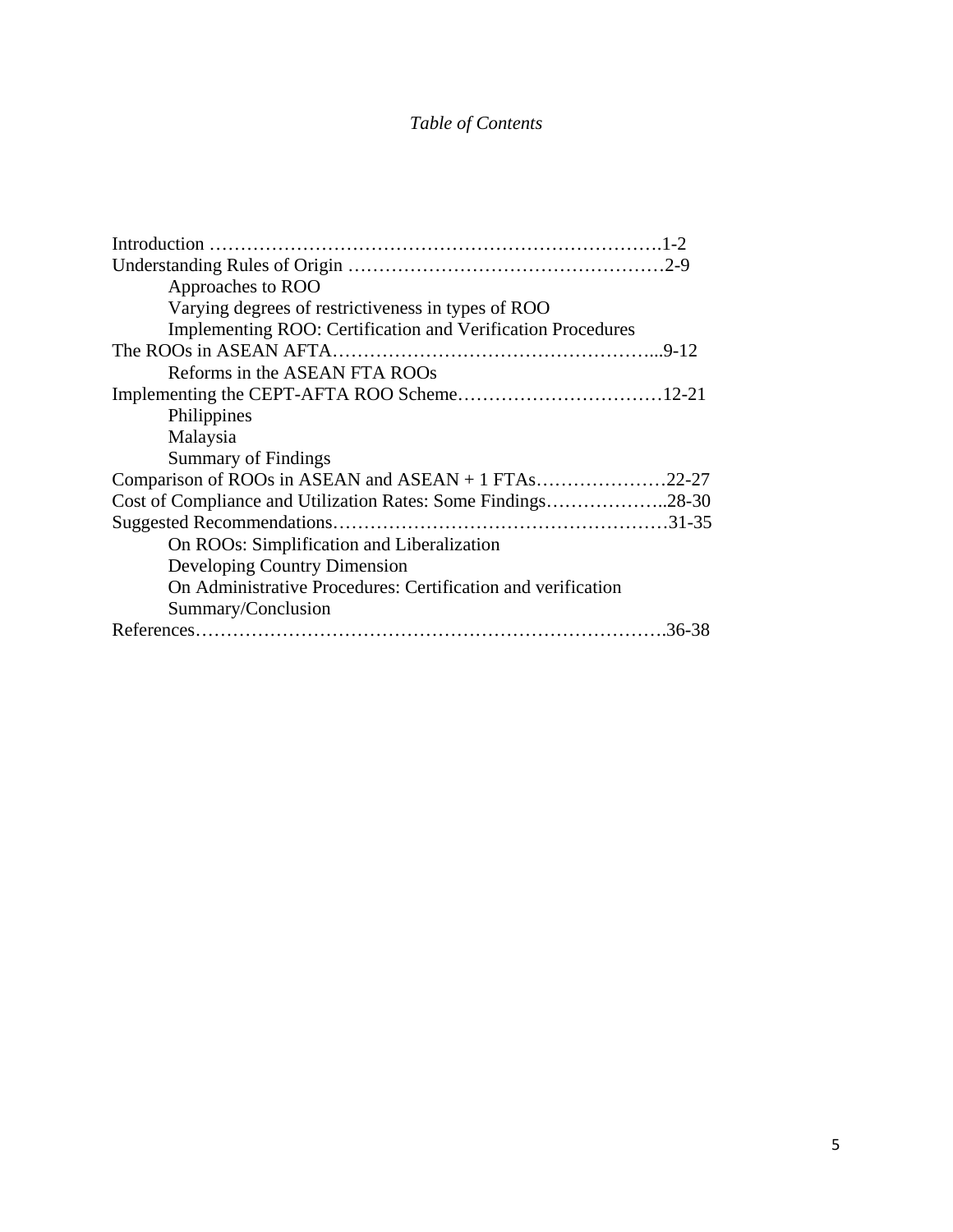#### *Tables*

Table 1. Summary of the Different Approaches to Determine Origin Table 2. FTA by Type of ROO: AFTA, AKFTA, ACFTA and AJCEP Table 3a. ROO Frequency by Type: Textile and Textile Products Table 3b. ROO Frequency by Type: Iron and Steel Table 3c: Food and Agri Products: Chapters 1-24 Table 4. Preferential tariff margin needed to consider use of FTA: Preferential tariff margin needed to consider use of FTA: Survey of Japanese-affiliated firms (exporting) Table 5. Use of FTA by Japanese Affiliated Exporting Companies Table 6. Use of Certificated of Origin in Port of Manila, 2007

#### *Charts and Graphs*

Stages of Certification and Verification Processing of Export Declaration and Certificate of Identification (Philippines) Issuance of Certificate of Origin (Philippines) Issuance of Certificate of Shipment (Philippines) Approval of GSP/CEPT/MJEPA/AKFTA/ACFTA Certificate of Origin (CO) Endorsement and Approval of GSP/CEPT/MPCEPA/AKFTA/ACFTA Cost Analysis (CA) Average Tariff Rates in East Asian Countries/AFTA Margin of Preference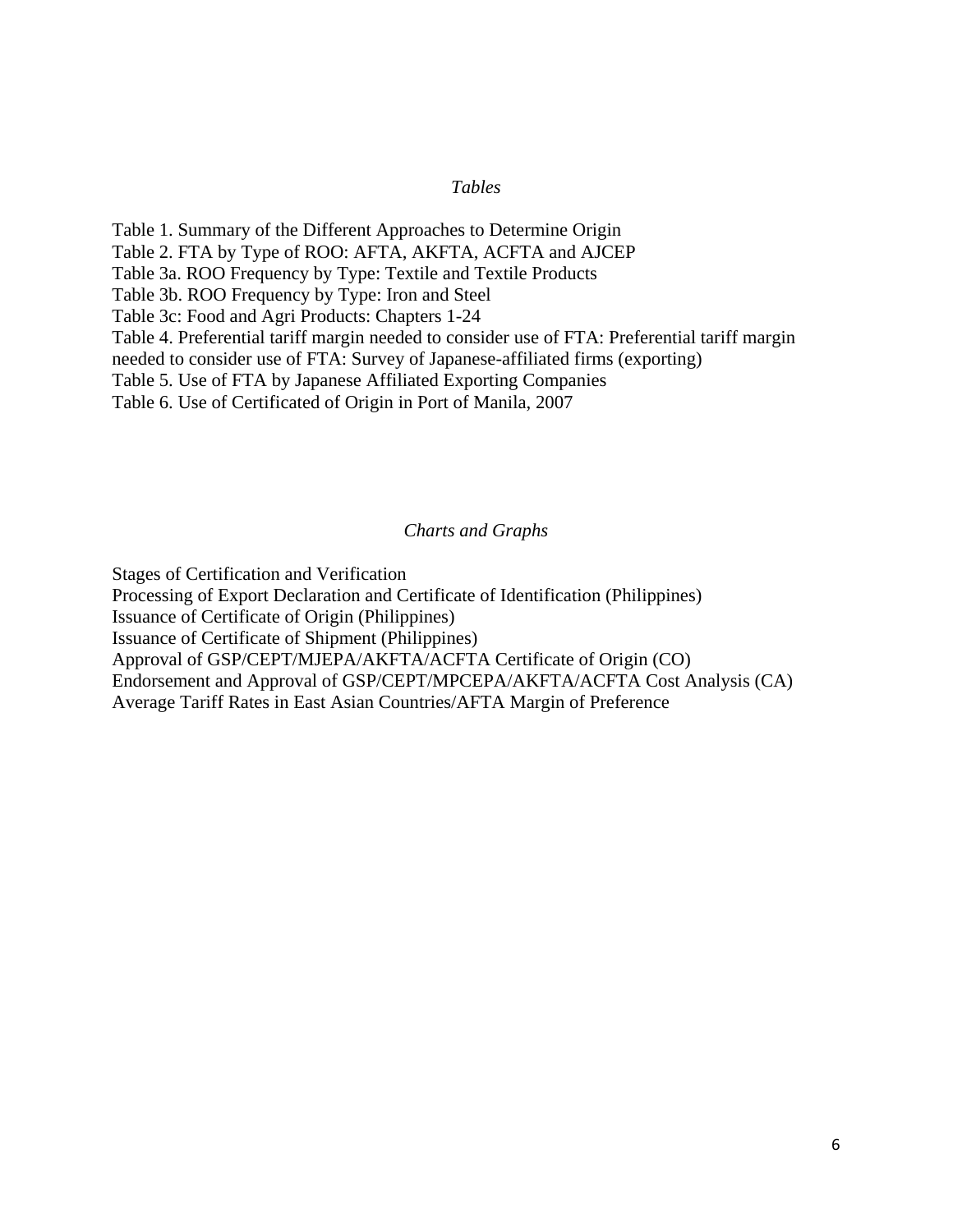# ASEAN Rules of Origin: Lessons and Recommendations for Best Practice \*

# *Erlinda M. Medalla and Jenny Balboa<sup>1</sup>*

#### 1. **Introduction**

Countries around the globe, under any system of government and economic regime, have become increasingly interdependent. While growth and development would vary across and within countries, how one economy performs would affect others. Market driven factors have been the major determinant about gains and distribution. Nonetheless, government policies would have a significant impact on the pace and distribution of gains during good times, and alleviation and distribution of costs during crisis, whether at the national or international level. On the latter, many have chosen to forge regional trading agreements (RTAs), starting a string of engagements leading to its proliferation during the past decade.

ASEAN started early in the game in 1967 for the original members, but only as a loose organization, with minimal economic integration. With the global developments, including times of crisis and need to address development gaps, ASEAN leaders saw a need for a closer partnership, creating a vision of an ASEAN community. The ASEAN membership has since grown into a grouping of 10 countries, from a loose talk shop forum into an organization with a formal Charter (though still underpinned by the unique "ASEAN" way).

After two major crises, ASEAN remains steadfast in its vision of a community. Moreover, the role of ASEAN in the East Asian region has become more important, and the vision has grown into an East Asian community.

Admittedly, there are many impediments towards realizing the vision of an ASEAN community (and more so for an East Asian community). During its decades of existence, reforms have been sought and many problem areas have been identified. Among the latter is the issue of ASEAN Rules of Origin (ROOs).

The ROO provision is at the heart of any free trade agreement (FTA). However, as a means to prevent trade deflection, it could become in itself an impediment to intra-regional trade.

<sup>\*</sup> This paper is a component of the Economic Research Institute for ASEAN and East Asia (ERIA) Research Project on *Deepening East Asian Economic Integration* and published as ERIA-DP-2009-17.

<sup>&</sup>lt;sup>1</sup> Senior Research Fellow and Research Associate, respectively, of the Philippine Institute for Development Studies. The usual disclaimer applies.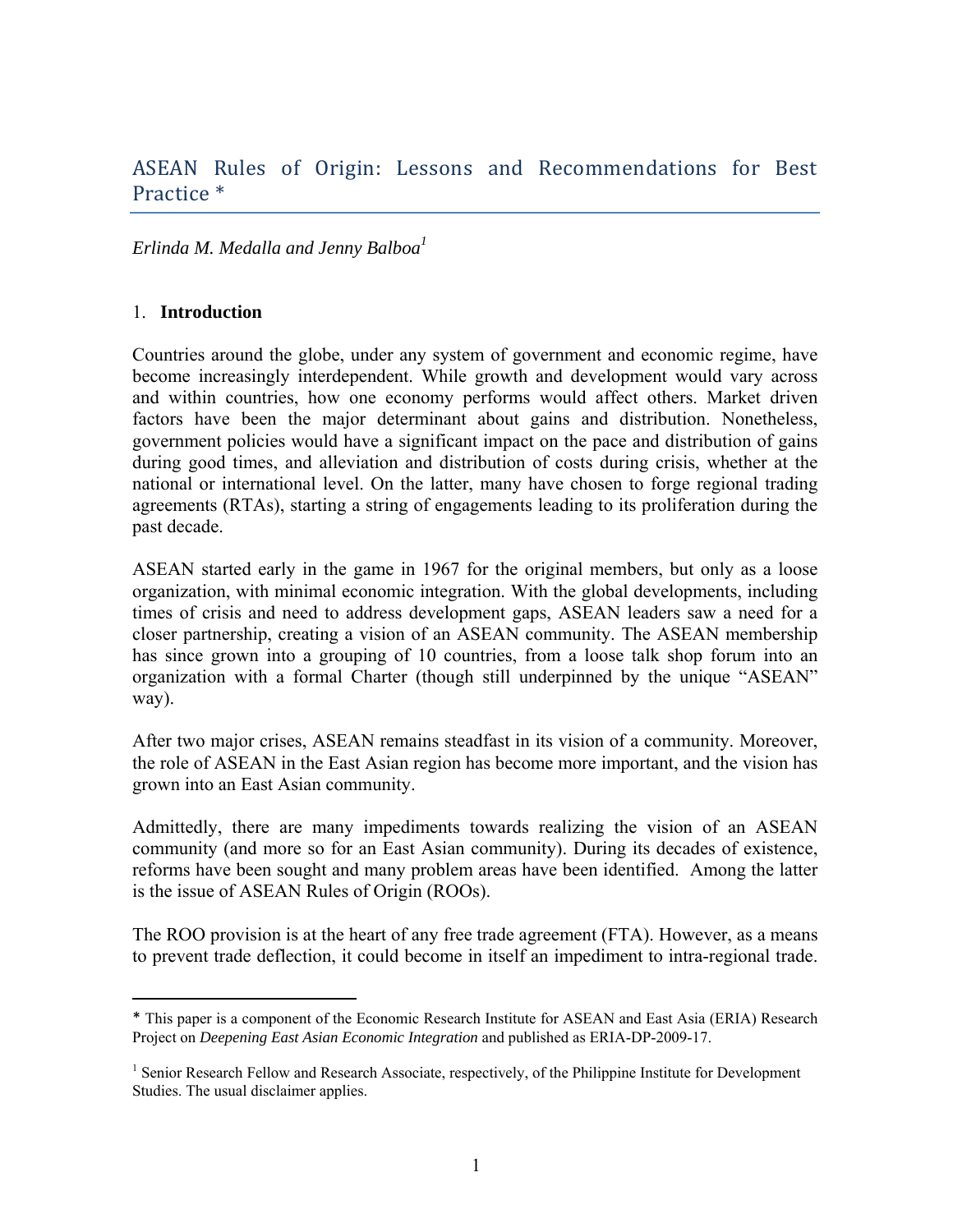In order to maximize the benefits from the RTA, the ROO should not only be an instrument to prevent trade deflection but should be formulated to be as trade facilitating as possible. It should also provide enough safeguard for inclusive development both within and across countries in the region.

This paper attempts to tackle the ROO issue, particularly within the context of ASEAN. The ultimate objective is be able to draw the important lessons and make recommendations for good (if not best) practice in ROO that would enable member parties to achieve its vision of a community.

To provide some background, it is important to have a clear understanding of ROOs -- the design, the implementation, and the ROO regimes, especially in RTAs where the ASEAN is involved. As such, this paper first examines the general approaches to ROOs. Then, the paper discusses the ROO regime in ASEAN and ASEAN plus 1, particularly China, Korea and Japan, including a brief discussion on what have been the issues surrounding ROOs and the reforms sought to address them. The paper then presents some findings from recent studies on the cost of ROO compliance and the FTA ultilization rates. The paper concludes with recommendations for ROOs.

# **2. Understanding ROOs2**

Rules of Origin have long been a part of recorded cross-border trade, if only for statistical purposes. Over time, however, with increasing use of preferential trade, ROOs have evolved into more complex set of rules to serve different purposes. For example, ROOs need to be defined to grant GSP (Generalized System of Preference) privileges for specific products. For FTAs, ROOs have a central role in making sure that benefits accrue to member parties.

This paper deals with ROOs as they are used in FTAs. They are specific provisions that are established in the agreement to determine the origin of goods, which has become more complicated due to evolving production systems and business models. In effect, ROOs can be designed to suit different purposes of member parties of the agreement. It is a product of intense negotiations between parties during its formation. Hence, even if at the outset, the goal of the member parties is to bring down trade barriers between them, realistically, there would still result elements of protectionism in the ROOs that are eventually adopted. One outcome is some degree of restrictiveness of the ROOs.

The intricacy, restrictiveness of the ROO would largely depend on the rules and definition itself which are adopted. However, it is equally important to understand the procedures and administration of the rules as these could add to the cost and complexity of the ROO. This

  $2^2$  The first part of this section draws heavily from the first author's paper on suggested ROO for EAFTA (East Asia Free Trade Agreement)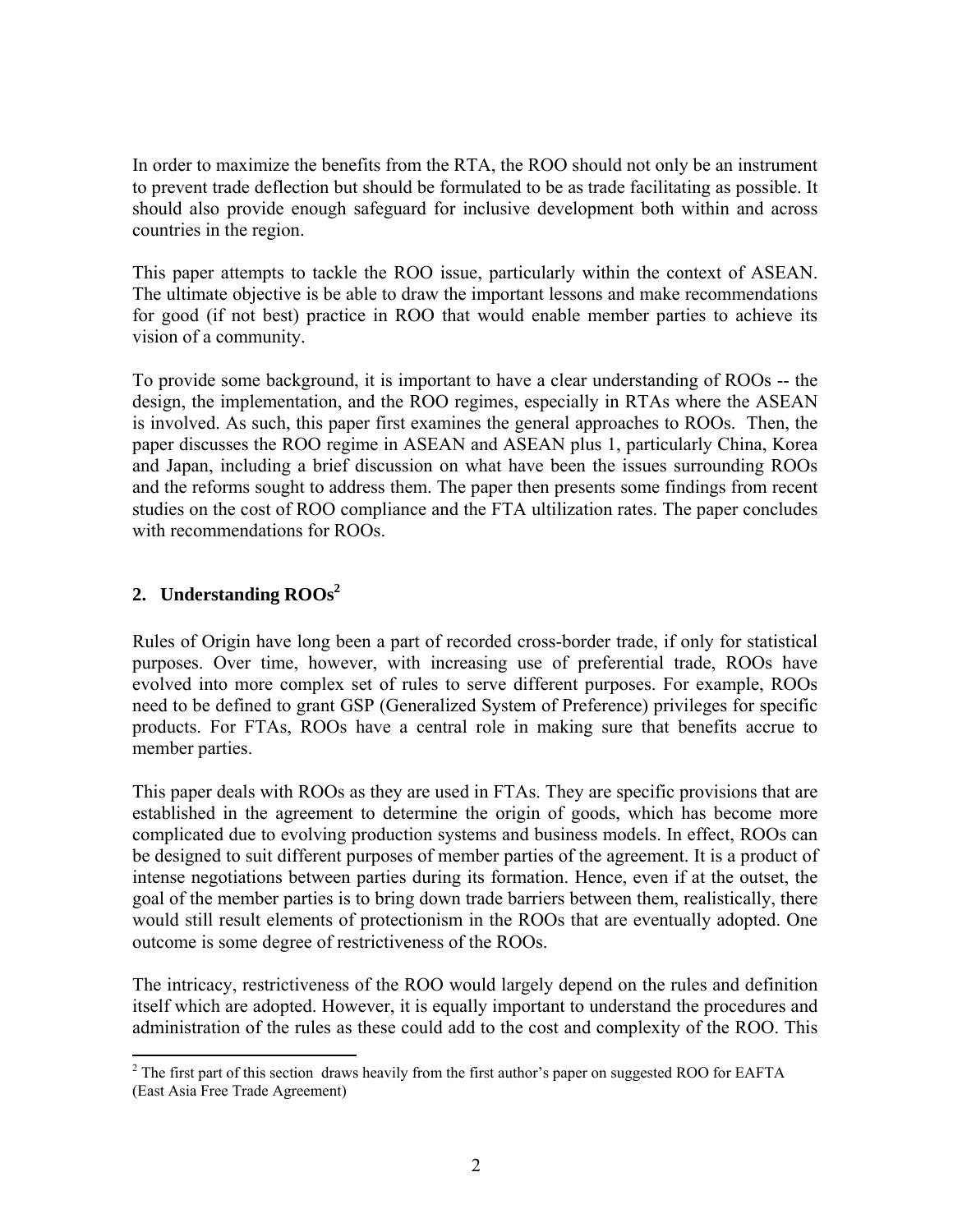section first deals with the approaches, before proceeding to a general discussion of procedures and administration..

# *Approaches to ROO*

In general, there are three (3) basic elements that factor into the setting of ROOs.

- a) First is the distinction between wholly obtained and non-wholly obtained goods.
	- a product is deemed as originating from a particular country if it contains no materials or processing from outside that country (wholly obtained goods)
	- non-wholly obtained goods can also be deemed originating from the particular country if "sufficient working or processing" or substantial transformation has taken place.

 b) For non-wholly obtained goods, sufficient working or processing is in turn determined on the basis of any (or combination) of the following basic criteria:

- a change in tariff classification (CTC) rule,
- on the basis of a minimum value added and/or maximum allowable value of intermediate imports as a percentage of the value of the final product or
- on the basis of conforming to specific production processes.

c) In turn, allowable intermediate imports could involve:

- Maximum allowable imports from non-partners to the agreement (as a *de minimis* rule), and
- Some form of cumulation of inputs (value-added) from partners within the agreement.

For example, the ROO provisions in ASEAN Free Trade Agreement (AFTA) categorizes first between Wholly Produced or Obtained and Not Wholly Produced or Obtained products, then spells out conditions for Not Wholly Produced goods, generally using a minimum regional (cumulation) value added criteria of 40 percent.

'Wholly obtained' criteria would apply to goods that are clearly produced domestically. These are more easily identified and have clear HS (Harmonized System) nomenclature and coding. They are mainly in the first 20 HS chapters covering mining, live animals, fruits, with some processing.

For non-wholly obtained products, there are several approaches to defining whether 'substantial" transformation has occurred to satisfy originating criteria. In general, these include three major methods, used singly or in combination—the *value-added measure (VA),* the *tariff heading criterion (CTH),* and the *specified processes (SP) test*.

The VA test, simply put, requires a product to have a specified minimum percentage of value added created at the last stage of the production process (also the *domestic content*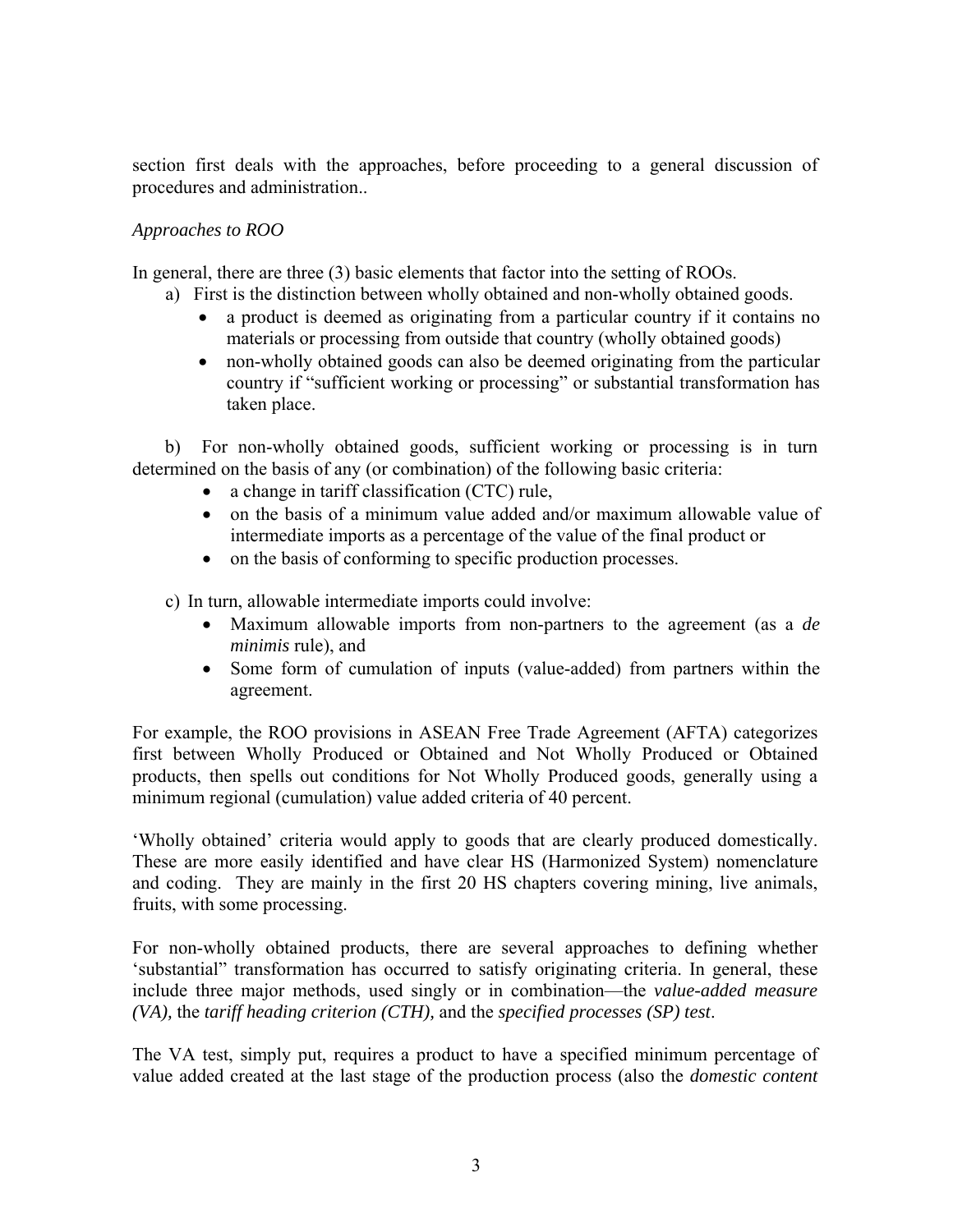*test*). The VA test is apparently simple and precise but it can be very costly to comply with. Proving a value-added content could be subject to differences in calculation method, fluctuation in values, among other concerns. There would be costs in tracing the inputs, and a manufacturer of a complex product would need a highly sophisticated inventory and accounting system. (La Nasa 1995) Moreover, the VA criterion has an implicit bias against low-wage, capital-scarce countries. In general, it is easier for high-wage (capital-rich) countries to reach the value added threshold due to its higher labor costs and higher capital intensity, and conversely.

The *tariff-heading criterion*, also referred to as change in tariff classification (CTC), is a rule which confers origin if the activity in the exporting country results in a product to be classified under a different heading of the customs tariff classification from its main intermediate input. This criterion is comparatively simple and predictable, and indeed, it is increasingly resorted to in more recent FTAs (and ROO refinements in older FTAs). Its limitation is that trade classification systems have not been designed with the objective of distinguishing substantial transformation.<sup>3</sup> As such, a question that arises, for example, is what level of disaggregation should the change be determined for "substantial" transformation" criteria to be satisfied.

The *specified processes* or *technical test* determines, on a case-by-case basis, specific production activities or specific processing operations that may confer originating status. This prescribes certain production or sourcing processes that may (positive test) or may not (negative test) confer originating status. (UNCTAD 2002) An example is the so-called *yarn forward* (sometimes triple transformation) rule for textile and garment products. The obvious limitation of this test is the rigidity and difficulty of defining a process test for an unending list of products, which need to be continuously updated with corresponding new rules for new products and processes arising from new technologies. The process involved is also susceptible to industry lobbying groups during negotiations (and drafting of rules), because drafters and administrators would have to rely on the industry for information. (La Nasa 1995) Lastly, for negative technical tests, the criterion specifies only which processes do not confer origin and thus, could leave a large gray area, making the particular ROO very restrictive.

The adoption or rejection of particular criteria of substantial transformation as a method of determining origin generally depends on which principle one puts more value on: *flexibility*  or *certainty*. Having flexibility in the set of ROOs which allows for evolution over time, adaptive to the need for changes and other developments, would have obvious advantages for member parties. On the other hand there are potential disadvantages in being too

<sup>&</sup>lt;sup>3</sup> While the Harmonized System reflects the most sophisticated and refined tariff classification system, it is primarily designed for the dual purposes of commodity classification and compilation of statistics. (La Nasa 1995)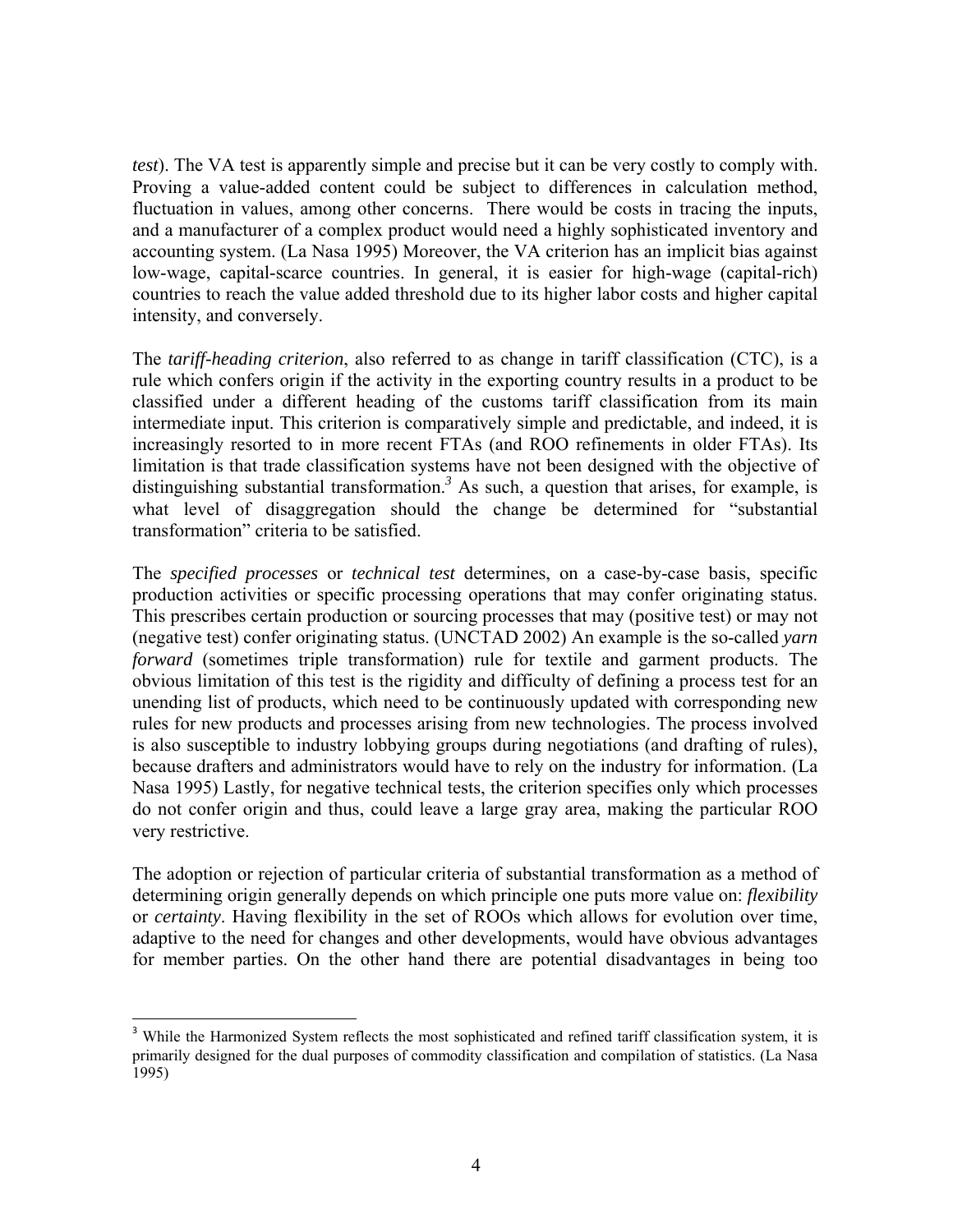flexible, e. g., inconsistent applications, discretionary nature and the costs of making an origin determination under it.

The advantages, disadvantages and key issues using the different methods are highlighted in Table 1 below as summarized by Brenton (2003).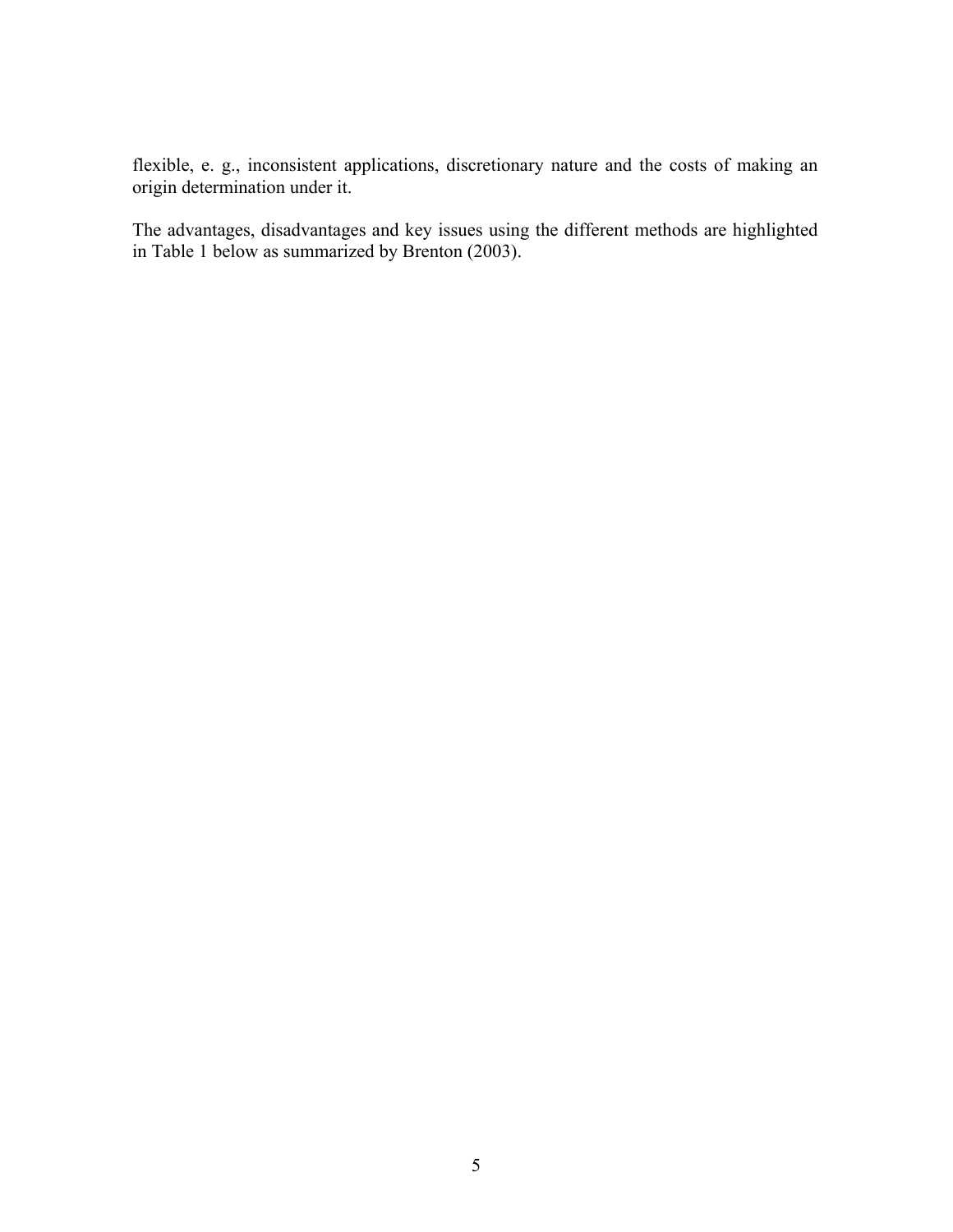| Rule                                                                | radio 1. Summary of the Directent Approaches to Determining Origin<br><b>Advantages</b>                                                                                                                 | <b>Disadvantages</b>                                                                                                                                                                                                                                                                                                                                                                         | <b>Key Issues</b>                                                                                                                                                                                                                                                                                                              |
|---------------------------------------------------------------------|---------------------------------------------------------------------------------------------------------------------------------------------------------------------------------------------------------|----------------------------------------------------------------------------------------------------------------------------------------------------------------------------------------------------------------------------------------------------------------------------------------------------------------------------------------------------------------------------------------------|--------------------------------------------------------------------------------------------------------------------------------------------------------------------------------------------------------------------------------------------------------------------------------------------------------------------------------|
| Change of Tariff<br>Classification (in<br>the Harmonised<br>System) | • Consistency with non-<br>preferential<br>rules<br>of<br>origin.<br>• Once defined, the rule<br>clear, unambiguous<br>1S<br>learn.<br>and easy to<br>Relatively<br>straightforward<br>to<br>implement. | • Harmonized System not designed for<br>conferring origin, as a result there are<br>often many individual product specific<br>rules, which can be influenced by<br>domestic<br>industries<br>• Documentary requirements maybe<br>difficult<br>comply<br>to<br>with.<br>• Can be conflicts over the classification<br>which<br>of goods<br>introduce<br>can<br>uncertainty over market access | • Level of classification at which change<br>required – the higher the level the more<br>restrictive.<br>• Can be positive (which imported<br>inputs can be used) or negative (defining<br>cases where change of classification<br>will not confer origin) test <sup><math>a</math></sup> – negative<br>test more restrictive. |
| Value Added                                                         | $\bullet$ Clear, simple to specify<br>unambiguous.<br>and<br>• Allows for general<br>than<br>product<br>rather<br>specific rules                                                                        | • Complex to apply – requires firms to<br>have sophisticated accounting systems.<br>• Uncertainty due to sensitivity to<br>changes in exchange rates, wages,<br>commodity prices etc.                                                                                                                                                                                                        | • The level of value added required to<br>confer<br>origin<br>• The valuation method for imported<br>materials – methods which assign a<br>higher value (eg CIF) will be more<br>restrictive on the use of imported inputs                                                                                                     |
| Specific<br>Manufacturing<br>Process                                | • Once defined, clear and<br>unambiguous<br>• Provides for certainty if<br>rules can be complied<br>with                                                                                                | • Documentary requirements can be<br>burdensome and difficult to comply<br>with.<br>to product specific rules.<br>Leads<br>• Domestic industries can influence the<br>specification of the rules.                                                                                                                                                                                            | • The formulation of the specific<br>required<br>processes<br>the<br>$\equiv$<br>more<br>procedures required the more restrictive<br>• Should test be negative (processes or<br>inputs which cannot be used) or a<br>positive test (what can be used) –<br>negative test more restrictive.                                     |

**Table 1: Summary of the Different Approaches to Determining Origin** 

*Source: Notes on Rules of Origin with Implications for Regional Integration in South East Asia by Paul Brenton, 2003*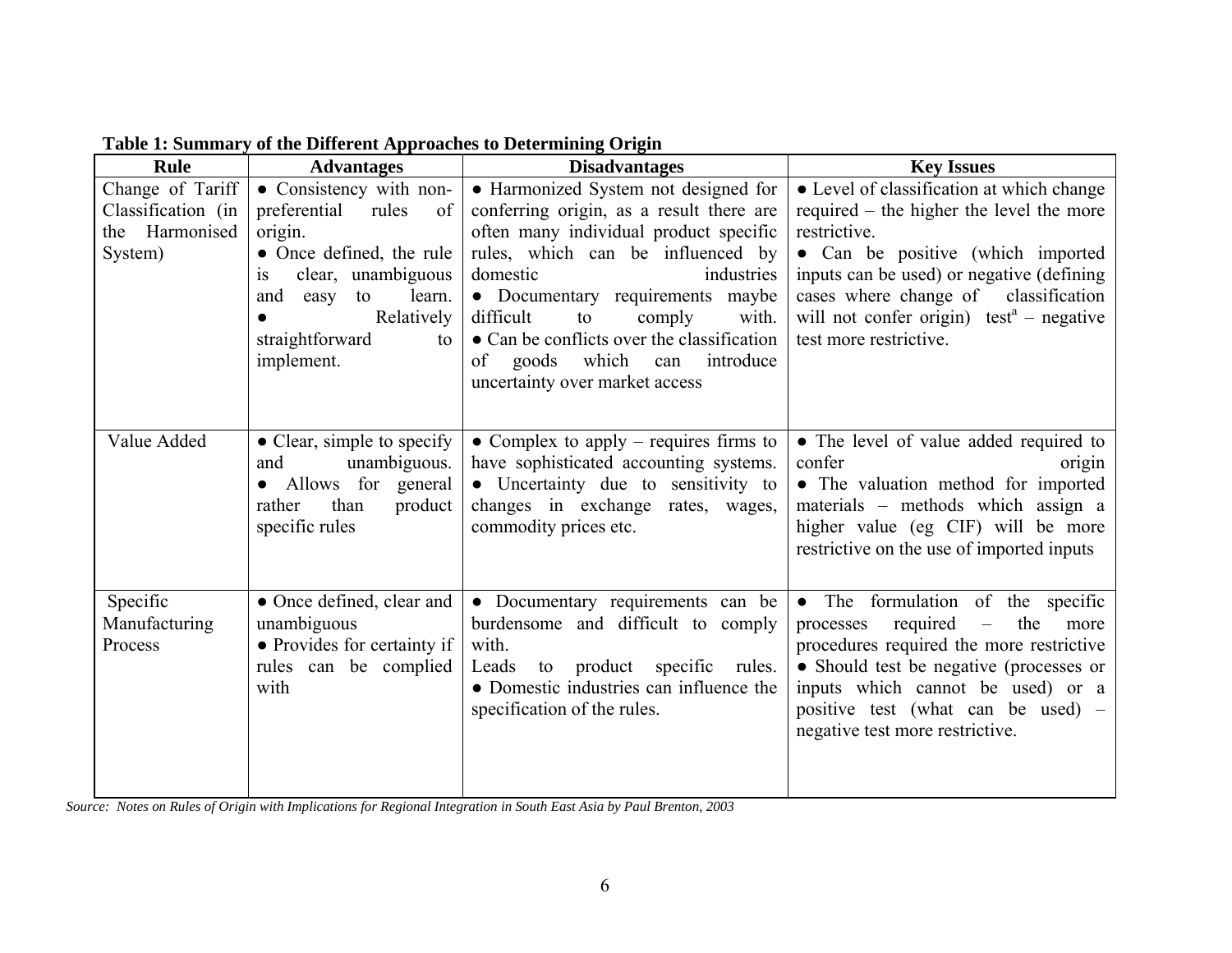There are other tests utilized for different types of products. Some FTAs also apply so-called "hybrid tests." One type of hybrid test requires satisfaction of two (or more) criteria. A common example is requiring both a minimum percentage of domestic value-added content *plus* a change in tariff classification for a product to undergo a "substantial transformation." The second type is the alternative or co-equal rule. This is the more liberal either/or test, which provides a choice among two (or more) rules to use. Given that there are no internationally agreed standards, an importing country can vary rules of origin according to its trading partners and products.

Additional typical features of ROOs are also utilized to simplify or refine the process of conferring origin. Examples of these are provisions allowing a certain degree of *de minimis*, the roll-up principle and various types of cumulation. The *de minimis rule* allows for a specified maximum percentage of non-originating materials to be used without affecting origin. *Roll-up or absorption principle* allows materials that have acquired origin by meeting specific processing requirements to be considered originating when used as input in a subsequent transformation. (Estevadeordal and Suominen 2003) Finally, cumulation is a measure that permits countries to use inputs from a specific country or group of countries without affecting the origin of the products. In essence, cumulation provisions permit inputs to be obtained from *outside* the FTA and be counted as *domestic* for the purposes of determining the origin of the product. (Coyle 2004)

There is a growing trend in the use of the cumulation<sup>4</sup> type of ROO-- in particular, the *diagonal cumulation* which expands the geographical and product coverage of an ROO regime in FTAs. The traditional interpretation of this diagonal cumulation is to permit three or more countries to effectively merge their individual bilateral treaties into a single comprehensive FTA in which inputs can be sourced anywhere within the network. They can also allow even a non-party country to the agreement to be included in the cumulation process. A prime example is the US-Singapore Integrated Sourcing Initiative.

# *Varying degrees of restrictiveness in types of ROOs*

Depending on how these approaches are implemented, the ROO regime could result in varying degrees of restrictiveness. In general, some would argue that using a single rule makes it simple. However, the single rule could be difficult to comply with depending on the single rule adopted. In general, the most liberal would be the using alternative rules (co-equal rules) where an exporter is allowed to choose among different rules of claiming origin. At the other extreme,

<sup>4</sup> There are three types of cumulation. *Bilateral cumulation* operates between the two FTA partners and permits them to use products that originate in the other FTA partner as if they were their own when seeking to qualify for preferential treatment. *Diagonal cumulation* means that countries tied by the same set of preferential origin rules can use products that originate in any part of the area as if they originated in the exporting country. *Full cumulation* provides that countries tied by the same set of preferential origin rules among each other can use goods produced in any part of the area, even if these were not originating products. (Estevadeordal and Suominen 2003)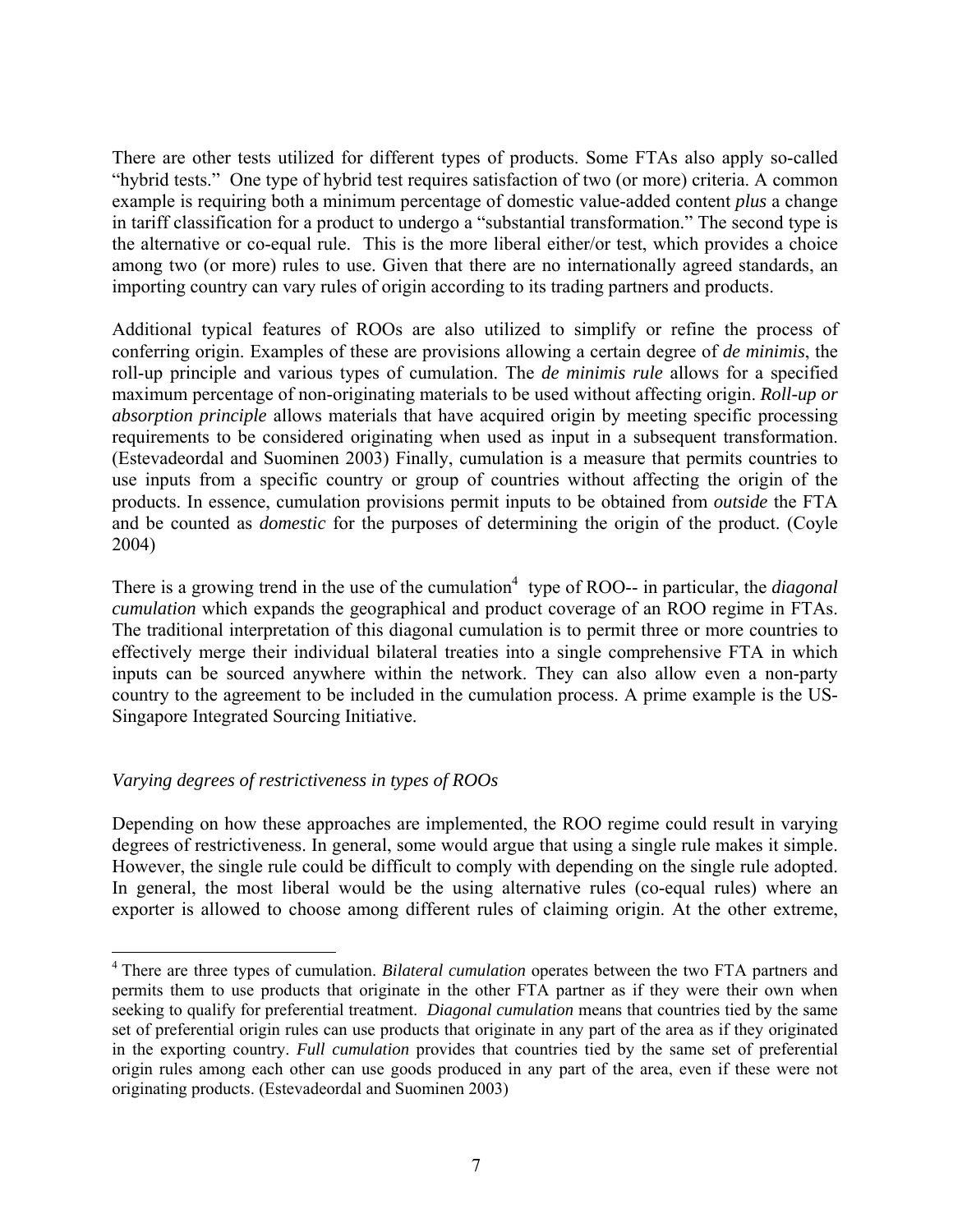most restrictive would be having to comply with more than one rule (plus rather than either/or), for example, both a CTC and VA rule. Of course, within these two types of hybrid tests, the degree of restrictiveness could vary depending on the restrictiveness of the individual rules included. The 'plus'' test with the most restrictive individual rules is the most restrictive, and the alternative test with the most liberal options would be the most liberal. (In theory, it should be enough to just have at least one of the alternative rules to be most liberal.)

The more applicable the cumulation principle, the more liberal (and less restrictive) the ROO would be. This is especially true if the VA rule is used in tandem with the roll-up or absorption principle. In ASEAN for example, the AFTA ROO allows so-called partial cumulation (which is essentially full cumulation) of intermediate inputs from other ASEAN members which has passed the VA criteria. In addition, cumulation is for the full value of the intermediate input (hence the term full cumulation), and not just the local value added.

How the *de minimis* principle is used in the agreement would greatly affect how liberal the ROO provision of the FTA. Most existing FTAs use the provision sparingly as a product specific rule. In general, the more extensive the *de minimis* rule is applicable, the more liberal the ROO regime would be. Also, the cut-off rate (the *de minimis* level) tends to be low in many existing FTAs. The lower the cut-off rate, the more restrictive the ROO regime would be.

Another general indicator of restrictiveness is the cut-off level used in the case of the VA rule. The lower the value-added percentage requirement, the more liberal the ROO is. In the case of the CTC rule, the higher the level of aggregation (classification) required for a change, the more restrictive the ROO, and conversely. In addition, the use of the negative test (*i. e*., excluding certain classifications where change cannot come from) would make it more restrictive.

It is mainly with respect to sectors like textiles and clothing, iron and steel, and automotive products which are most especially sensitive to the type of ROO adopted. These are the sectors usually accorded higher tariff (and often also non-tariff) protection, leading to concerns of protectionist capture in the design of the ROO. (OECD 2002) Ironically, or maybe not, these sectors are also where the FTA would have highest impact. In most cases, this is where specific processes tests (SP) are used in many existing FTAs.

#### *Implementing ROO: Certification and Verification Procedures*

ROO administration and compliance necessarily involve costs, both on the part of administration, and more so in terms of compliance efforts by the intended beneficiaries. Much depends on the type of ROO itself. However, a lot also depends on the certification and verification procedures.

First, the exporter would need to comply with the Rule (e. g. whether some VA requirement, CTC, a choice or combination). Then, the exporter would have to have some form of proof. This is done through a process of certification, and if further proof is needed, some process of verification.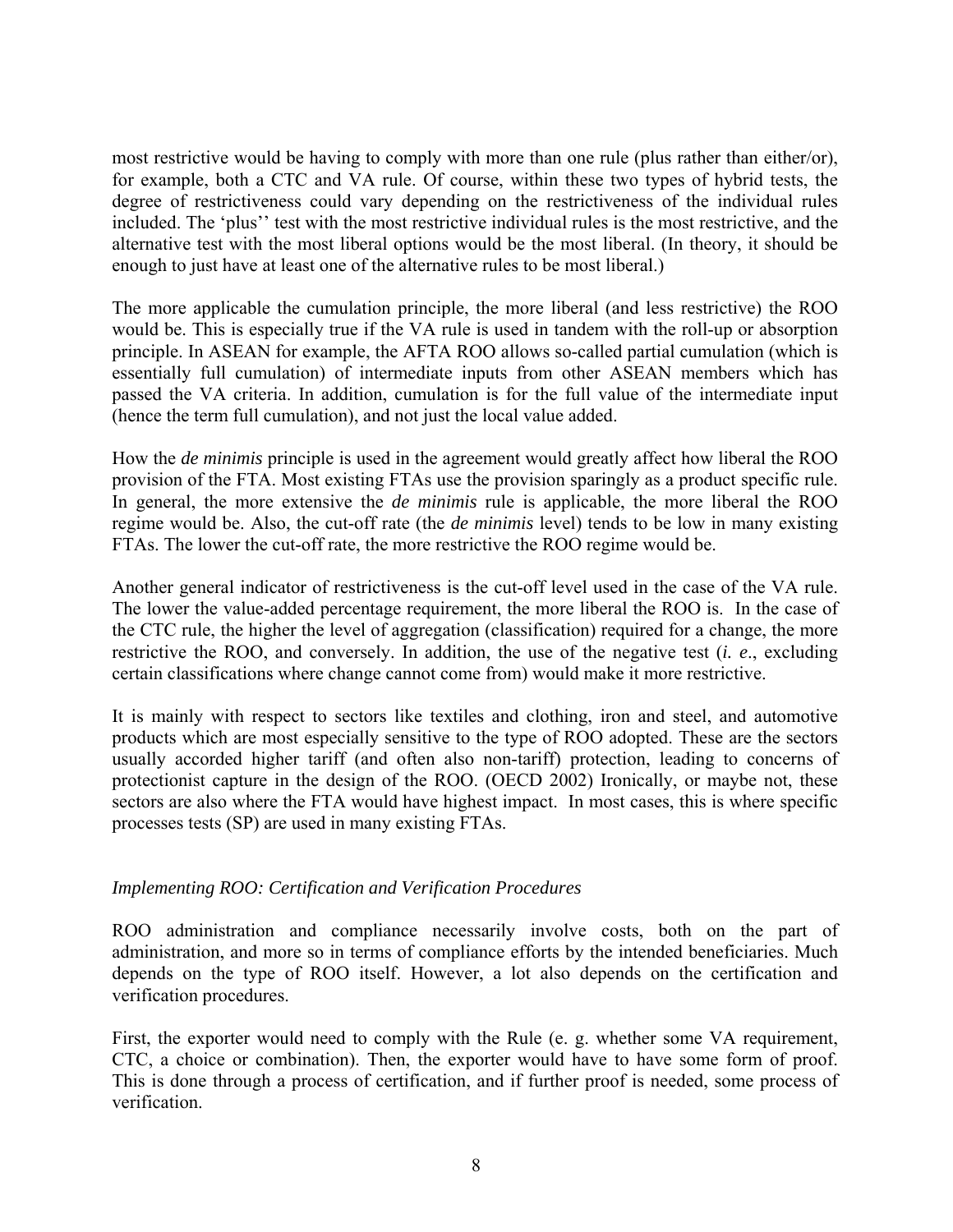In sum, there are 3 possible stages:



In the first stage, for an honest exporter, compliance with ROO involves numerous documentation requirements (including invoices and other evidence for each input used in the final product), which would depend on the type of ROO. For the RVA rule, exactly what formula should be used? How are steps that input into the process documented and supported? These problems are magnified for small firms.

For certification, the type of certification procedure would have direct implication on the cost of compliance- both to the exporter and the government. Some types require involvement by the exporting country government to provide certification, increasing the burden of the exporters. To reduce this burden, other methods are being adopted such as the "self-certification" model, which entails certification by a public or a private umbrella entity approved by the government. This would lower administrative costs to exporters and government by transferring the burden of proof of origin to the importers themselves (Estevadeordal and Suominen 2003).

For verification, some post audit procedures are required. How cumbersome and burdensome these could prove later, is an important concern.

# 3. **The ROOs in ASEAN FTA**

ASEAN is the largest grouping of countries in East Asia. Through its various mechanisms for dialogue with third countries, the other major trading arrangements in East Asia would revolve around ASEAN, such as the "ASEAN+1" agreements, namely the ASEAN-China agreement (ACFTA), ASEAN-South Korea (AKFTA), and ASEAN and Japan (AJCEP). There are also other mechanisms which are exploring larger groupings such as the East-Asia-wide initiative (EAFTA) under the "ASEAN Plus Three" (APT) mechanism and the CEPEA (Comprehensive Economic Partnership for East Asia) under the East Asian Summit. This section looks at ROOs in concluded agreements focusing on ASEAN.

The ROO in ASEAN-CEPT is spelled out under a number of provisions. These are summarized as follows:

• Originating products: conditions 1) products wholly produced or obtained; 2) products not produced or obtained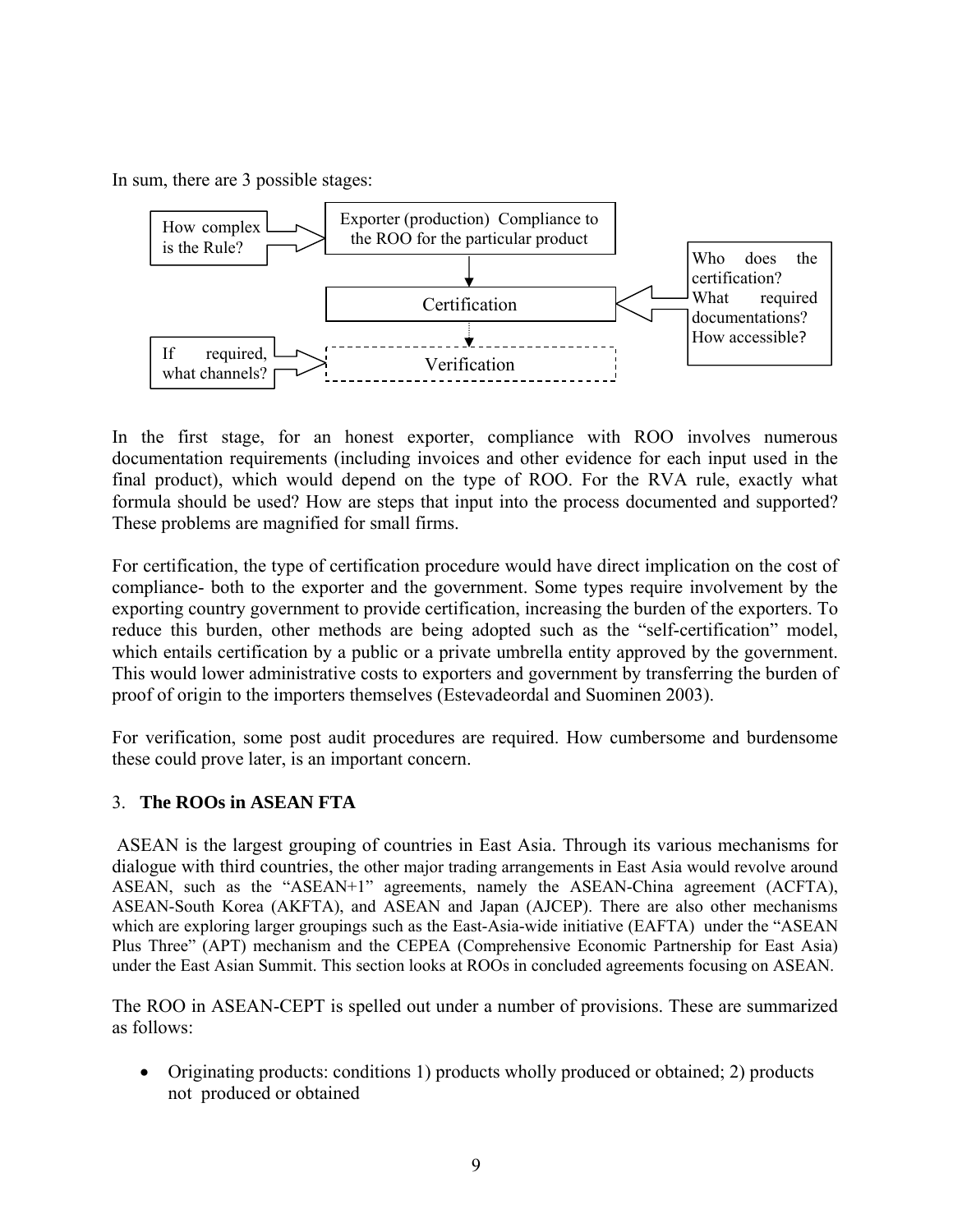- Wholly Produced or Obtained: List of qualified products
- Not Wholly Produced or Obtained: Products with at least 40 percent of its content originates from ASEAN Member States
- Cumulative Rule of Origin: Specific conditions
- Direct consignment: Specific conditions
- Treatment of Packing
- Certificate of Origin: issued by a government authority of the exporting Member State
- Review

The general provision for conferring origin is contained in the following:

- *(i) A product shall be deemed to be originating from ASEAN Member States, if at least 40 percent of its content originates from any Member States;*
- *(ii) Locally-procured materials produced by established licensed manufacturers, in compliance with domestic regulations, will be deemed to have fulfilled the CEPT origin requirement; locally-procured materials from other sources will be subjected to the CEPT test for the purpose of origin determination;*

The Rules of Origin for the ASEAN Free Trade Area (AFTA) originally applied the value added criteria in determining origin. Originating status is conferred under either one of two conditions: (a) products wholly produced or obtained in the exporting member states. Wholly produced include agricultural products, animals and animal products, and mineral and mineral products and waste and scraps from production as defined in Rule 2, or b) products not wholly produced or obtained. For non-wholly obtained products, the Regional Value Content (RVC) of at least 40 per cent applies as a general rule.

# *Reforms in the ASEAN FTA ROOs*

In general, a simple and liberal ROO regime for the FTA would be most conducive in promoting deeper regional integration and enhancing the benefits from the FTA. It will serve to improve the competitiveness of member states. Simple rules will reduce compliance costs and administration itself of trade and customs procedures for ROOs. In addition, it will minimize the potential for unproductive rent-seeking and corruption. (ADB 2002) In this regard, it is worth noting that the AEC Blueprint explicitly provides for instituting reforms in ASEAN ROOs towards this end. To *wit*,

"*Putting in place ROO which are responsive to the dynamic changes in global production processes so as to: facilitate trade and investment among ASEAN Member Countries; promote a regional production network; encourage development of SMEs and the narrowing of development gaps; and promote the increased usage of the AFTA CEPT Scheme.*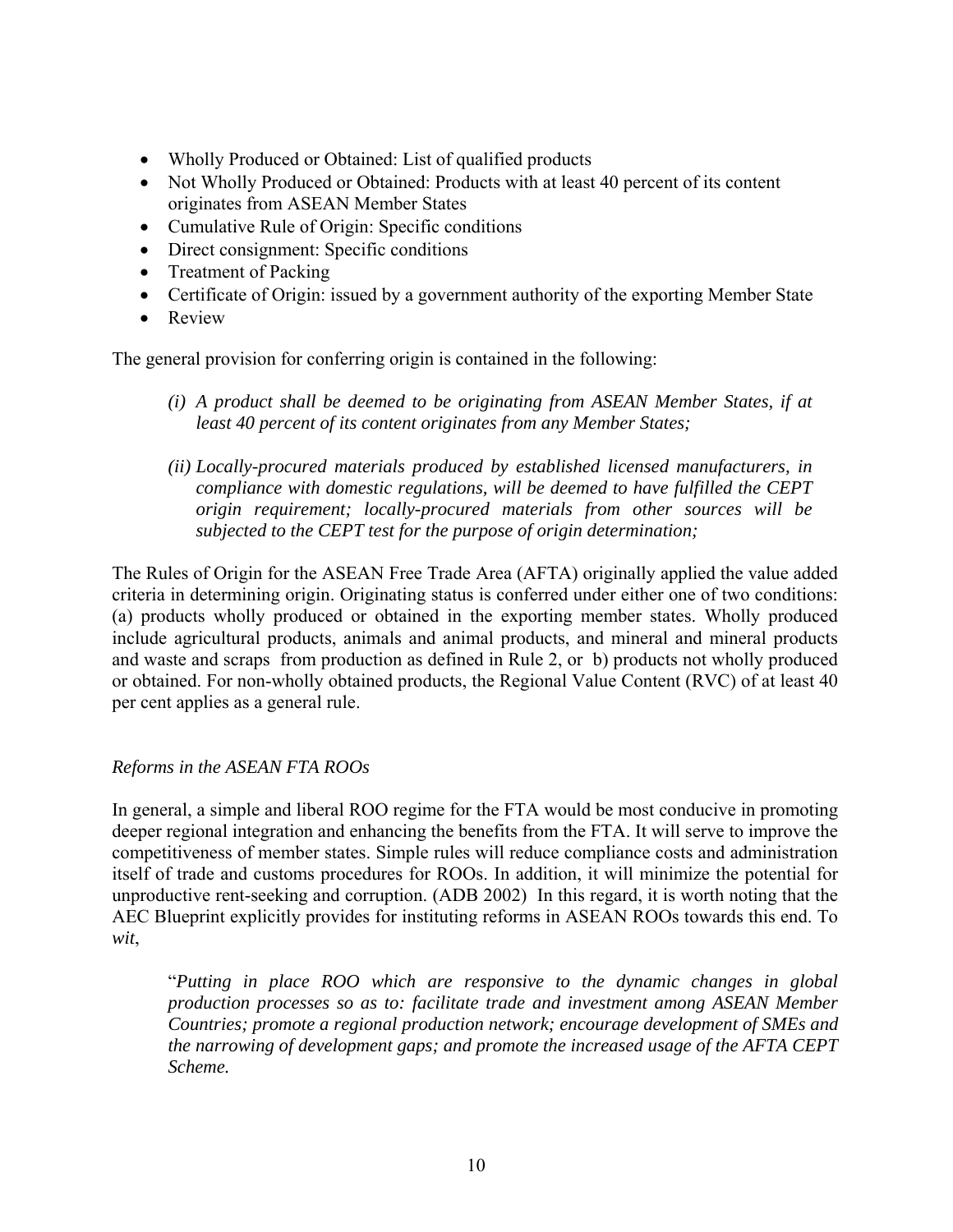#### *Actions:*

- *i. Continuously reform and enhance the CEPT ROO to respond to changes in regional production processes, including making necessary adjustments such as the introduction of advance rulings and improvements to the ROO;*
- *ii. Simplify the Operational Certification Procedures for the CEPT ROO and ensure its continuous enhancement, including the introduction of facilitative processes such as the electronic processing of certificates of origin, and harmonisation or alignment of national procedures to the extent possible; and*
- *iii. Review all the ROO implemented by ASEAN Member Countries, individually and collectively, and explore possible cumulation mechanisms, where possible.*

Over time, shortcomings of the original ROO regime, resulting in low FTA utilization rate of AFTA, have been found. As noted by Estevadeordal and Suominen (2003), the AFTA ROO is prominent for its generality in application, originally utilizing just the single method of value-added criterion. At least on paper, the rule is simple and relatively applies generous provision for imported inputs. A major problem is the reliance of most ASEAN member countries on electronics and textile and garments for their exports, products produced within GPNs which account for value-added/local content often much lower than 40 percent. Another setback is the difficulty in accounting procedures required, especially for SMEs. Firms have to measure, disclose and certify input costs. This is a problem for many firms. The use of change in tariff classification (CTC) may be easier, and a choice is considered preferable.

In recent years, reforms were adapted to encourage deepening integration among ASEAN by relaxing the ROOs, and by simplifying procedures for ROOs. A major reform is in the use of coequal rules, generally, using CTC (change in tariff classification), or textile rule, as alternative to the original RVC (regional value content, or regional value added) rule. For example, additional options are adopted for goods such as textile and textile products (process rule), wheat flour, wood-based products, some iron and steel products, and other alternative product specific rules for other products, mostly using the CTC-based criteria. (Medalla, 2008; Tran, 2008; Kirk, 2007). In general, with reforms cumulated up to 2007, alternate rules have become applicable to more than 4400 tariff lines (out of 5224 PSR lines). This will be further discussed below, in conjunction with the ASEAN + 1 Agreements.

ASEAN is also further refining its cumulation rule and developing a "partial" cumulation approach-- that is, even goods of "partial" origin not having satisfied the 40 percent threshold can be cumulated as part of RVA. The practice in ASEAN is to count "components as part of ASEAN content which themselves have ASEAN content of 40 percent or more." ASEAN has now agreed to the percentage content requirement reduced to 20 percent of ASEAN content.

This move is envisioned to help most developing ASEAN member countries, whose sources of inputs, given the GPN structure would come from outside the region. Some estimates show that in most ASEAN countries, for major manufactured exports (e. g. textile, garments and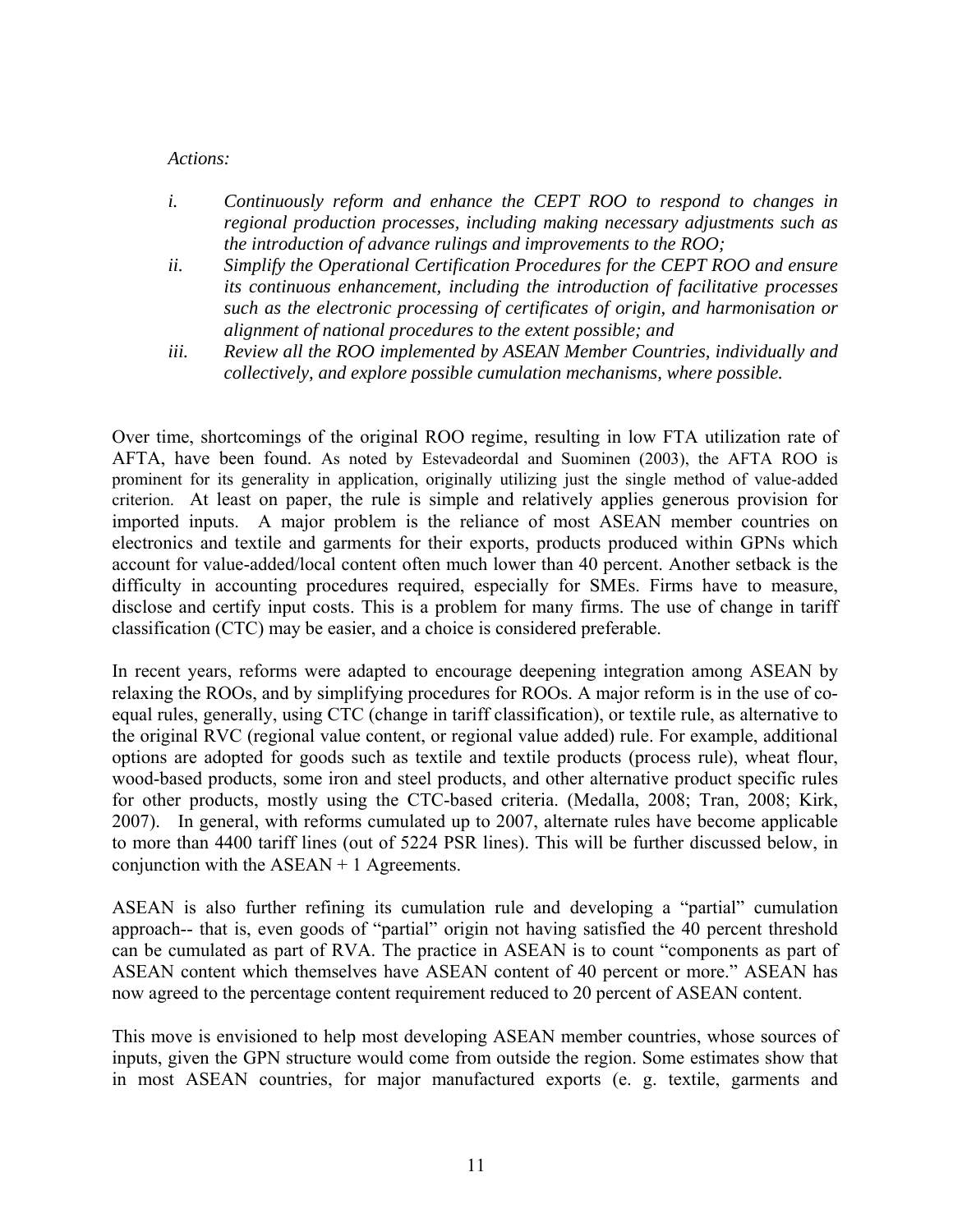electronics) total ASEAN content is less than 20 percent . (Manchin and Pelkmanns-Balaoing, 2007)

ASEAN adopts the policy of certification thru designated government agency. There have been efforts to further liberalize and simplify the rules of origin, particularly on the screening and procedural aspect of acquiring certificates of rules of origin. The ASEAN Annual Report 2003- 2004 notes the following ASEAN revision in ROO and Operational Certification Procedures:

- standardizing the method of calculating local/ASEAN content,
- adding a set of principles for calculating cost of ASEAN origin and guidelines for costing methodologies,
- treatment of locally-procured materials, and improved verification process including onsite verification

In addition, AFTA imports are subject to random post-audit checks. Policy reforms are being done to create "green lanes" to speed up the ROO administration. Nonetheless, many firms would still prefer to go through the "red" lane to avoid possible harassment that could arise from the "random" post-audit checks (Manchin and Pelkmans-Balaoing, 2007).

To further illuminate on how the ROOs impact on costs, the certification processes for the Philippines and Malaysia are presented below. As coordination and cooperation to come up with similar procedures are also sought, including, when possible, how certain formulas for Value added could be standardized, these should represent the procedures for ASEAN. Indeed, although different agencies are designated for the Philippines (Bureau of Customs) and Malaysia (Ministry of Trade and Industry), the similarity in the procedures is apparent.

# *Implementing the CEPT-AFTA ROO Scheme: The Case of the Philippines and Malaysia*

#### *Philippines*

The Philippines uses a single guideline in the issuance of Certificate of Origin for all its FTAs – for ASEAN (and various  $ASEAN + 1$ ), and JPEPA (Japan Philippines Economic Partnership Agreement). The Bureau of Customs (BOC) facilitates the entire process, starting from evaluation of whether the export product will qualify for Preferential Tariff Treatment up to the Issuance of Certificate of Origin. A prerequisite for availing is pre-exportation evaluation of the product, and submission of the following requirements to the BOC:

- a. written request for evaluation to be submitted at least 5 days prior to exportation
- b. complete list of all materials used in the production (both local and imported)
- c. break down of cost element
- d. import and export declarations
- e. production flowcharts
- f. company profile
- g. other documents to support originating status of the product and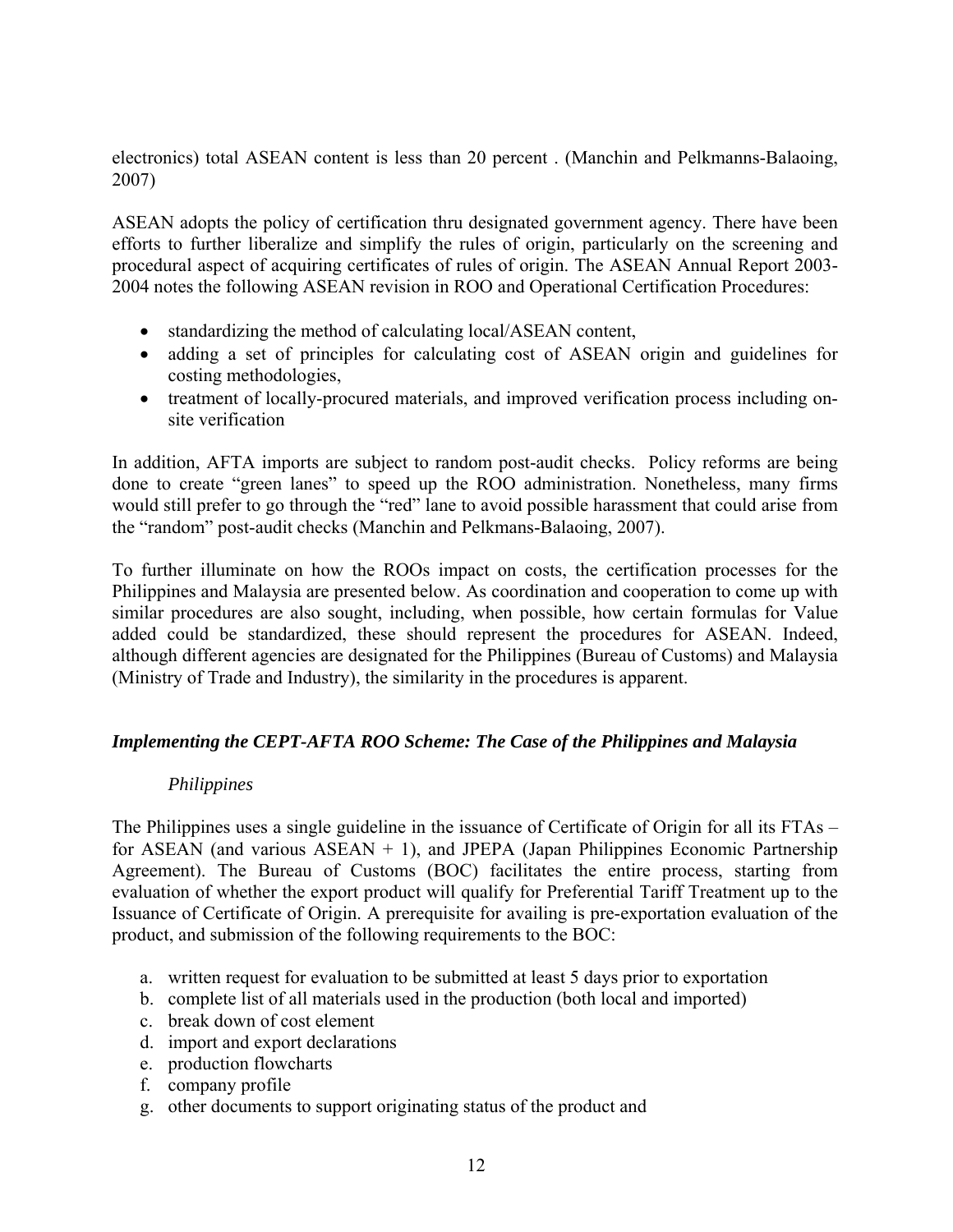h. photo of the production process

Upon submission, the Exporter or Broker may already submit a written request for the Issuance of Certificate of Origin, together with all the required documents to the Chief of the Export Division of BOC. **The process can approximately take five working days and two hours** for the BOC to complete verification of all supporting documents, evaluation of data to determine origin status of the product, conduct factory visit and examination of records and preparation of report, including proposed Origin Ruling. The documents will then go to another round of evaluation before it is released to the exporter.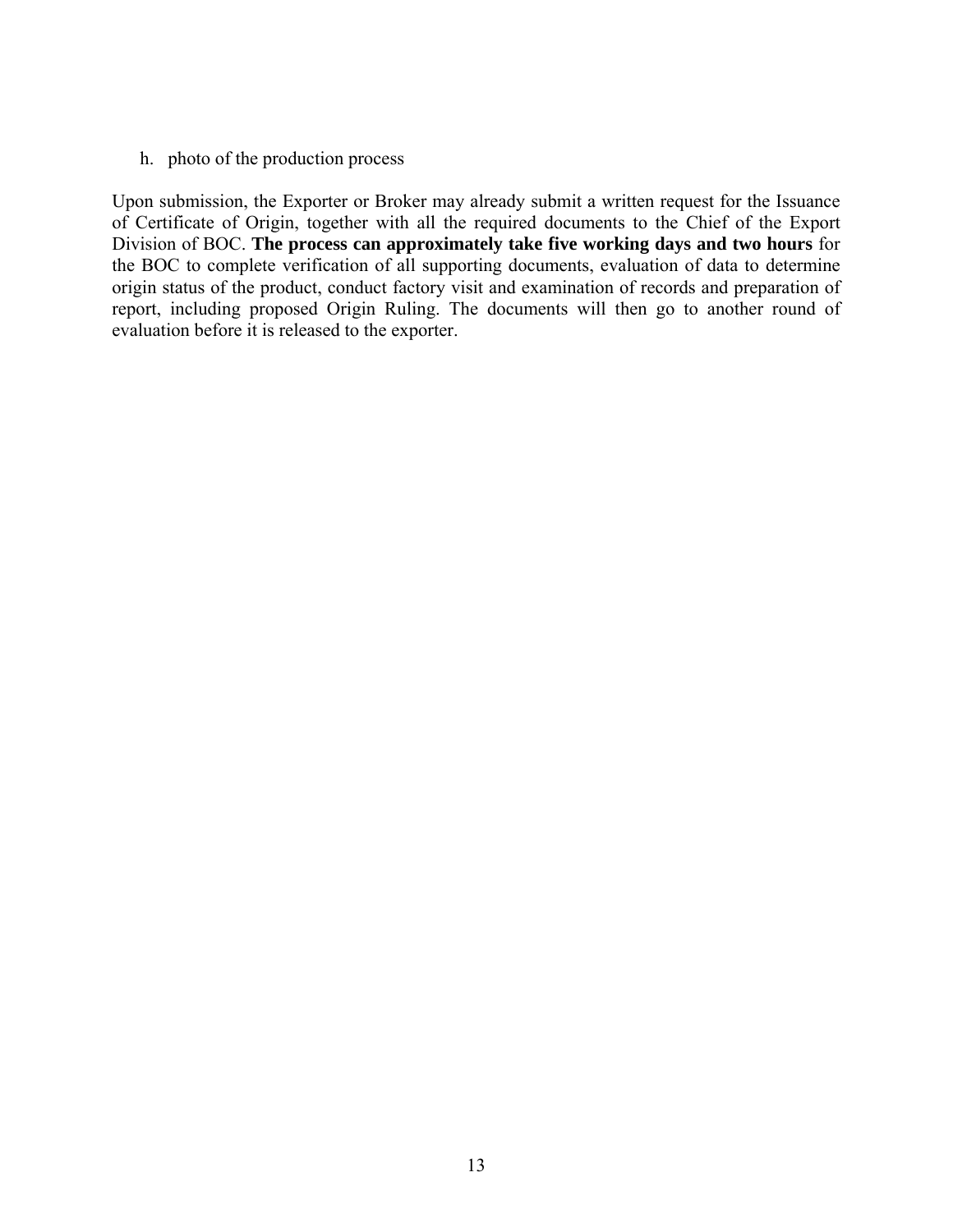I. Processing of Export Declaration and Certificate of Identification



End of transaction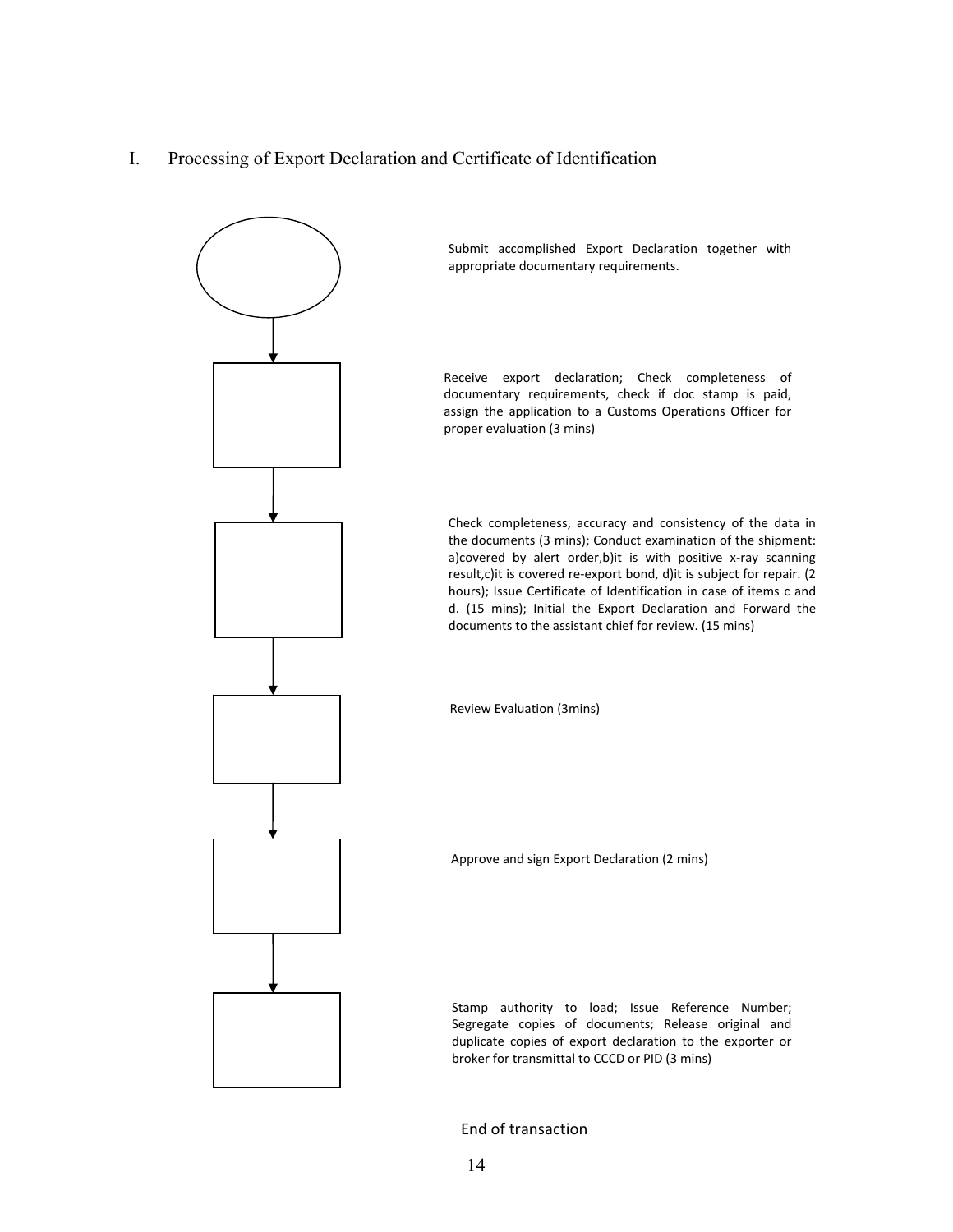Once the Certificate of Origin is issued, the exporter may submit this to the Bureau of Customs, along with a Copy of the approved Export Declaration, Copy of the Bill of Lading, Commercial Invoice and Copy of Export Permit for regulated products. The concerned BOC official will review the documents, evaluate the completeness, accuracy and consistency of data, and evaluate the application to determine if the product is in the inclusion list covered by preferential tariff and if the Origin Criteria of a particular FTA is complied with. If approved, the document is forwarded for approval of the Assistant Chief for his/her signature and issuance of reference number. It will get stamped by the BOC and the Certificate of Origin will get a Customs Seal. The document will then be released to the applicant. **The exporter may need to wait for 15 minutes for the document to be released.**

The final leg of the process is Issuance of Certificate of Shipment. To get this document, the exporter or customs broker should submit a copy of the processed Export Declaration, Copy of the Commercial Invoice, and Inspector's Certificate of Lading/CCCD (Containerized Cargo)/PID (Conventional Cargo).

To avail of this service, the Applicant should submit a written request. The said request is checked for completeness of documents and subsequently forward to the Records Officer/Custodian. The application will go through a one-day verification to determine whether the data submitted tallies with records on file. If verified to be authentic, the concerned Officer will prepare and Initial Certificate of Shipment and Transmit the same for review and approval of Officers. The concerned Officer will then sign the Certificate of Shipment and issue a Certified Copy of Inspector's Certificate of Lading and Export Declarations. Finally, the document will be issued a reference number and stamped by the BOC Seal before release to the applicant. **The whole process may take 1-2 days to get completed.**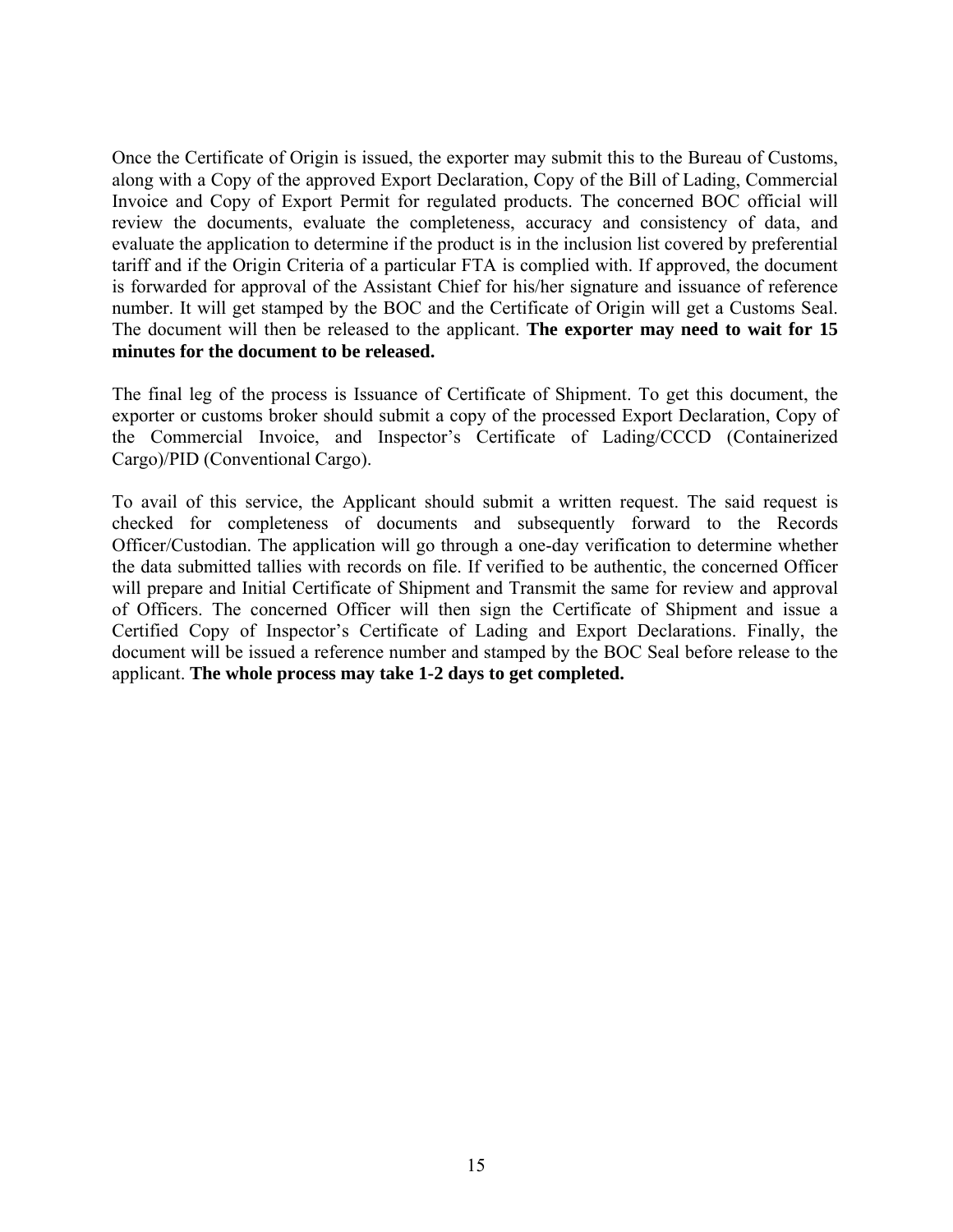II. Issuance of Certificate of Origin



Submit accomplished Certificate of Origin together with the supporting documents

Receive CO Declaration, Check the completeness of the supporting documents, Assign the application to a COOI (3 mins)

Check completeness, accuracy and consistency of data; Evaluate the application to determine if the product is in the inclusion list covered by preferential tariff; Origin Criteria of a particular FTA is complied with; Initial the CO and Forward to Assistant Chief. (5 mins)

Review actions of COOI (3 minutes)

Approve and sign CO (3 mins)

Issue Reference No., Stamp Bureau of Customs Seal to the CO; Segregate copies; Release original and duplicate copies to the applicant. (3 mins)

End of transaction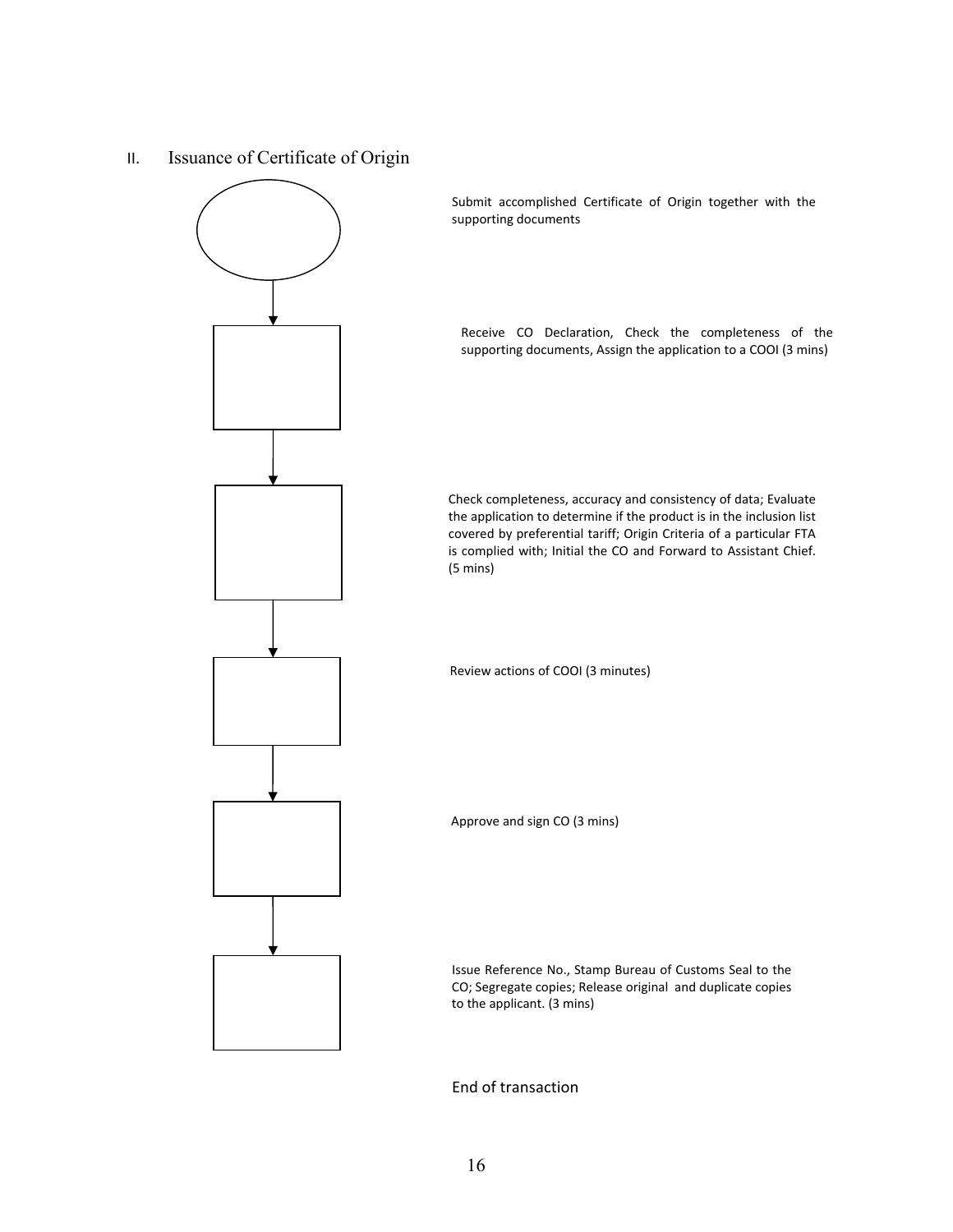# III. Issuance of Certificate of Shipment



End of transaction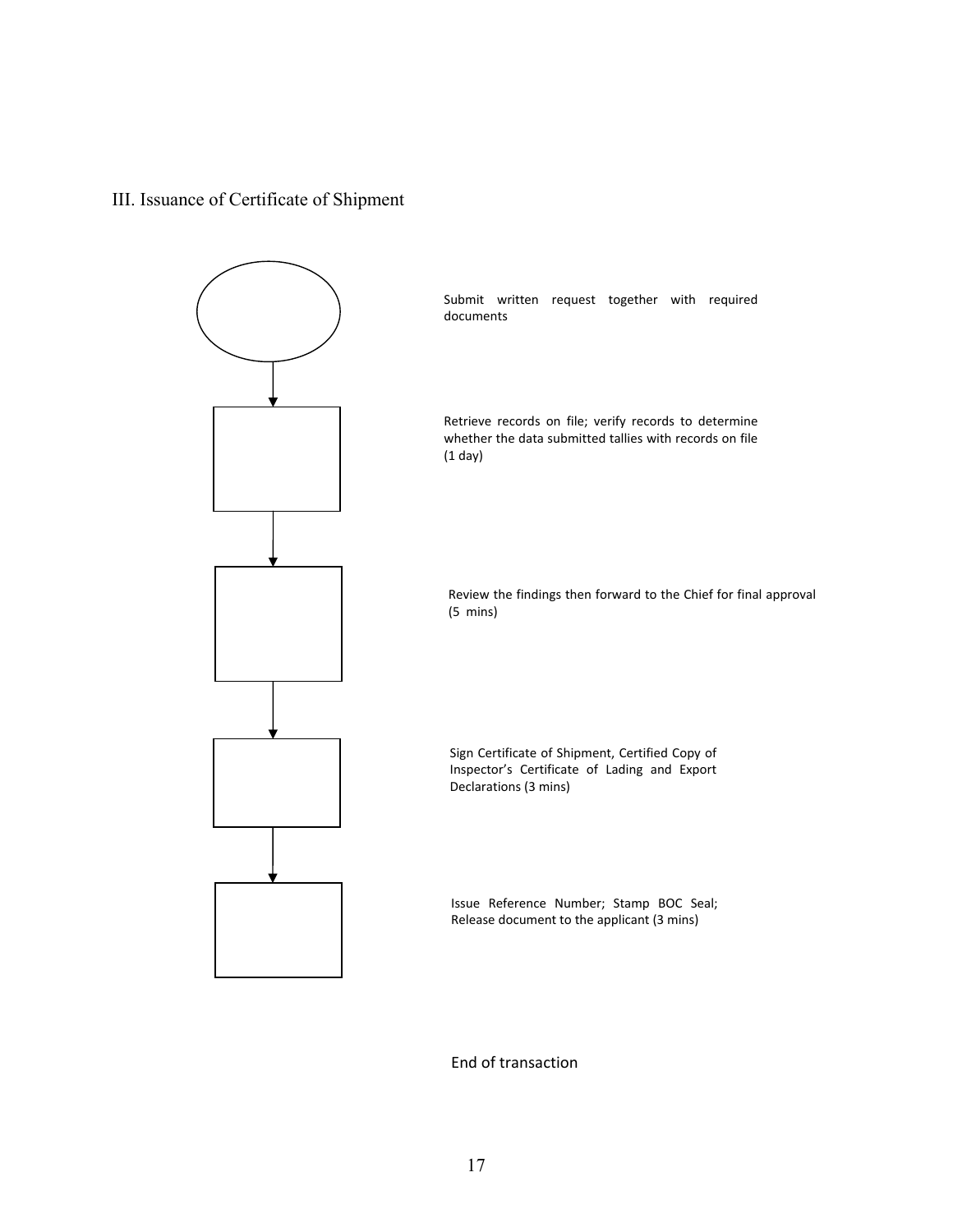#### *Malaysia*

In Malaysia, the Ministry of International Trade and Industries (MITI) is responsible for overseeing the legal documentation of exporting countries entitled for preferential tariff status. Like the Philippines, the same guidelines and procedures are used for all its FTAs. The Malaysian Customs is responsible for the correct clearance of goods.<sup>5</sup>

Malaysia also uses a standard guideline for endorsement and approval of products undergoing preferential treatment. The process approximately takes seven days <sup>6</sup> upon receipt of application. Verification is conducted to review the product's percentage calculation, ex-factory price or FOB value, product's HS/AHTN Code, raw materials' HS/AHTN Code in determining the origin criteria and importing country which receive preferential tariff benefits.

If the documents submitted are complete and satisfied the requirements, the product is endorsed as eligible in the Cost Analysis Processing Report according to the Rules of Origin of the importing country. The file is then forwarded to the Officers for recommendation and approval.

Once the exporter is acknowledged as eligible, he/she may already apply for a Certificate of Origin, **which could take 1-2 days**. The first step is verification of the exporter's registration number in the computer system. Afterwards, verification is conducted to ensure the approval for product eligible under the PTA scheme and to check the details in the Certificate of Origin and supporting documents.

<sup>5</sup> http://www.asianlii.org/apec

<sup>&</sup>lt;sup>6</sup> As per interview with Mr. Supperamaniam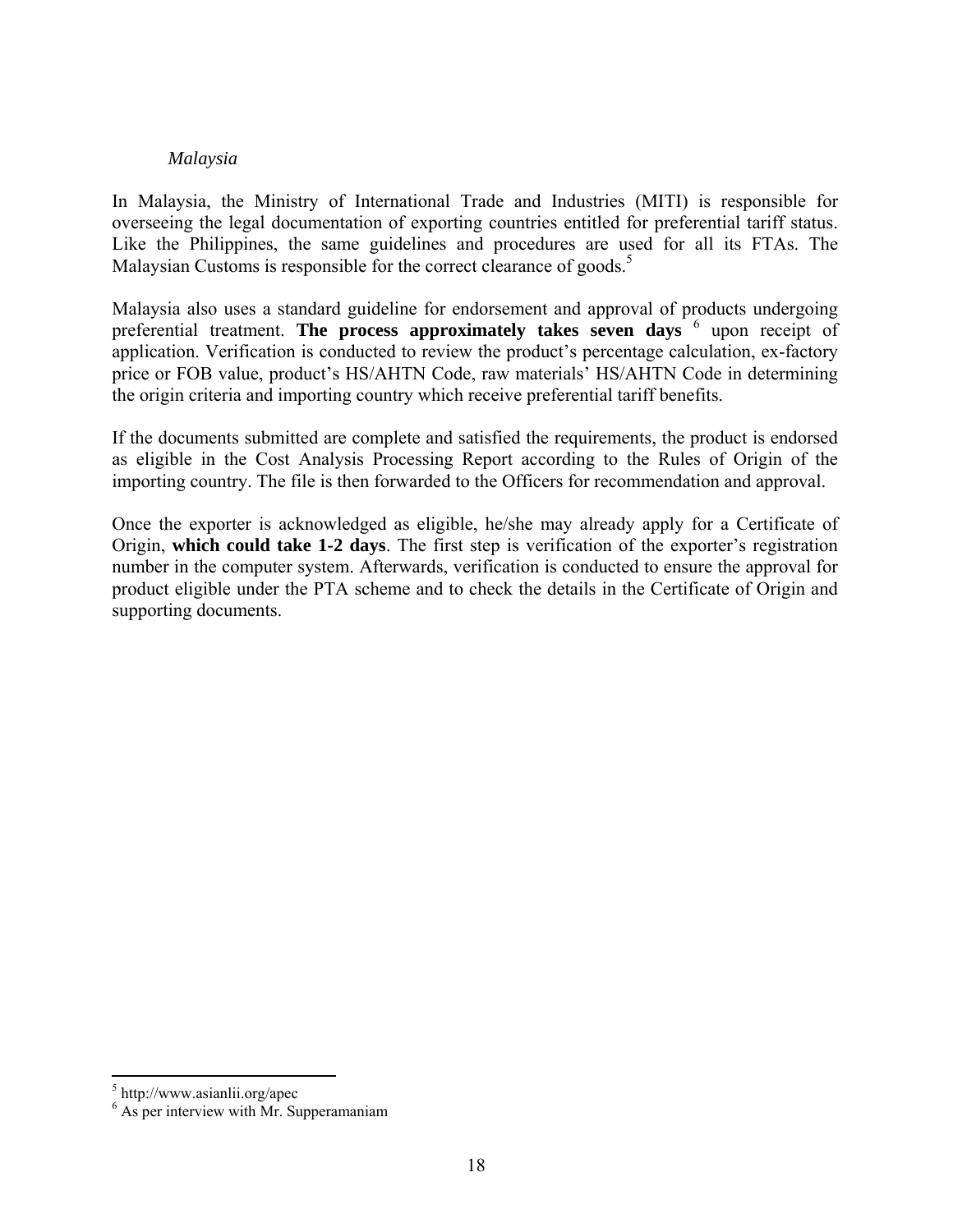# Malaysia Work Flow Chart (1-2 days processing) Approval of GSP/CEPT/MJEPA/MPCEPA/AKFTA/ACFTA Certificate of Origin (CO)

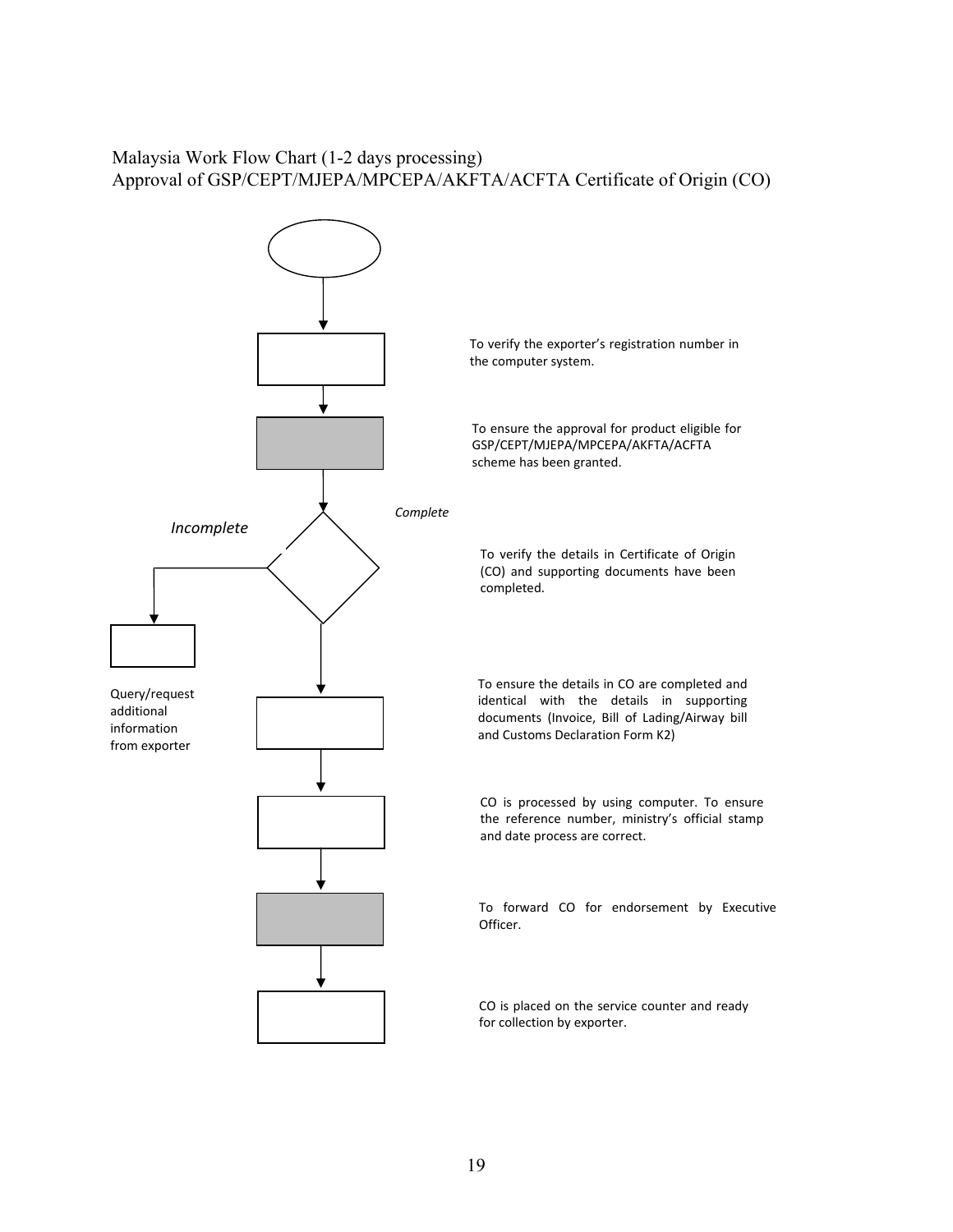# Malaysia Work Flow Chart (7 days processing) Endorsement and Approval of GSP/CEPT/MPCEPA/AKFTA/ACFTA Cost Analysis (CA)

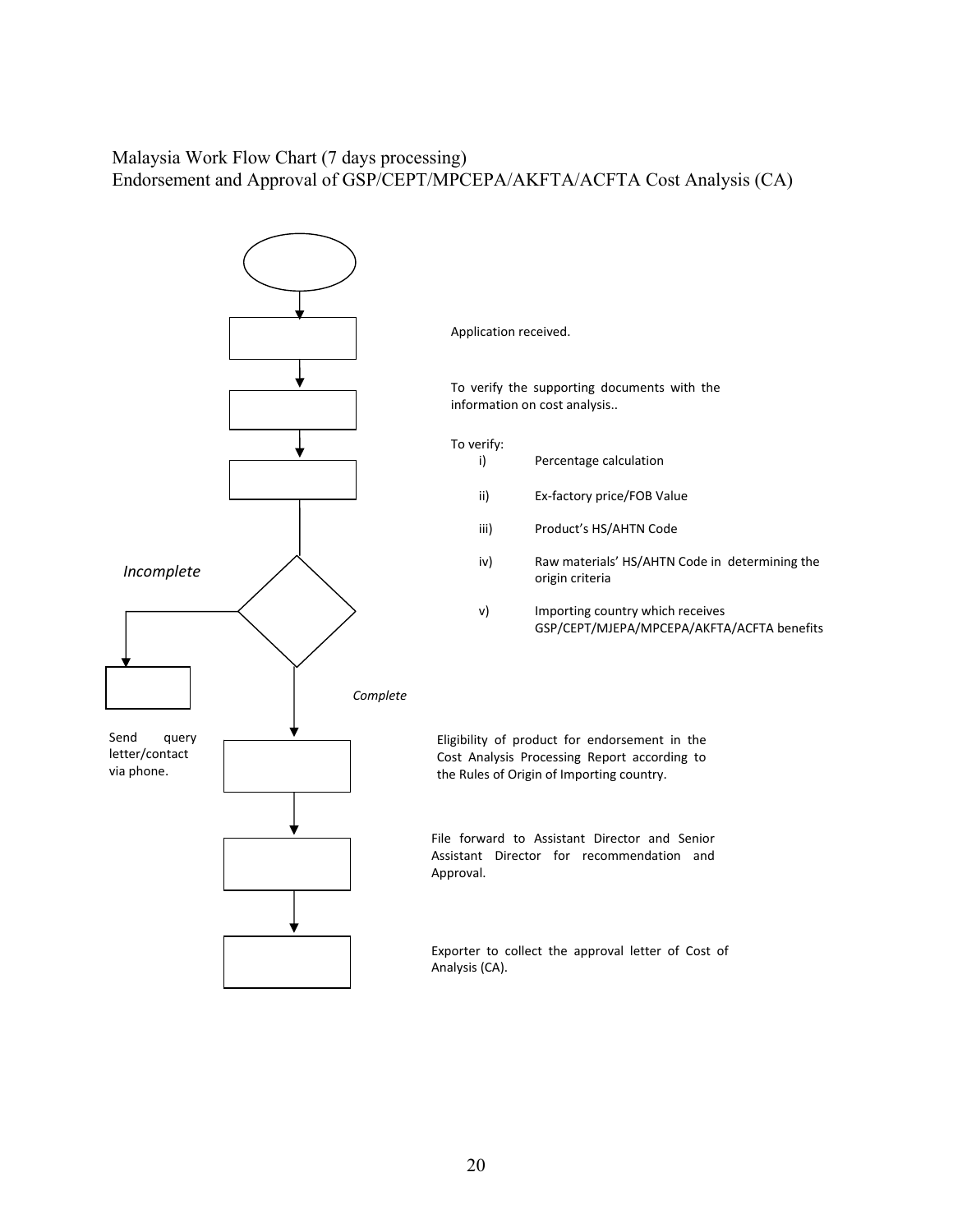#### **Summary of Findings**

Review of processes in availing of Certificate of Origin in both the Philippines and Malaysia illustrates how compliance with government rules could be costly and administratively burdensome. The process could take several days and paperwork involved could be numerous and intimidating, especially for smaller exporters. (The number of days processing provided are likely on the optimistic side. It is not difficult to surmise that processing could take longer.) The biggest problem could be the manual process of transacting with the government, wherein the exporters or brokers need to conduct business in person, thereby increasing time and cost of transactions and also increases the window of opportunity for graft and corruption. Computerization of processes is an important step to simplify the procedures and to create much more transparent and predictable institutions to implement the PTA Scheme. In ASEAN, only Singapore has a fully computerized Customs Office. As of latest interview, conducted with a Customs Official in the Philippines, the Customs Office of the Philippines is yet to automate application processes. Considering the costs, this may take a long period before realized.

Nonetheless, it is interesting to note that both countries need to set up only one set of procedural guidelines for all its FTA partners. The same competencies are required to implement. Hence, the noodle bowl of FTAs might not be as messy as some would think, at least from the point of view of ROO administration. For sure, the load of work increases with the number of partnerships and higher the use of FTA preferences. Heavier work load and more FTAs might make the system more error prone, but these mistakes are more easily questioned and verified. However, harmonization across FTAs (if not across products) would greatly simplify administration. This has bearing, not just in classifying imports and exports according to product, the FTA and ROO applicable, but in the documentation and forms and other necessary papers that accompany the process. If harmonization is not feasible, mutual recognition of certificates or required forms would also greatly simplify the procedure. This means, for example, allowing the use of back to back certificate, or allowing the interchangeable use of the different forms (Form D of ASEAN and form E, etc for the ASEAN + 1 FTAs). This does not only help to simplify procedures, but make for a more seamless use of the cumulation rule.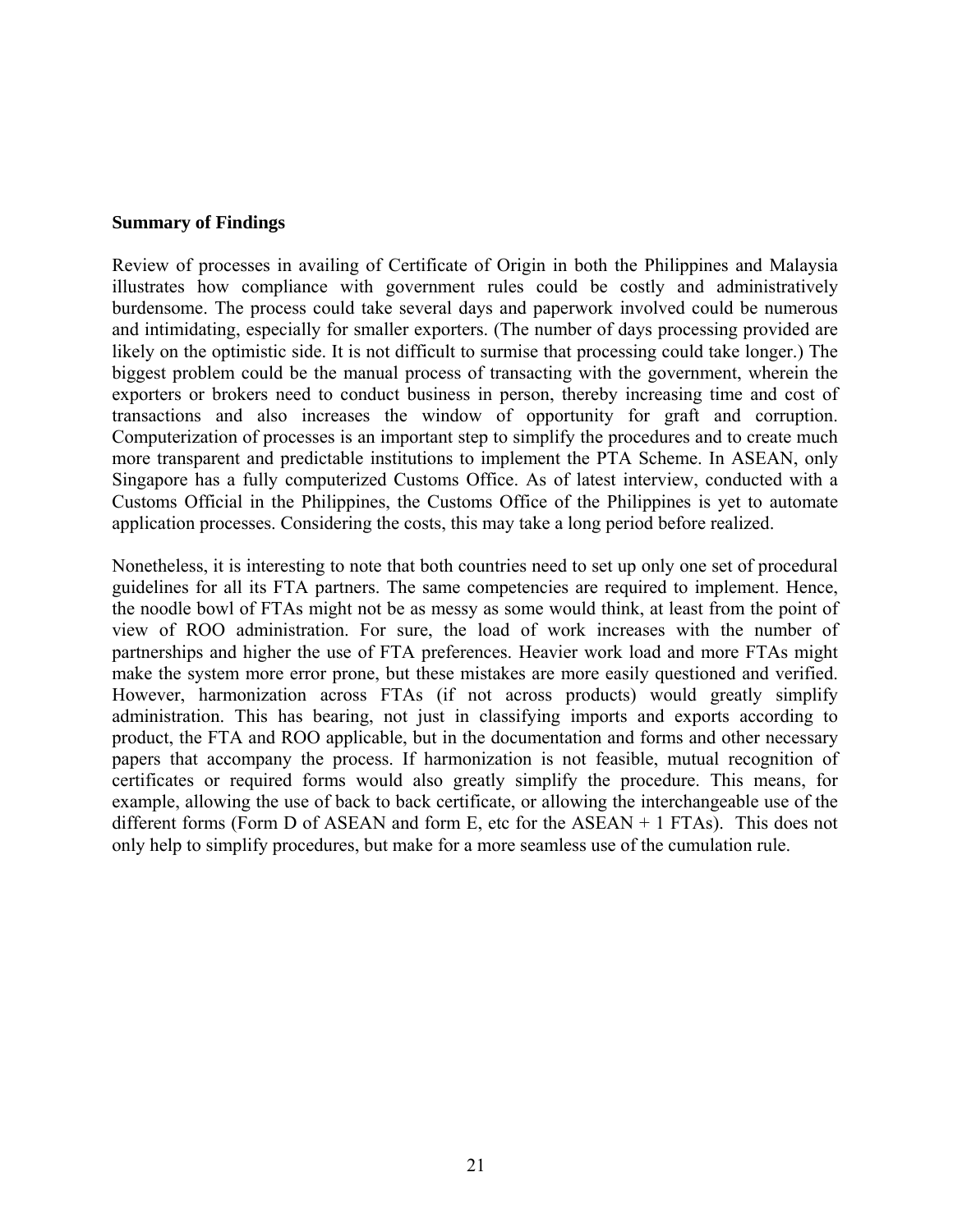# 4. **Comparison of ROOs in ASEAN and ASEAN + 1 FTAs**

In addition to the ASEAN Free Trade Area, ASEAN as a whole is also engaged with various Dialogue Partners to implement or discuss free trade areas under the "ASEAN plus" framework. Agreements have been signed with China (ACFTA), Korea (AKFTA) and Japan (AJCEP).

All the three ASEAN + 1 FTAs (ACFTA, AKFTA and AJCEP) adopt the general 40 percent local/regional value added (RVA) rule, with full cumulation. They also provide for alternative rule using CTC for certain products. ACFTA is more similar to AFTA during its early stage, using mostly the single RVC rule, with some exceptions. AKFTA is the most liberal in terms of number of lines with alternative rules. For the AJCEP, the general rule is CTC, with the more frequent adoption of RVA as an optional rule. This reflects the trend towards more liberal ROO regime for Japan, whose ROOs in earlier FTAs (JSEPA, for example) tended to be relatively more restrictive. The progression for AFTA and ASEAN plus one, thus far, has been towards more flexibility (and thus less restrictiveness).

Reforms in the AFTA ROO introduced more flexibility, covering a larger number of products with alternative CTC rule. These include 424 (HS6) textile and textile products items, 2 items of preserved fish, 6 items of wool, 22 of leather goods, 14 for furskins and 4 item lines of footwear. The AKFTA appears even more liberal with even larger product coverage allowed to use CTC as an alternative rule (except for a few cases in the automotive sector where the RVA requirement is 45 percent). It even introduces the novel approach of back-to-back Certificate of Origin (CO) for re-exports of partner A into partner B of products which was first exported by partner C into A, e.g. transit exports of Singapore from another ASEAN country. (Manchin and Pelkmans-Balaoing, 2007) For the AJCEP, the general rule is CTC, with the more frequent adoption of RVA as an optional rule. This reflects the trend towards more liberal ROO regime for Japan, whose ROOs in earlier FTAs (JSEPA, for example) tended to be relatively more restrictive.

The ASEAN secretariat provides detailed information on ROO by product at the eight digit level for AFTA-CEPT and AFTA  $+ 1$ . Table 2 below summarizes the frequency by ROO type for ASEAN, AKFTA, ACFTA and AJCEP. It indicates, as noted above, that AFTA is generally liberal, with the AKFTA appearing to be the most liberal, based on the more frequent use of coequal rules (change in tariff heading-CTH or regional value content-RVC). This, however, should not be considered strict comparisons, with each agreement having its own advantages over others in terms of liberality. AFTA, for example, although having fewer (CTH or RVC) counts, have the highest number of (CTSH or RVC). CTSH is Change in Tariff Subheading, which is at 6-digit level of classification compared to CTH at four-digit level. (CC is the most restrictive, requiring a change in a higher level of commodity classification). As with AFTA, ACFTA started using 'RVC(40) only' for almost all lines but has made reforms in recent years to introduce more flexibility, especially in textile products. The important observation is the trend towards a more liberal ROO regime in East Asia, which bodes well for the achievement of a best-practice East Asia ROO.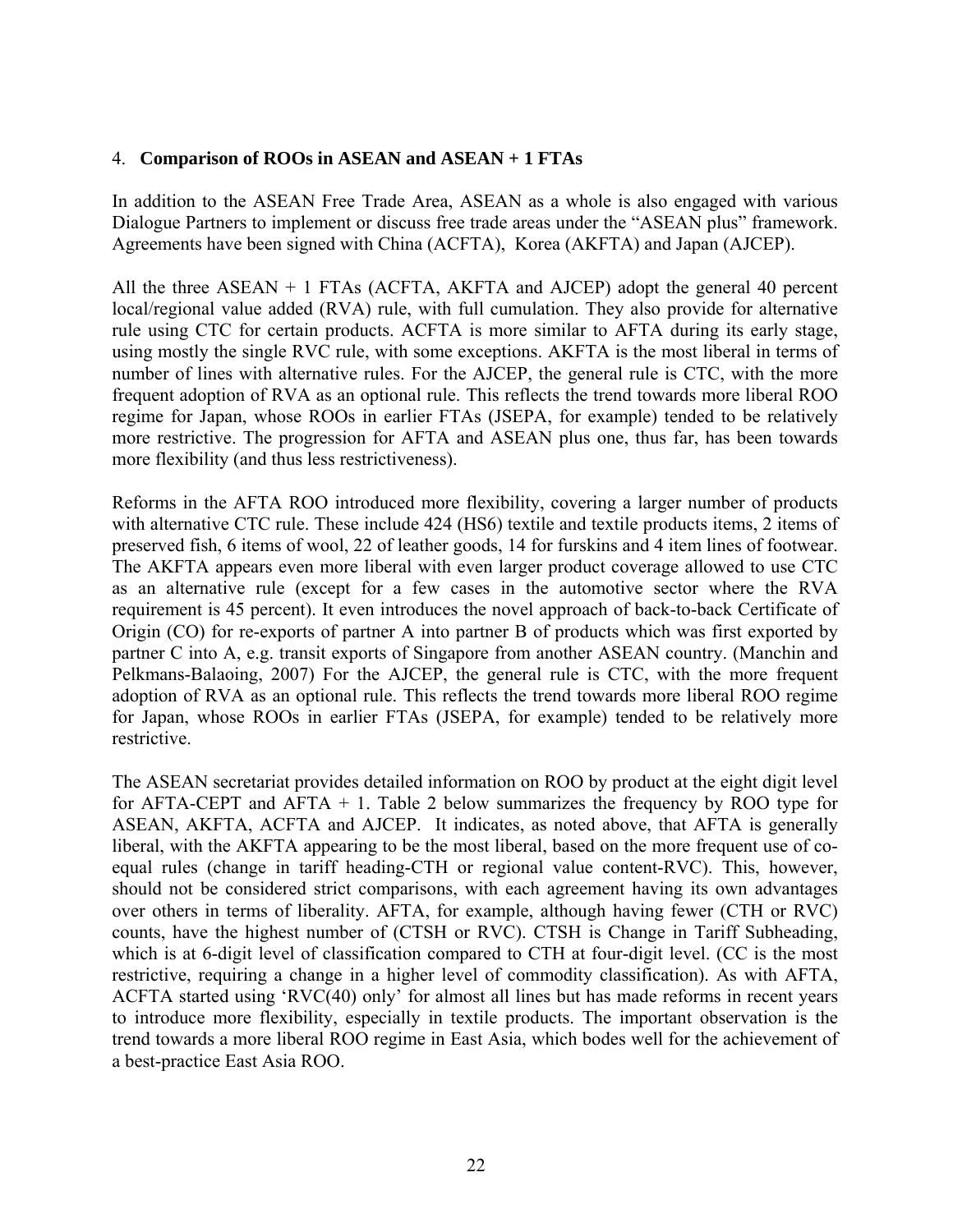| <b>AFTA</b> | <b>AKFTA</b>                                                   | <b>ACFTA</b>                                                         | <b>AJCEP</b>                                |
|-------------|----------------------------------------------------------------|----------------------------------------------------------------------|---------------------------------------------|
|             |                                                                | 8                                                                    | 3                                           |
|             | 61                                                             |                                                                      | 1344                                        |
|             | 2                                                              |                                                                      | 434                                         |
|             |                                                                |                                                                      | 8                                           |
|             | 36                                                             |                                                                      |                                             |
| 146         | 22                                                             | 4659                                                                 | 219                                         |
|             | $\overline{2}$                                                 |                                                                      |                                             |
|             |                                                                |                                                                      |                                             |
|             |                                                                |                                                                      |                                             |
|             |                                                                |                                                                      |                                             |
|             |                                                                |                                                                      |                                             |
|             |                                                                |                                                                      | 126                                         |
|             |                                                                |                                                                      |                                             |
|             |                                                                |                                                                      | 3056                                        |
|             |                                                                |                                                                      | 33                                          |
|             |                                                                |                                                                      |                                             |
|             |                                                                |                                                                      |                                             |
|             |                                                                |                                                                      |                                             |
|             |                                                                |                                                                      | 3215                                        |
|             |                                                                |                                                                      | 5224                                        |
|             | 169<br>564<br>2583<br>689<br>300<br>327<br>4463<br>446<br>5224 | 465<br>$\overline{2}$<br>4<br>487<br>4<br>4078<br>61<br>4630<br>5224 | $\overline{7}$<br>122<br>427<br>556<br>5224 |

#### Table 2. FTA by Type of ROO: AFTA, AKFTA, ACFTA & AJCEP

\*no available entry; no available entry; WO- wholly obtained; CC- change in commodity classification; CTH- change in tariff heading; CTSH- change in tariff subheading; RVC- regional value content Source of basic data: ASEAN Secretariat (Courtesy of MS. Anna Robeniol)

With respect to types of products, similar variations and tendency could be gleaned. The ROOs for AFTA and ASEAN+1 FTAs are generally liberal even in the normally sensitive sectors, albeit in varying degrees. Tables 3a to 3c, for example, provide some information on the ROO for iron and steel, textile, garments, and food and agricultural products. The RVC (regional value content, also referred to in this paper as regional value added or RVA) requirement is generally 40 percent. Moreover, co-equal rules are usually allowed.

The few exceptions of RVC greater than 40 percent are for 7 tariff lines for food and agricultural products in the case of AKFTA (out of 729 in this group of commodities). AKFTA, however, has more than two thirds of the HS lines in this grouping considered wholly-obtained (at 427 HS lines), far more liberal than the rest, even compared with AFTA (at 129 HS lines). This is in stark contrast with ACFTA using almost solely the RV(40) rule, and AJCEP using mainly change in classification. See Table 3c.

For textile and textile products, AFTA and AKFTA appear less restrictive, with majority of HS lines using co-equal rules, with AFTA slightly ahead, using a lower level of classification for more products. ACFTA uses 'RVC only' for majority of lines, while Japan is most restrictive,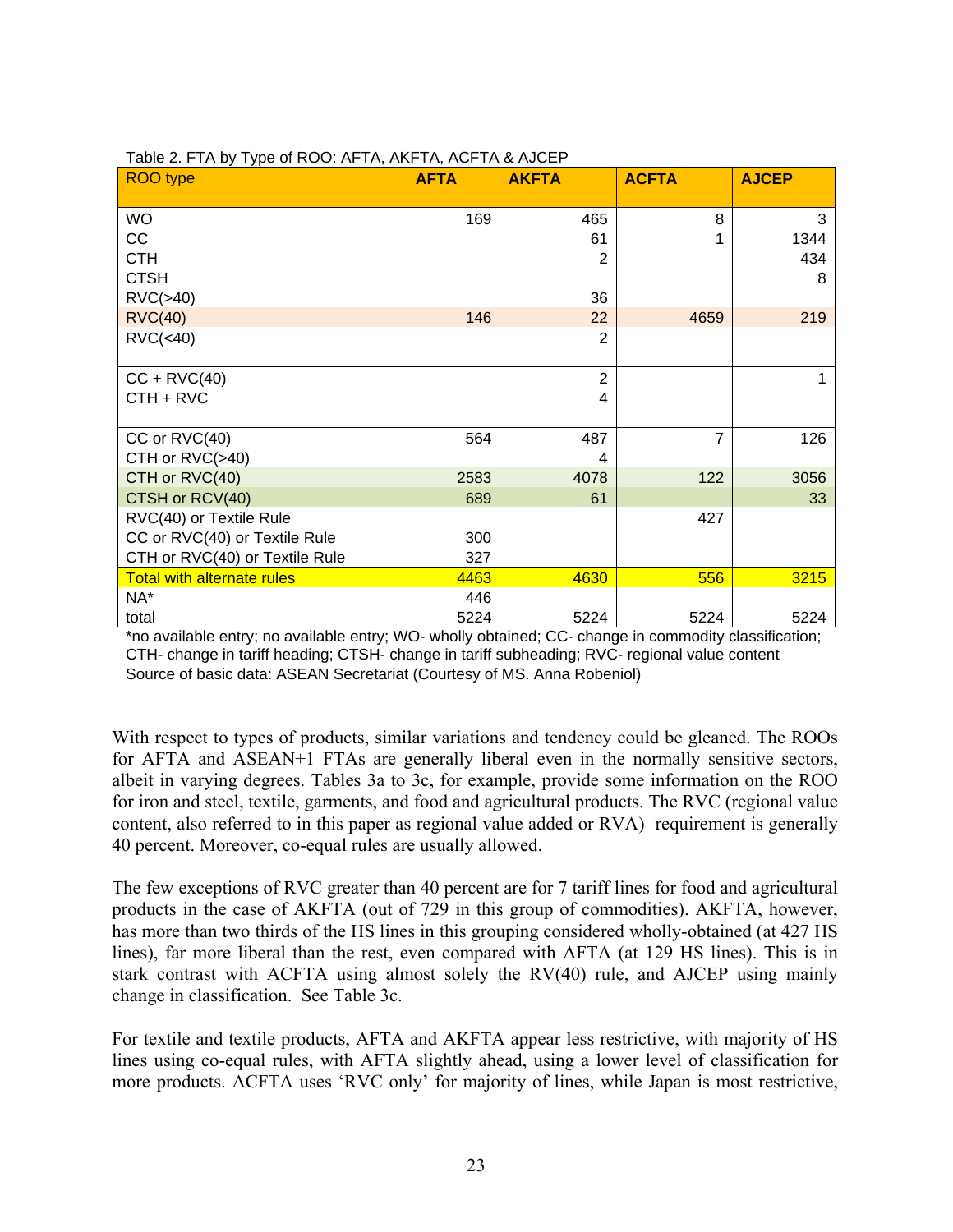using just change of classification, many of which are at high level of classification (CC). See Table 3a.

For iron and steel, Japan and China tend to use more of the RVC rule of 40 percent, while AFTA and AKFTA tend to use more of the co-equal rule of 'RVC (40) or CTC', making the latter more liberal. See Table 3b.

In sum, the following are some key observations:

- The AFTA has a relatively simple and liberal ROO provision of AFTA, characterized by generality in application. In addition, reforms being sought lean towards more liberal rules by "expanding/easing standards."
- The existing FTAs in East Asia (limited to those which involve only the 13 East Asian countries) are more or less consistent with AFTA ROO, with the use of 40 percent RVA. AKFTA appears to be generally the least restrictive.
- Most sensitive sectors for most countries include automotive, textile and garments sectors. In addition, various rules are applied across countries and across specific commodity classifications.
- There is increasing use of CTC as an alternative rule, being defined for specific products.
- Even Japan, with a greater tendency in the past to have restrictive ROO have become more liberal, using alternate rules for majority of cases in the recent AJCEP.
- ACFTA, on the other hand can be considered simpler, using only RVC (40) in the majority of cases. However, the lack of alternative rule could be constraining. Reforms are being made to accommodate greater flexibility with more alternate rules being developed.
- However, in general, there is a trend towards progressively more liberal ROO regime in East Asia.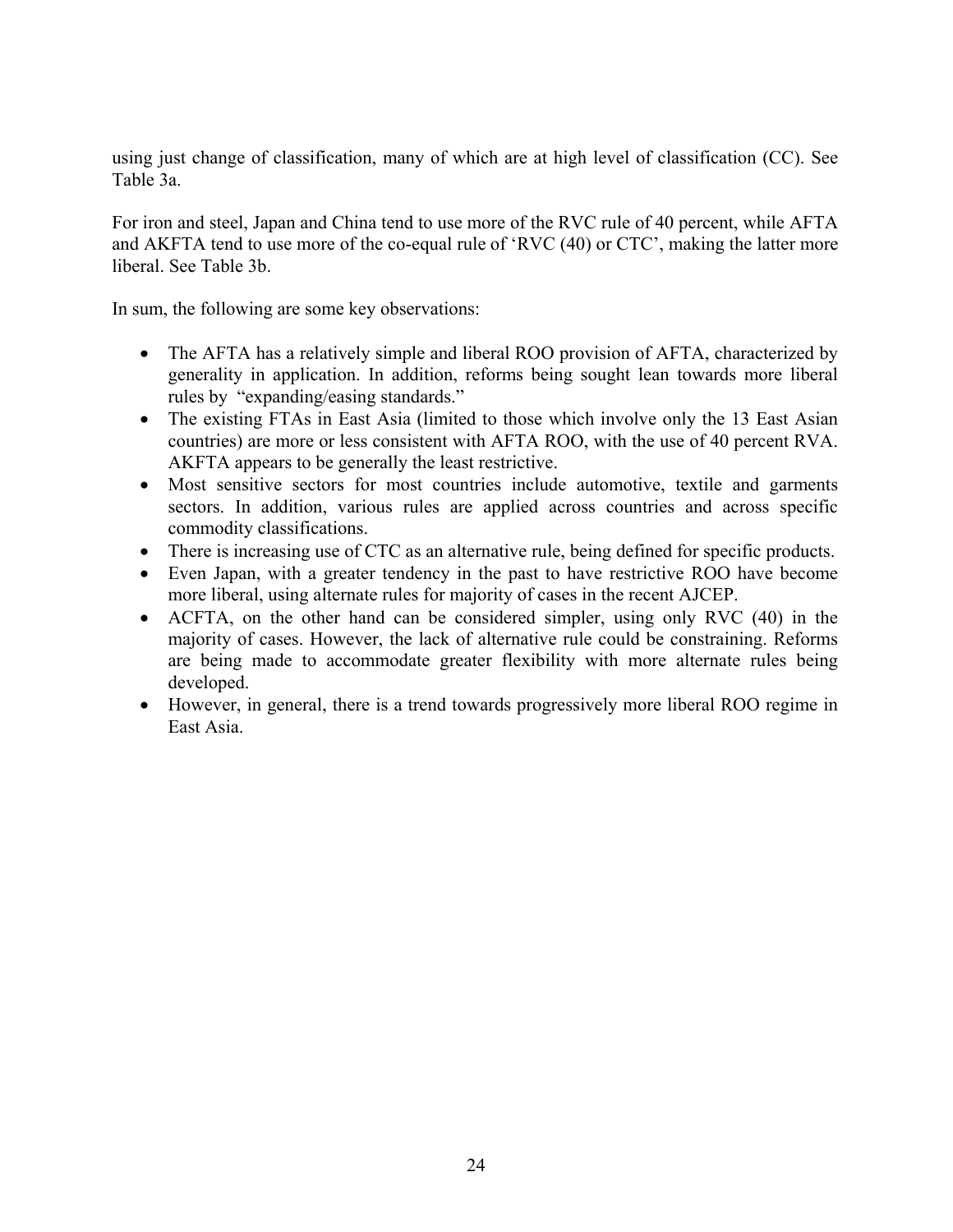| Table 3a. ROO frequency by type: Textile and Textile Products<br>Chapters 50-60                                                                                                                   |                           |
|---------------------------------------------------------------------------------------------------------------------------------------------------------------------------------------------------|---------------------------|
|                                                                                                                                                                                                   | <b>HS</b>                 |
| <b>CEPT PSR for 2007 ROO</b>                                                                                                                                                                      | lines                     |
| $RVC(40)$ or $CC$                                                                                                                                                                                 | 26                        |
| RVC(40) or CC or Textile Rule<br>RVC(40) or Textile Rule or CC                                                                                                                                    | 83<br>44                  |
| RVC(40) or CC or Textile Process Rule                                                                                                                                                             | 30                        |
| RVC(40) or CTH (GR)                                                                                                                                                                               | 2                         |
| RVC(40) or Textile Rule or CTH                                                                                                                                                                    | 324                       |
| no entries (i.e#N/A)                                                                                                                                                                              | 45                        |
| <b>Grand Total</b>                                                                                                                                                                                | 554                       |
|                                                                                                                                                                                                   |                           |
| <b>AKFTA</b>                                                                                                                                                                                      | <b>HS</b><br><b>lines</b> |
| CC or RVC(40)                                                                                                                                                                                     | 209                       |
| CTH with exceptions for certain tariff headings                                                                                                                                                   | 8                         |
| CTH or Printing or dyeing accompanied by at least two preparatory or finishing operations or                                                                                                      |                           |
| $\text{RVC}(40)$                                                                                                                                                                                  | 18                        |
| CTH or RVC(40)                                                                                                                                                                                    | 93                        |
| CTH or RVC(40) (GR)                                                                                                                                                                               | 226                       |
| <b>Grand Total</b>                                                                                                                                                                                | 554                       |
|                                                                                                                                                                                                   | <b>HS</b>                 |
| <b>ACFTA</b>                                                                                                                                                                                      | <b>lines</b>              |
| Obtained from sheep, lambs or other animals raised in ACFTA                                                                                                                                       | 6                         |
| RVC(40) or Textile Rule                                                                                                                                                                           | 135                       |
| <b>RVC(40)(GR)</b>                                                                                                                                                                                | 413                       |
| <b>Grand Total</b>                                                                                                                                                                                | 554                       |
|                                                                                                                                                                                                   | <b>HS</b>                 |
| AJCEP (Nov 07)                                                                                                                                                                                    | <b>lines</b>              |
| CC                                                                                                                                                                                                | 71                        |
| CC, with exceptions for certain tariff headings                                                                                                                                                   | 120                       |
| CC, with specific conditions                                                                                                                                                                      | 60                        |
| <b>CTH</b>                                                                                                                                                                                        | 4                         |
| CTH, with exceptions for certain tariff headings                                                                                                                                                  | 6                         |
| CTH, outside specified subheadings & with specific conditions                                                                                                                                     | 290                       |
| CTH, with specific conditions<br><b>Grand Total</b>                                                                                                                                               | 3<br>554                  |
| بالتكاتب والمساور<br>$\mathbf{A}$ and $\mathbf{A}$ and $\mathbf{A}$ and $\mathbf{A}$ are $\mathbf{A}$ and $\mathbf{A}$ and $\mathbf{A}$ are $\mathbf{A}$ and $\mathbf{A}$<br>$-0.0000$<br>$D = 1$ |                           |

Source of basic data: ASEAN Secretariat, courtesy of Ms. Anna Robeniol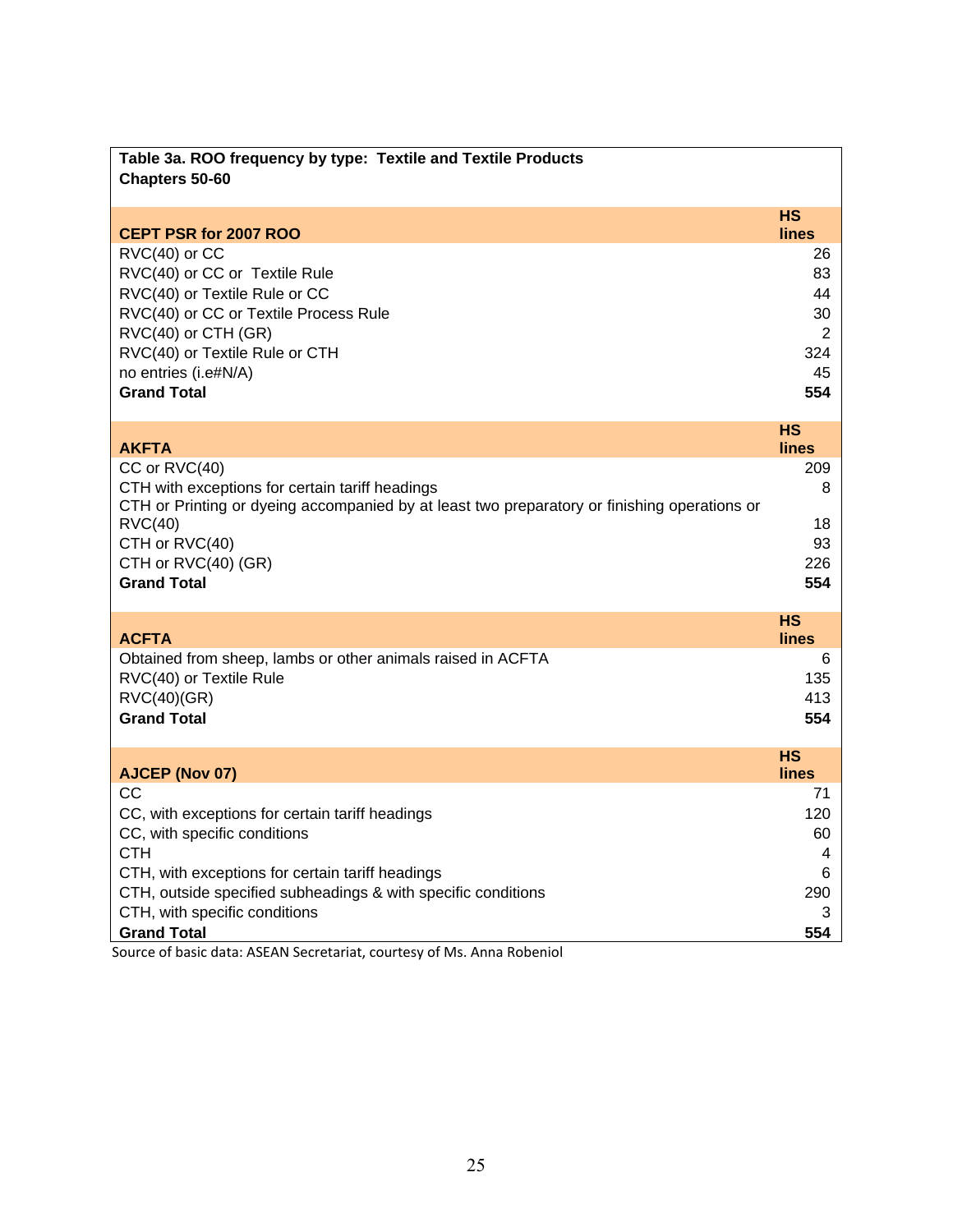| Table 3b. ROO frequency by type: Iron and Steel<br>Chapters 72-73                 |                           |
|-----------------------------------------------------------------------------------|---------------------------|
| CEPT PSR for 2007 ROO                                                             | <b>HS</b><br><b>lines</b> |
| $\text{RVC}(40)$                                                                  | 50                        |
| $RVC(40)$ or $CC$                                                                 | 32                        |
| RVC(40) or CC with exceptions for certain tariff headings                         | 66                        |
| RVC(40) or CTH (GR)<br>RVC(40) or CTH with exceptions for certain tariff headings | 83<br>42                  |
| RVC(40) or CTSH                                                                   | 6                         |
| no entries (i.e#N/A)                                                              | 13                        |
| <b>Grand Total</b>                                                                | 292                       |
|                                                                                   |                           |
|                                                                                   | <b>HS</b>                 |
| <b>AKFTA</b>                                                                      | lines                     |
| CTH except from 72.19<br>CTH or RVC(40) (GR)                                      | 2<br>290                  |
| <b>Grand Total</b>                                                                | 292                       |
|                                                                                   |                           |
|                                                                                   | <b>HS</b>                 |
| <b>ACFTA</b>                                                                      | lines                     |
| CTH or RVC(40)                                                                    | 9                         |
| $\text{RVC}(40)(\text{GR})$<br><b>Grand Total</b>                                 | 283<br>292                |
|                                                                                   |                           |
|                                                                                   | <b>HS</b>                 |
| <b>AJCEP (Nov 07)</b>                                                             | lines                     |
| $\text{RVC}(40)$                                                                  | 158                       |
| $RVC(40)$ or $CC$                                                                 | 123                       |
| RVC(40) or CC with exceptions for certain tariff headings                         | 3                         |
| RVC(40) or CTH (GR)<br>RVC(40) or CTH with exceptions for certain tariff headings | $\overline{7}$<br>1       |
| <b>Grand Total</b>                                                                | 292                       |
| Source of basic data: ASEAN Secretariat, courtesy of MS. Anna Robeniol            |                           |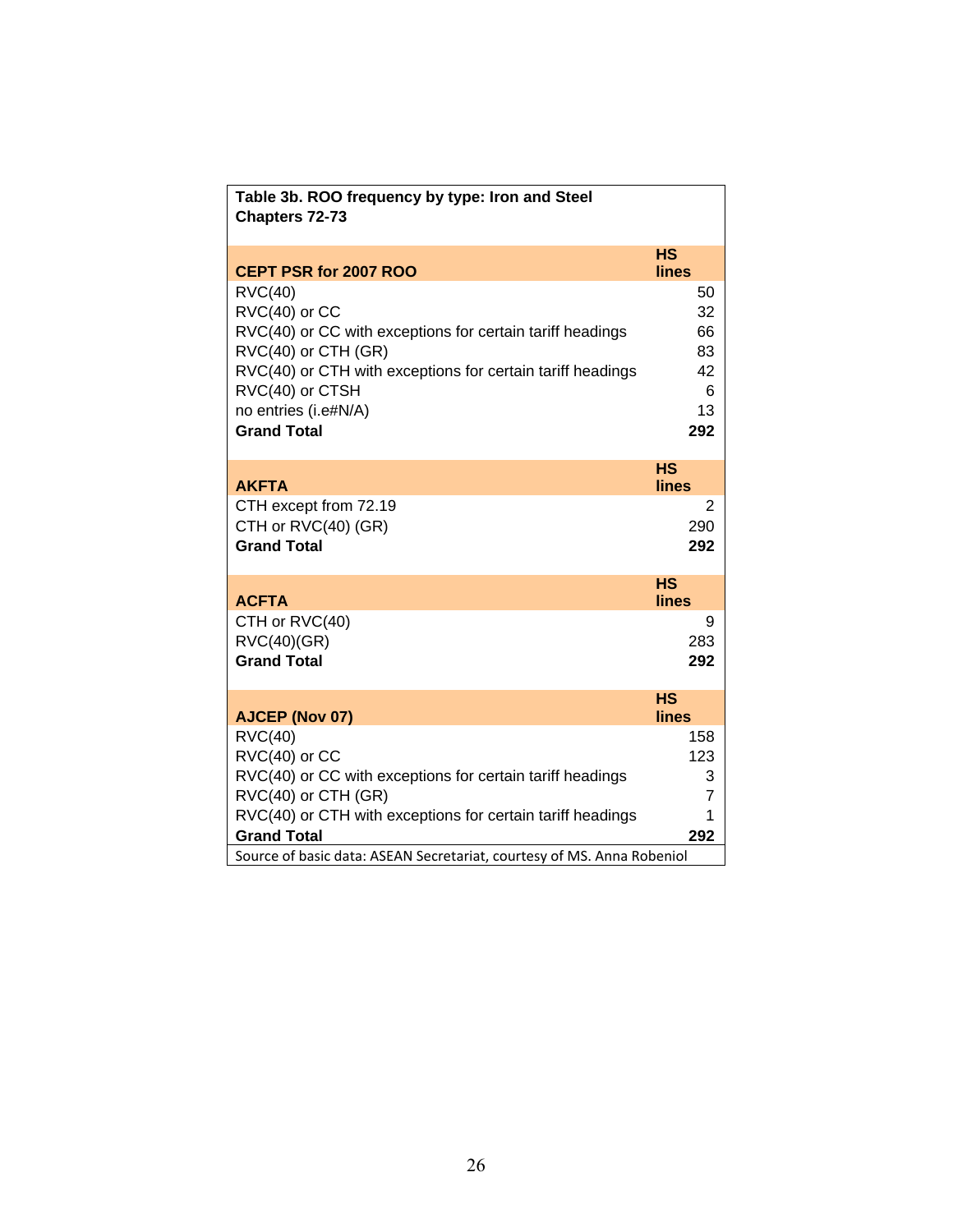| CEPT PSR for 2007 ROO                                                                             | <b>HS lines</b> |
|---------------------------------------------------------------------------------------------------|-----------------|
| $\text{RVC}(40)$                                                                                  | 3               |
| $RVC(40)$ or $CC$                                                                                 | 268             |
| RVC(40) or CC or no CTC is required, provided that the good is produced by refining               | 32              |
| RVC(40) or CTH (GR)                                                                               | 199             |
| RVC(40) or CTSH                                                                                   | 50              |
| <b>WO</b>                                                                                         | 129             |
| no entries (i.e#N/A)                                                                              | 48              |
| <b>Grand Total</b>                                                                                | 729             |
| <b>AKFTA</b>                                                                                      | <b>HS lines</b> |
| CC                                                                                                | 2               |
| $CC + RVC(40)$                                                                                    | $\overline{2}$  |
| CC or RVC(40)                                                                                     | 30              |
| CC, with exceptions for certain chapters, tariff headings                                         | 13              |
| $CTH + RVC(60)$                                                                                   | 1               |
| CTH or RVC(40) (GR)                                                                               | 175             |
| CTH, with exceptions for certain chapters, tariff headings                                        | 15              |
| CTH, in conditions that the de minimis rule shall not be applied to a non-originating<br>material | 1               |
| CTH, provided that materials from Chapters 7 & 9 are WO from any AKFTA Party; or                  |                 |
| RVC(40), provided that materials from Chapters 7 & 9 are WO from any AKFTA Party                  | 1               |
| <b>RVC(35)</b>                                                                                    | 2               |
| $\text{RVC}(40)$                                                                                  | 17              |
| RVC(40), with exceptions for certain tariff headings, subheadings                                 | 4               |
| $\text{RVC}(45)$                                                                                  | 4               |
| RVC(60), provided that materials from Chapters 1, 2 & 5 are WO from AKFTA Party                   | 2               |
| <b>RVC(70)</b>                                                                                    | 1               |
| <b>WO</b>                                                                                         | 427             |
| WO from any AKFTA Party                                                                           | 26              |
| WO from any AKFTA Party or RVC(45)                                                                | 6               |
| <b>Grand Total</b>                                                                                | 729             |
| <b>ACFTA</b>                                                                                      | <b>HS lines</b> |
| CC                                                                                                | 1               |
| CC or RVC(40)                                                                                     | 7               |
| Manufactured from fats or oil wholly obtained in the ACFTA                                        | 1               |
| <b>RVC(40)(GR)</b>                                                                                | 720             |
| <b>Grand Total</b>                                                                                | 729             |
| AJCEP (Nov 07)                                                                                    | <b>HS lines</b> |
| CTH and RVC(40) for Imitation sake and White sake;                                                | 1               |
| <b>CC</b>                                                                                         | 536             |
| CC with exceptions for certain chapters, tariff headings                                          | 130             |
| CTH                                                                                               | 40              |
| <b>CTSH</b>                                                                                       | 8               |
| $\text{RVC}(40)$                                                                                  | 7               |
| RVC(40) or CTH except heading 22.07                                                               | 7               |
| <b>Grand Total</b>                                                                                | 729             |

Source of basic data: ASEAN Secretariat, courtesy of Ms. Anna Robeniol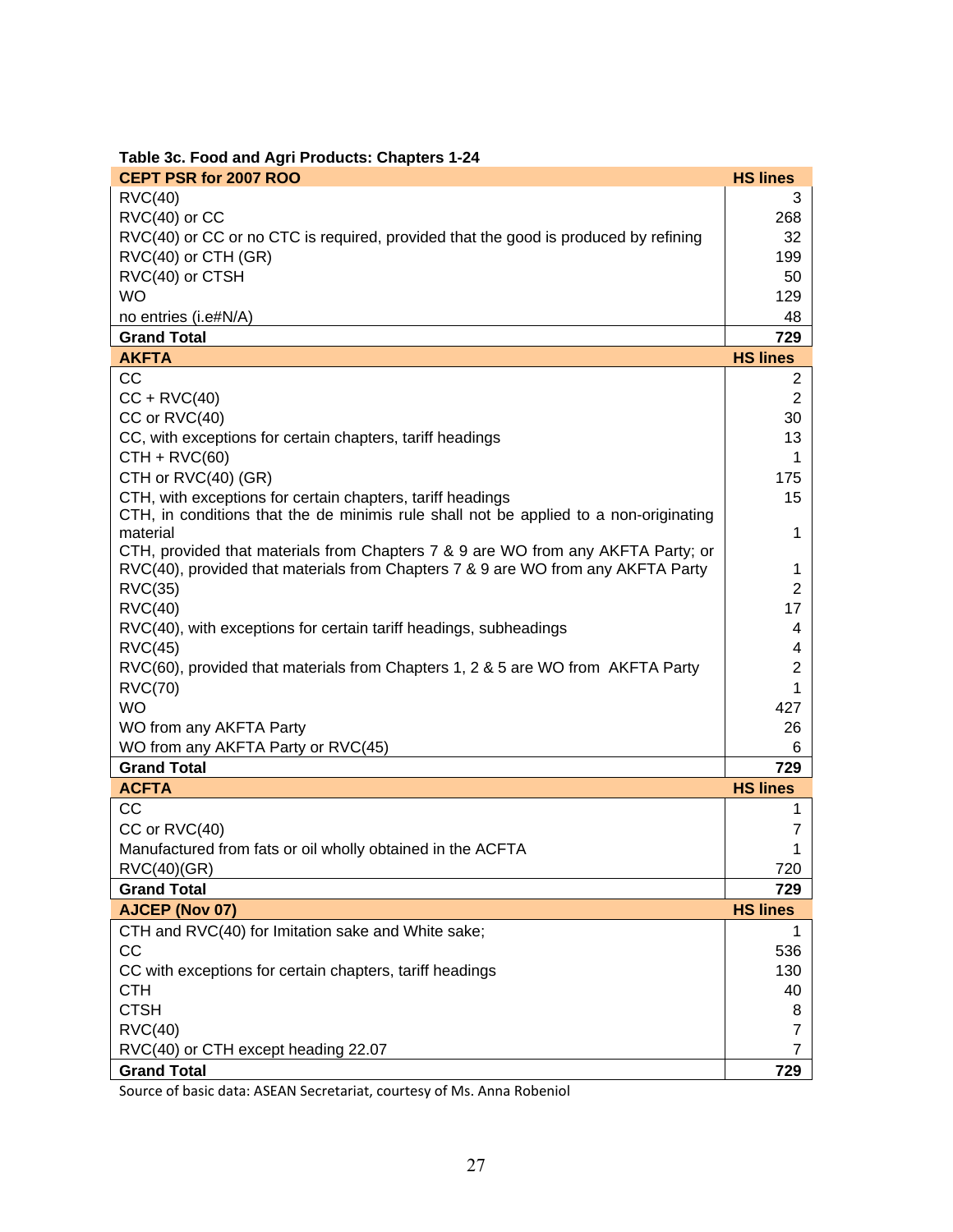# 5. **Cost of Compliance and Utilization Rates: Some Findings**

It is well recognized that complying with ROOs would cost: both on the part of administration, and more so in terms of compliance efforts by the intended beneficiaries. The immediate impact of this would be on the ultilization rate of the FTA.

Various studies have attempted to estimate the cost of ROO compliance. Manchin (2006) estimates the cost to be around 5 percent and Cadot *et al* (2005) to be around 6-8 percent for EU schemes. For NAFTA, Carrère and de Melo (2004) estimate the cost of ROO to be around 6 percent of the value of goods traded. Manchin and Pelkmans-Balaoing (2007), using a gravity model, find that for the preferential trade to positively influence trade flows within ASEAN, the margin of preference should be higher than 25 percent, suggesting an equivalent cost of ROO administration and compliance much higher than estimates for EU and NAFTA.

In an ongoing ERIA study by Hayakawa et al, their survey of Japanese affiliated firms in ASEAN shows the threshold rate in preferential tariff margin where exporters would consider using FTA to be around 5.2 percent. (See Table 4.) Though not a direct measure, this is an indication of the perceived ROO cost of compliance by exporters surveyed. Most likely, the perceived threshold reported is an underestimate (as this reflects only potential use of FTA, and thus, would tend to be optimistic). Nonetheless, this indicates a much lower ROO cost estimate than that indicated by the Manchin-Pelkmans-Balaoing gravity model, closer to the estimates for EU and NAFTA. In any case, reducing the ROO compliance cost to within 5 percent should be the target for reforms.

| Margin      | <b>ASEAN</b> |          |           |          |             |         |
|-------------|--------------|----------|-----------|----------|-------------|---------|
|             |              | Thailand | Indonesia | Malaysia | Philippines | Vietnam |
| $<1\%$      | 6.8          | 7.2      | 10.6      | 5.1      | 2.8         |         |
| $1 - 3\%$   | 14.7         | 17.1     | 15.3      | 12.8     | 13.9        | 11.5    |
| $3 - 5\%$   | 28.9         | 23.7     | 40.9      | 25.6     | 38.9        | 23.1    |
| $5 - 7\%$   | 28.6         | 28.9     | 22.7      | 43.6     | 16.7        | 34.6    |
| $7 - 9\%$   | 2.7          | 3.9      | 4.5       | 0        | 0           |         |
| $9 - 10\%$  | 4.7          | 6.6      | 1.5       | 2.6      | 5.6         | 7.7     |
| $>10\%$     | 13.6         | 13.2     | 4.5       | 10.3     | 22.2        | 23.1    |
| Average     | 5.2          | 5.3      | 4.3       | 5.2      | 5.6         | 6.3     |
| Respondents |              |          |           |          |             |         |
| #           | 339          | 152      | 66        | 39       | 36          | 26      |

Table 4. Preferential tariff margin needed to consider use of FTA: Survey of Japaneseaffiliated firms (Exporting)

 Source: Table 7, Hayakawa, Hiratsuka, Shiino, & Sukegawa. "*Maximizing Benefits from FTAs in ASEAN", Forthcoming ERIA paper*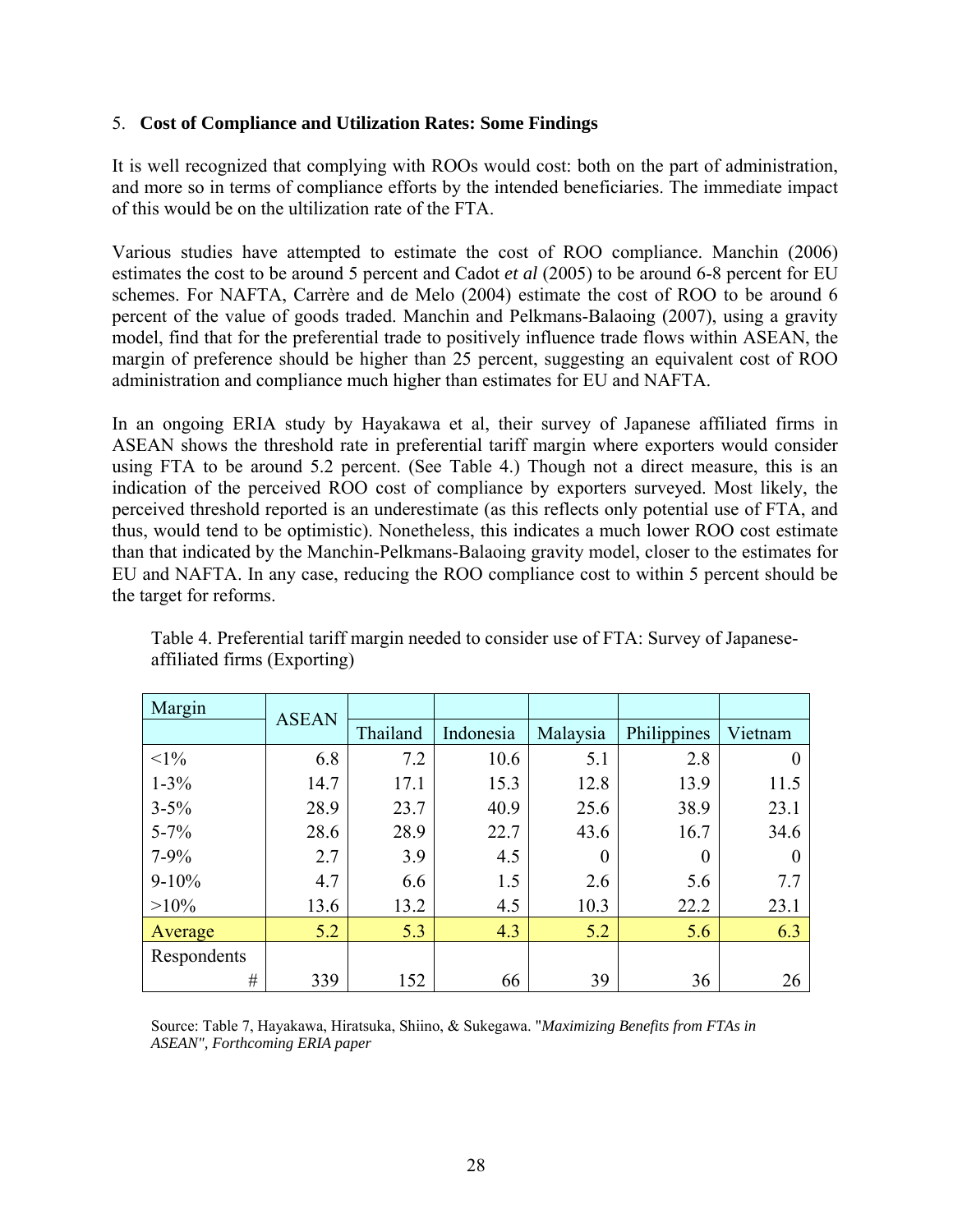The immediate impact of the ROO compliance costs is on the FTA ultilization rate. This, of course, is not an indicator of the magnitude of benefits derived from the FTA, since many factors are not captured, e. g. actual trade creation, or even just trade flows. Nonetheless, low utilization rates indicate shortcomings in the design of the ROOs which bring up the costs of availing the preferences from the FTA.

JETRO (2004) Report on ASEAN's FTAs and Rules of Origin finds some improvement in the share of CEPT exports. The share of CEPT exports to total ASEAN exports more than doubled from 10.8 percent in 2002 to 22.5 percent in 2003. This likely indicates CEPT preference is more utilized and that reforms undertaken have had a positive impact.



Source: Kirk, 2007

There are, of course, other important reasons for the low utilization of AFTA. Among them is the low margin of preference. The graph shows AFTA's low margin of preference, falling below 5 per cent for most ASEAN countries and overall margin of preference barely making it to the 5 percent threshold, except for some distinctive products as automotives and textiles and garments, among the more notable ones. Among the middle income countries in ASEAN, only Thailand (9.74%) has a relatively high margin of preference, attributable to the still high average MFN rates.

Nonetheless, a restrictive ROO is undoubtedly an important factor in the level of utilization of FTA. Indeed, reforms instituted in AFTA since 2002 have been designed to liberalize and simply the ROO and recent surveys have shown improvements in the AFTA CEPT utilization. The estimates are generally higher that previous JETRO reports (and certainly much higher than the Baldwin estimate of around 3 percent), indicating that the reforms mattered.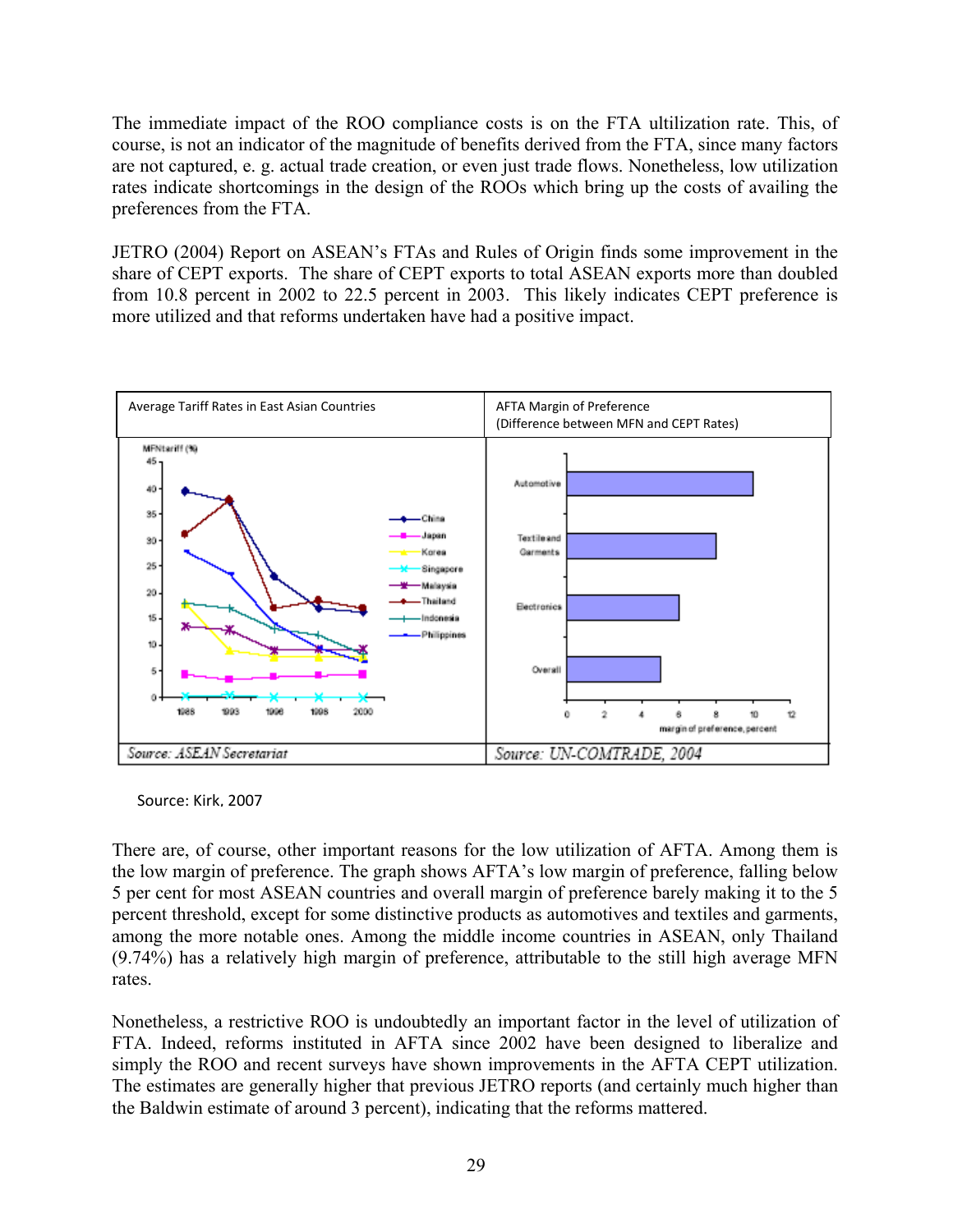Table 5 shows a summary of the results of a recent survey done by Hayakawa et al (in an ongoing study for ERIA) covering Japanese affiliated exporting companies located in ASEAN. Except for Singapore with numerous FTA partners (and possibly Thailand), the applicable FTA is generally the AFTA. Hence, this would be a good indicator of the trend in utilitization of AFTA-CEPT. For the whole of ASEAN, the number of Japanese companies (and affiliates)using FTA have risen, with more than 23 percent availing of FTA preferences in 2008.

|              | 2006 | 2007  | $\blacksquare$<br>2008 |
|--------------|------|-------|------------------------|
|              |      |       |                        |
| <b>ASEAN</b> | 19.7 | 19.3  | 23.0                   |
| Indonesia    | 18.5 | 14.7  | 35.9                   |
| Singapore    | 32.5 | 27.3  | 43.2                   |
| Thailand     | 18.2 | 18.8  | 22.5                   |
| Philippines  | 15.2 | 15.7  | 11.8                   |
| Vietnam      | 6.6  | 14.3  | 9.4                    |
| Malaysia     | 26.8 | 23.00 | 23.8                   |

#### **Table 5. Use of FTA by Japanese Affiliated Exporting companies**

Source: Hayakawa et al, Maximizing Benefits from FTAs in ASEAN, forthcoming ERIA paper

The trend for Malaysia is going down but it still maintains higher than average utilization rate. The Philippine utilization rate dropped in 2008, which maybe just part of a business cycle. Additional information on the Philippines is available on CO issued. It shows that the use of CO (and hence AFTA- ROO) is not insignificant at 17 percent of total COs.

| Table 6.Use of Certificates of Origin in Port of Manila, 2007 |                |            |  |  |
|---------------------------------------------------------------|----------------|------------|--|--|
| <b>Certificates of Origin</b>                                 | <b>Entries</b> | % of Total |  |  |
| <b>GSP Form A</b>                                             | 21,443         | 28.4       |  |  |
| <b>CEPT Form D</b>                                            | 12,828         | 17.0       |  |  |
| General CO (white)                                            | 40,659         | 53.9       |  |  |
| <b>ACFTA</b>                                                  | 507            | 0.7        |  |  |
| <b>Total</b>                                                  | 75,437         | 100.0      |  |  |
| Source: Export Division, Port of Manila, BOC                  |                |            |  |  |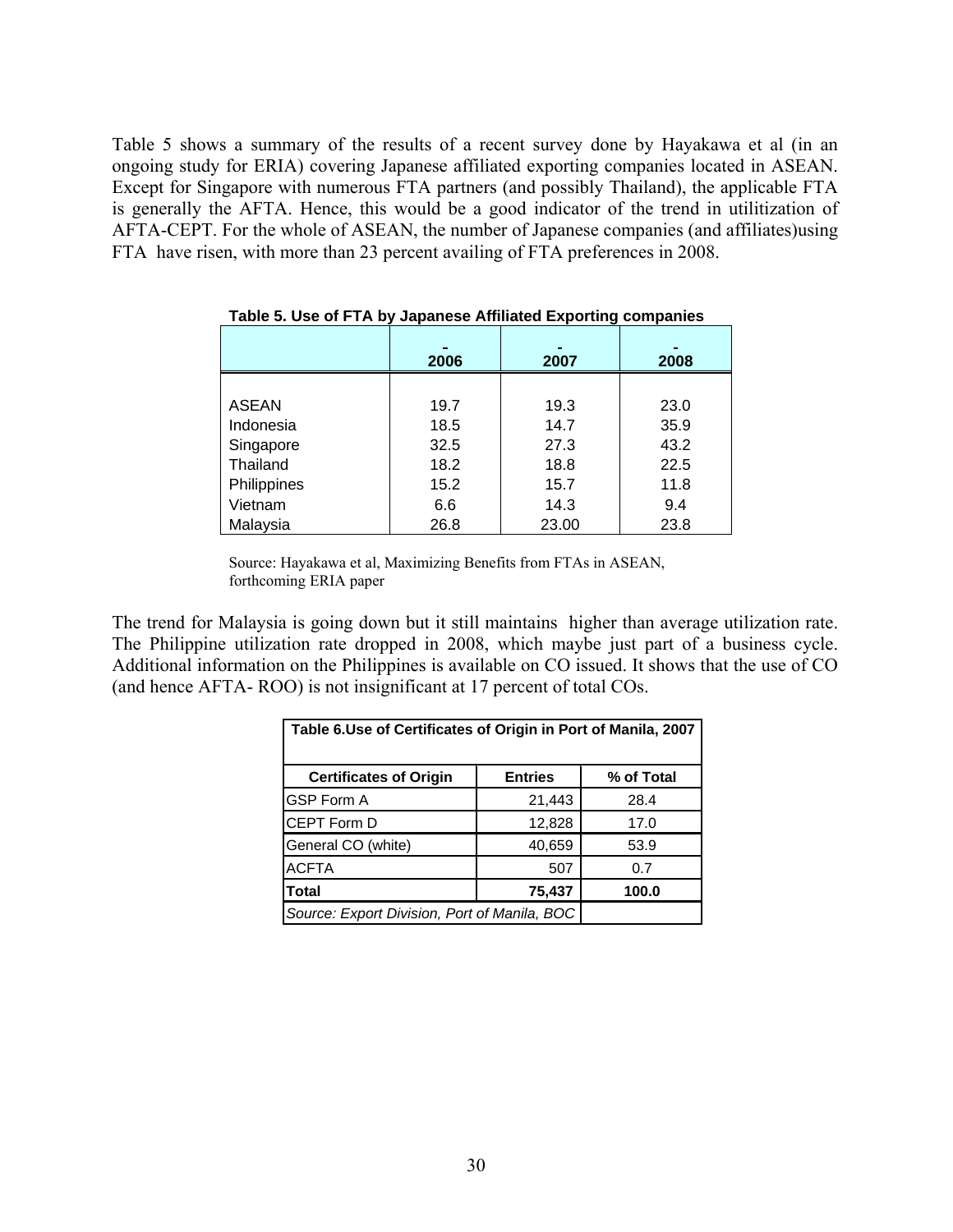#### 6. **Suggested Recommendations**

Reforms to minimize costs could come from two sources- reforms in the ROOs itself in the form of simplification and easing of standards, and reforms in the administrative procedures, particularly the certification process.

### *On ROOs: simplification and liberalization*

There is a consensus that more simple and liberal ROO would greatly reduce the cost of ROOs and maximize benefits from the FTAs. For one, it would mitigate trade diversion costs of FTAs. More directly, this would reduce the cost of doing business involving FTAs. Simpler ROO will help promote regional trade and international competitiveness of member states. Simple rules will reduce compliance costs and administration.

In general and in theory, this means using a single, least restrictive rule. But in practice using coequal rules would be more practical. The flexibility it provides would have a liberalizing as well as cost-reduction impact for exporters.

In this regard, the use of CTC as an alternative (co-equal) method to the VA rule would help. The CTC method is easy for Customs authorities to implement. At the same time, SMEs might also find it easier to comply with, simply needing to show import and export invoices with different classification code. The question is determining the level of disaggregation the member countries would deem to satisfy "substantial" transformation, which would vary across commodities. Here, protectionist tendencies would surface and agreements (especially between developed and developing countries) might be difficult. Nonetheless, the general rule should lean towards less restrictiveness. This implies using a common rule across products, possibly at a 4 to 6-digit level, and if any, with very limited product-specific exemptions.

Indeed, this is among the most significant reforms undertaken in ASEAN ROO. At the start, it used the single cumulated value-added rule of 40 percent. Reforms introduced CTC as a substitute criterion. An increasing number of products are now being covered to apply CTC as alternative criteria to the VA rule, some even with three co-equal rules.

Another reform measure that should be considered pertains to *de minimis* rules (which allow for a specified maximum percentage of non-originating materials to be used without affecting origin). While the use of *de minimis principle* appears to become a common feature in newer partnership agreements, upon closer examination, application is usually on a product specific (PSR) basis. A wider application of *de minimis* rule using generous ceiling would be a major step to simplifying ROO and lowering the cost of compliance.

ROO provision for cumulation would be another key recommendation. Full cumulation is an important factor allowing for the development of regional production networks. This provides for deeper integration and allows for more advanced countries to outsource labor-intensive production stages to low-wage partners and make it easier for regionally-based firms to exploit the economies of scale. (Brenton 2003) In addition, cumulation provisions would address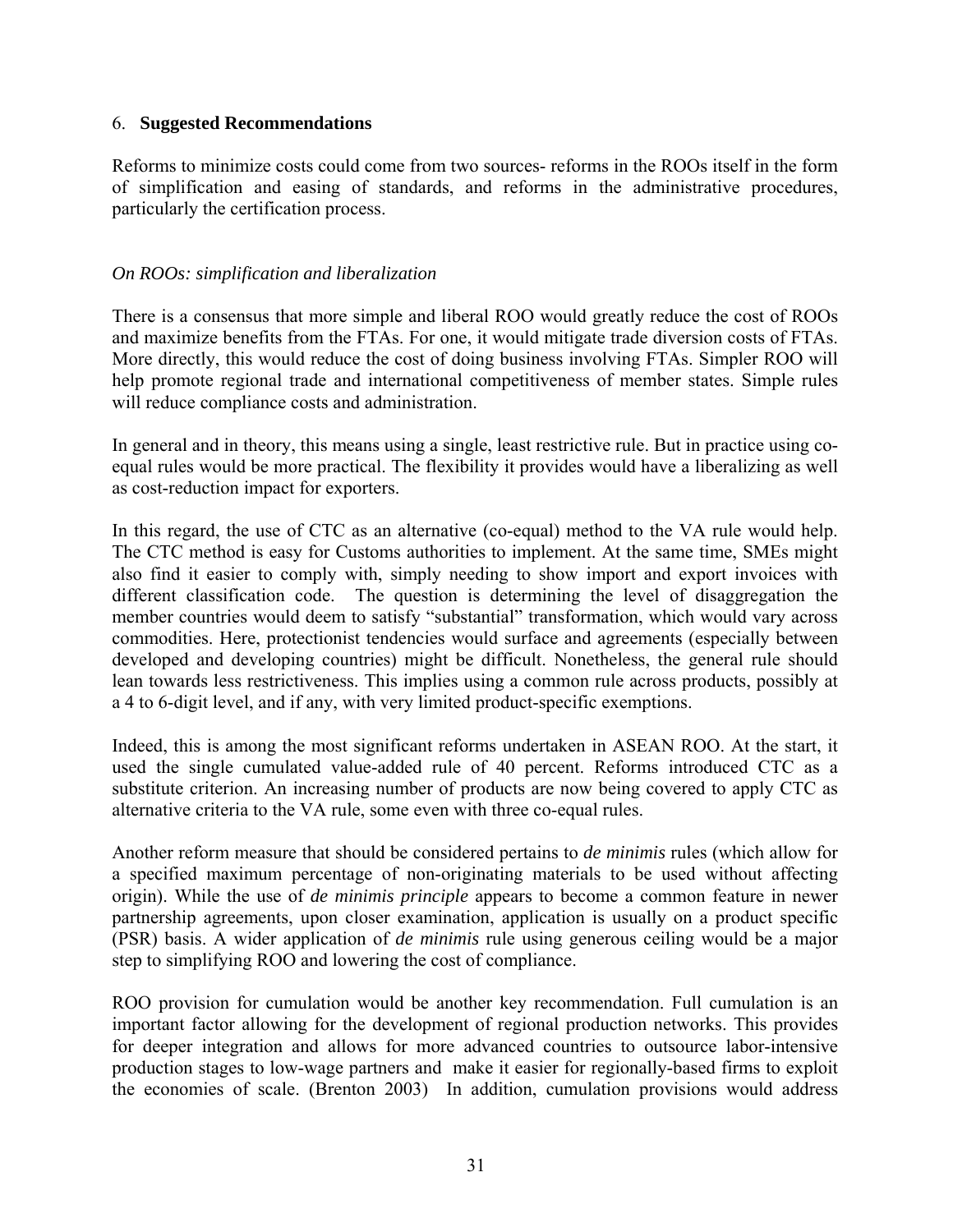problems of protectionist tendency in the ROO and investment (and trade) diversion effects, at least within the wider grouping of member countries.

Aside from cumulation, roll-up or absorption principle, which allows materials that have acquired origin by meeting specific processing requirements to be considered an originating good when used as input in a subsequent transformation, could also be recommended for a more liberal ROO approach.

For its part, ASEAN is developing a "partial" cumulation approach. The practice in ASEAN is to count "components as part of ASEAN content which themselves have ASEAN content of 40 percent or more." Upon recommendation during the September 2004 AFTA Council Meeting, the percentage content requirement was reduced to 20 percent of ASEAN content.

Customs clearance is still a problem in most of the less developed countries of East Asia. A complex ROO regime accompanying a free trade agreement can further complicate rather than facilitate trade in the region. Along with harmonization of ROO standards, there is even greater need for the streamlining of customs procedures and simplification of customs clearances including the introduction of paperless trading in many FTAs. The objective is to minimize documentation costs. Harmonization of customs procedures in general would be a big step in this direction. Related to this is the harmonization of commodity classification regionwide. ASEAN has developed a Harmomized System at a 6-digit level. Work should be done to come up with a harmonized system for all of East Asia.

Another practical option is for the countries to work towards becoming a signatory to the Kyoto Convention. This however could be costly for developing countries, most of which are unable to comply with the requirements.

#### *Developing country Dimension*

Developing countries need to be able to latch on to the GPN. This means gearing the ROO regime towards the preparation, development, and internationalization of SMEs. The ideal ROO therefore should have a developing country dimension. What would this entail? Needless to say, capacity building is crucial, for exporters, importers and administrators in developing countries, if the region is to achieve the best practice in the rules of origin. Developments in the EC for development-friendly ROO includes a single value-added method, use of statement of origin by registered exporters, and training and technical assistance to improve evaluation, information flows and monitoring of compliance. A key element is allowing alternative means of proving origin more suited to the development stage of the developing country member.

A logical concession to developing member countries is to lower the VA criteria for its exporters. Findings for the EU shows that a decline in the value-added threshold would tend to increase utilization rates. This could be a most useful incentive for CMLV countries.<sup>7</sup> This will also mitigate the implicit bias of the VA rule against low-wage countries.

 <sup>7</sup> The value-added requirement should be based on whether the potential gains in terms of greater regional trade significantly outweigh the risks of trade deflection. Kirk (2007) suggests 30% value-added requirement would be sufficient to prevent significant trade deflection.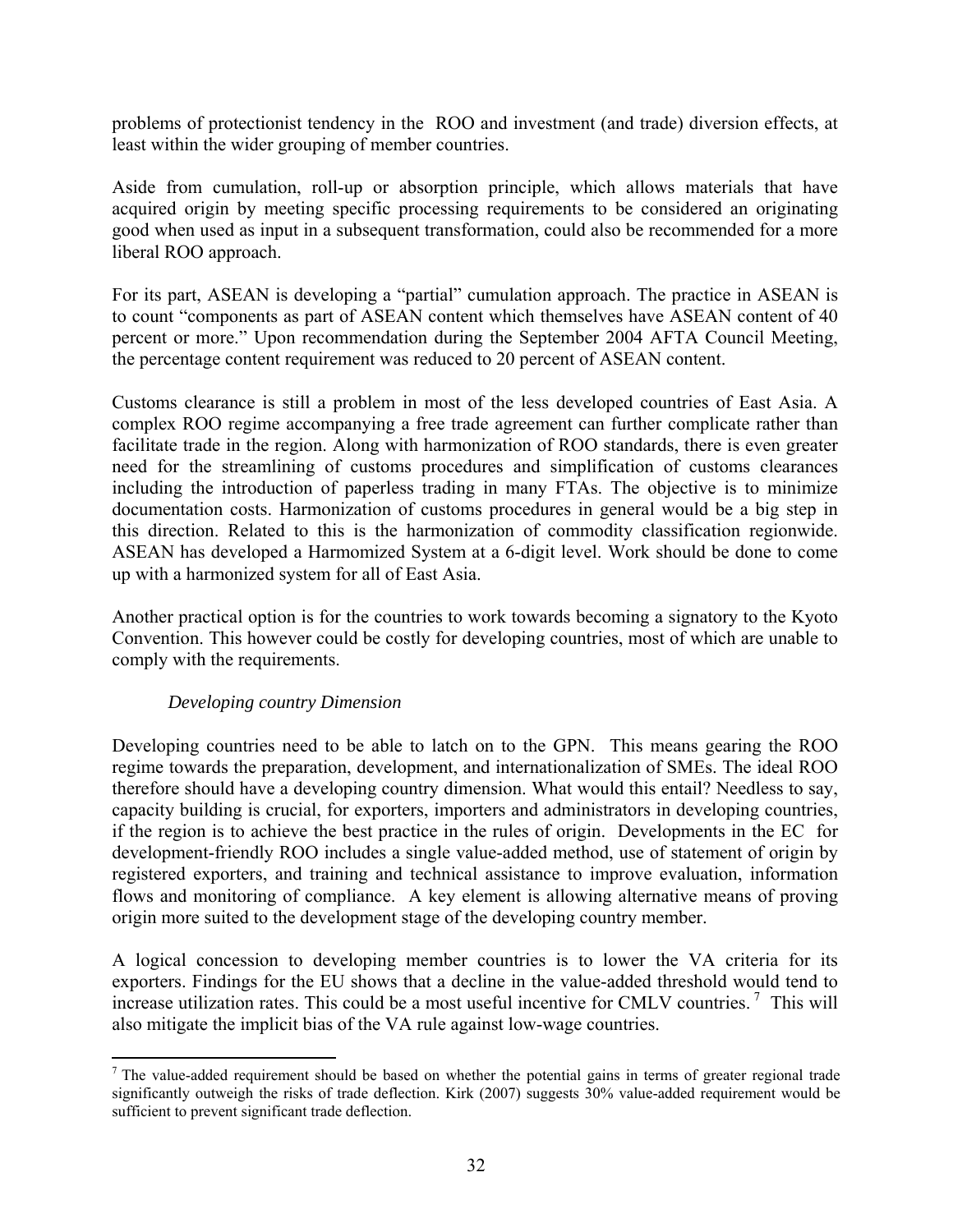### *On administrative procedures: certification and verification*

The need to work more closely to refine customs rules and administrative procedures should be a priority in trade facilitation in ASEAN. More particularly, since ASEAN uses the RVC rule, it is important to come up with a standardized method of calculating value by creating more specific set of principles for calculating both local and foreign inputs. Guidelines for costing methodologies should factor in price and exchange rate fluctuations as they can change the input costs over time. (USAID/Nathan Associates, 2006)

Furthermore, efforts should be extended to assist the exporters in calculating inputs arising from different FTA and non-FTA sources. This could be a very tedious task, especially for SMEs, and the sheer task of additional record-keeping and tracing of materials could increase costs and result to reluctance to claim preferential treatment. It would be helpful if Customs offices would have a special desk or a task force that will help exporters.

Another possibility that was suggested in the discussion is the use of some form of 'mutual recognition of papers and documentation across overlapping FTAs. As previously noted, this could include, for example, allowing the use of back to back certificate, or allowing the interchangeable use of the different forms (Form D of ASEAN and form E, etc for the ASEAN + 1 FTAs). This would not only help to simplify procedures, but make for a more seamless use of the cumulation rule.

Another option is self certification. This could serve the dual purpose of decreasing the workload of the Customs office and also develop the expertise of the private sector in understanding ROO technicalities and administrative procedures.

Self certification can take two forms. The first is a hybrid approach which would allow self certification by accrediting industry associations or individuals to certify if the good is qualified for preferential treatment. The second is full self certification, where the exporter can certify origin in his individual capacity and responsibility.

These are radical moves, especially for ASEAN. Nonetheless, it is not completely unrealistic to offer exporters different options. There are ways to minimize abuse. This is especially true for the hybrid approach, which is currently used by the EU (with partnership with EFTA, Mexico, Chile) and EFTA partnerships with the same countries. The government (or its designated agency) authorizes exporters (industry associations, for example). The government agency would establish procedures for accreditation, where exporters/associations could apply. The main responsibility of the certifying body is to be able to address verification issues.

The key is to institute procedures that would keep exporters (importers) honest. This could be done through clear ROO provisions on verification.

<u> 1989 - Andrea Santa Alemania, amerikana amerikana amerikana amerikana amerikana amerikana amerikana amerikan</u>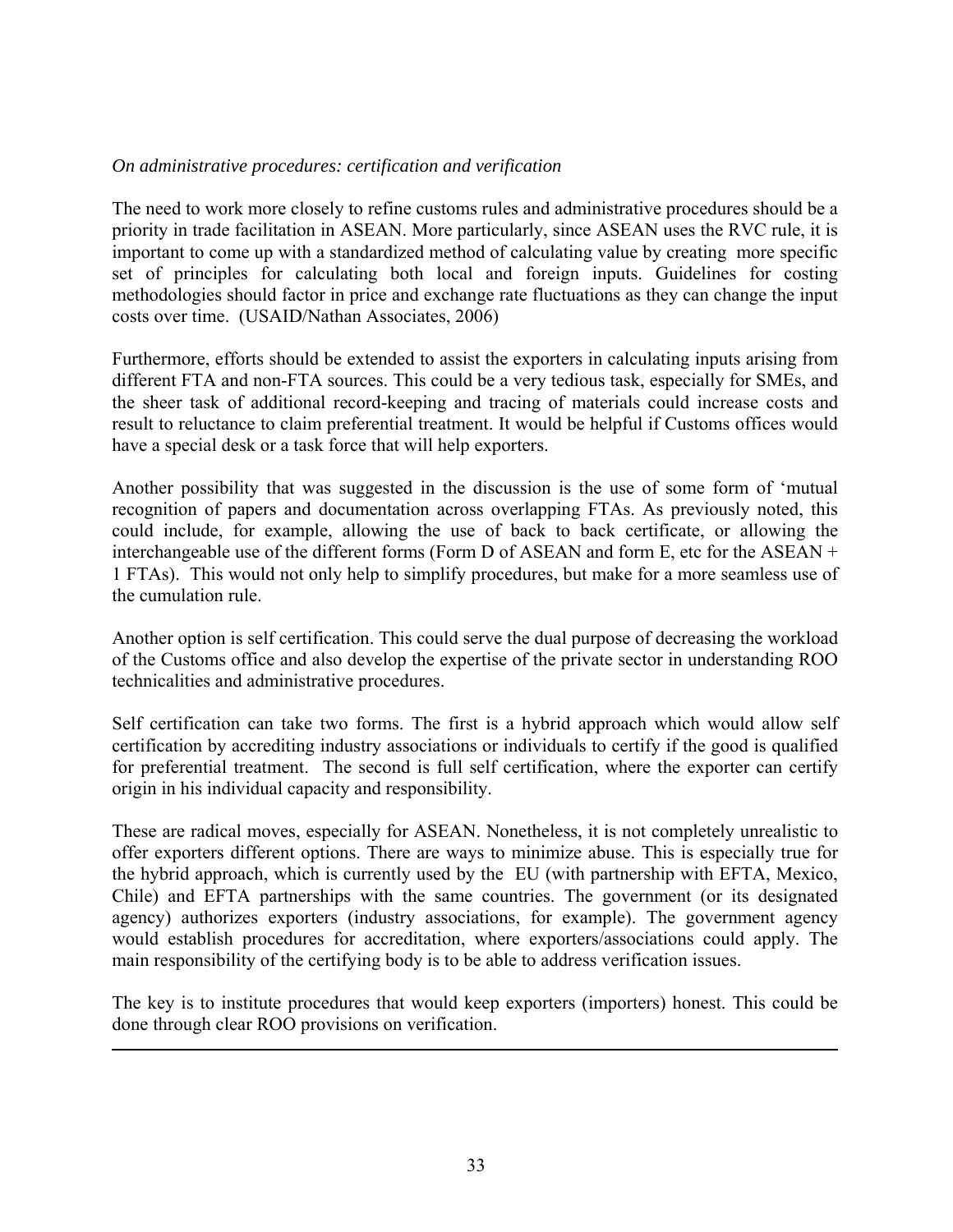The verification process should be improved and should not serve as a disincentive to the exporters. One way to do this is to minimize direct interaction between Customs officers and exporters in post-audit checks. ASEAN should work on creating a system of automated verification process that would lessen dealings between the Customs and exporters. Manual or face-to-face verification processes such as onsite inspection is not only administratively and financially burdensome, but could also be intimidating for some exporters. As much as possible, onsite inspections should be a "last resort" procedure. Clear guidelines should be set in cases and circumstances where exporters would be subjected to post-audit checks, and this information should be made easily available to exporters. In this regard, setting up a database system that would have necessary and relevant information and documentation (which could be made secure) would be facilitative (and reduce face-to-face confrontation between government officials and private sector). It would also be helpful if the private sector is involved in the postaudit check instead of leaving the task solely in the hands of one agency, in this case, the Customs office.

In sum, the discussion above suggests the following general guidelines in crafting best practice ROOs.

- 1. The AFTA ROO is considered relatively simple and liberal. The generality in application is a plus factor. In addition, reforms being sought lean towards more liberal rules by attempts toward "expanding/easing standards." (Needless to say, a lot more can be done to improve the system.)
- 2. Rules toward adopting full cumulation, and roll-up (absorption) process should be further developed and adopted.
- 3. The *de minimis* provision should be applied more extensively. This could yield significant impetus for deeper regional integration.
- 4. Another key measure that should be explored is self-certification. This could contribute substantially to simplification and cost reduction. This should be balanced by some monitoring system (and least burdensome verification process) that would keep importers honest.
- 5. Applying restrictive ROOs targeted at sensitive products is not an effective mechanism for protecting domestic industry and should be limited.
- 6. Special and Differential Treatment: ROO be devised by taking into account the different levels of development of countries in the Ease Asia region, e. g. using lower Value Added content
- 7. Another challenge is to craft a system of ROO that would be SME friendly. One aspect of this is capability building to enable SMEs to comply with ROO requirement. Modules and templates for value-added accounting, could probably be developed over time for SMEs to use.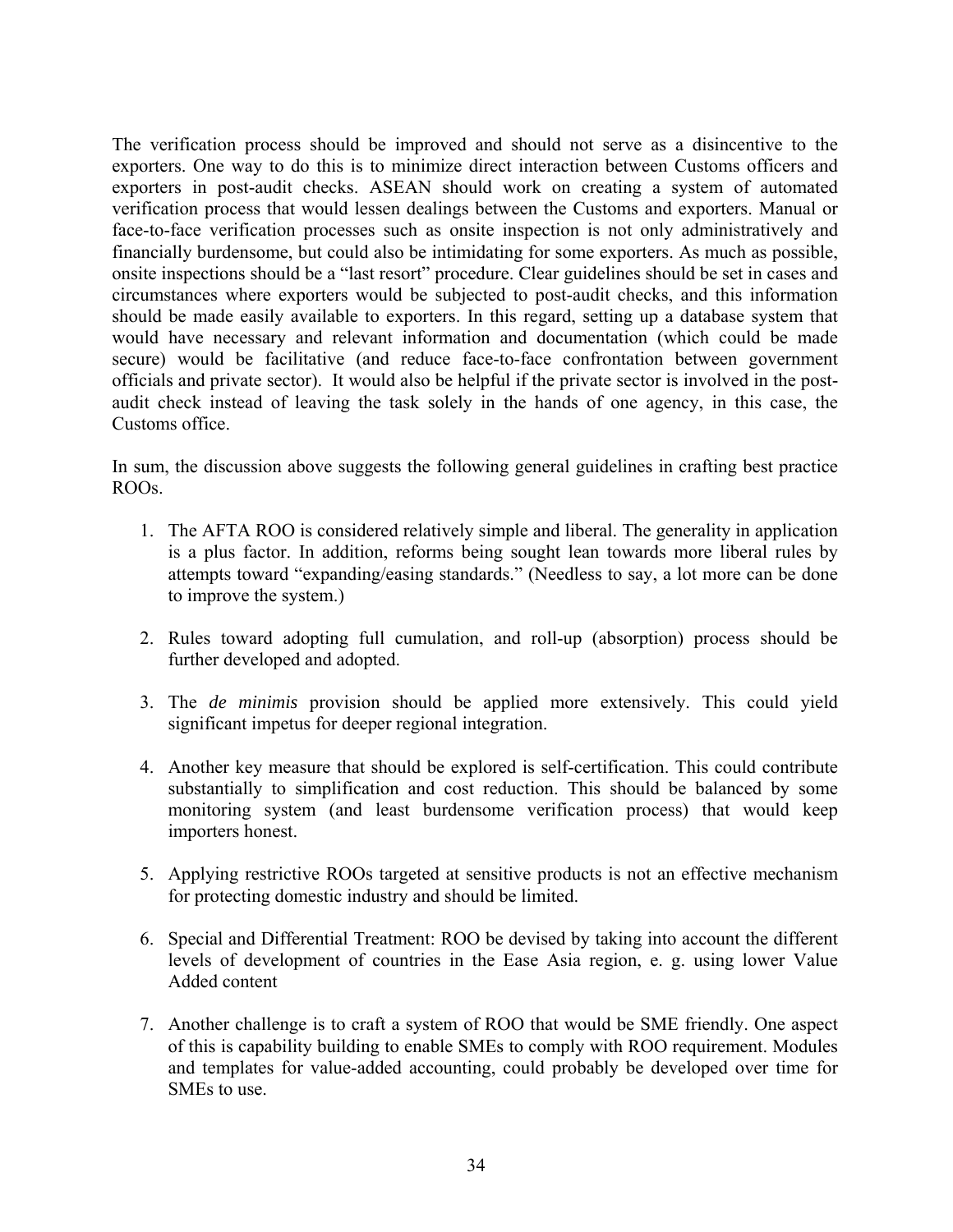- 8. There is a need for greater harmonization of customs procedures for the benefits from ROO reforms to be maximized. In particular, the region should work towards a Harmonized System of Customs Classification.
- 9. Finally, the formulation of the ROOs should have both simplification and liberalization elements. At the same time, however, there should be adequate provisions that would control for potential abuse.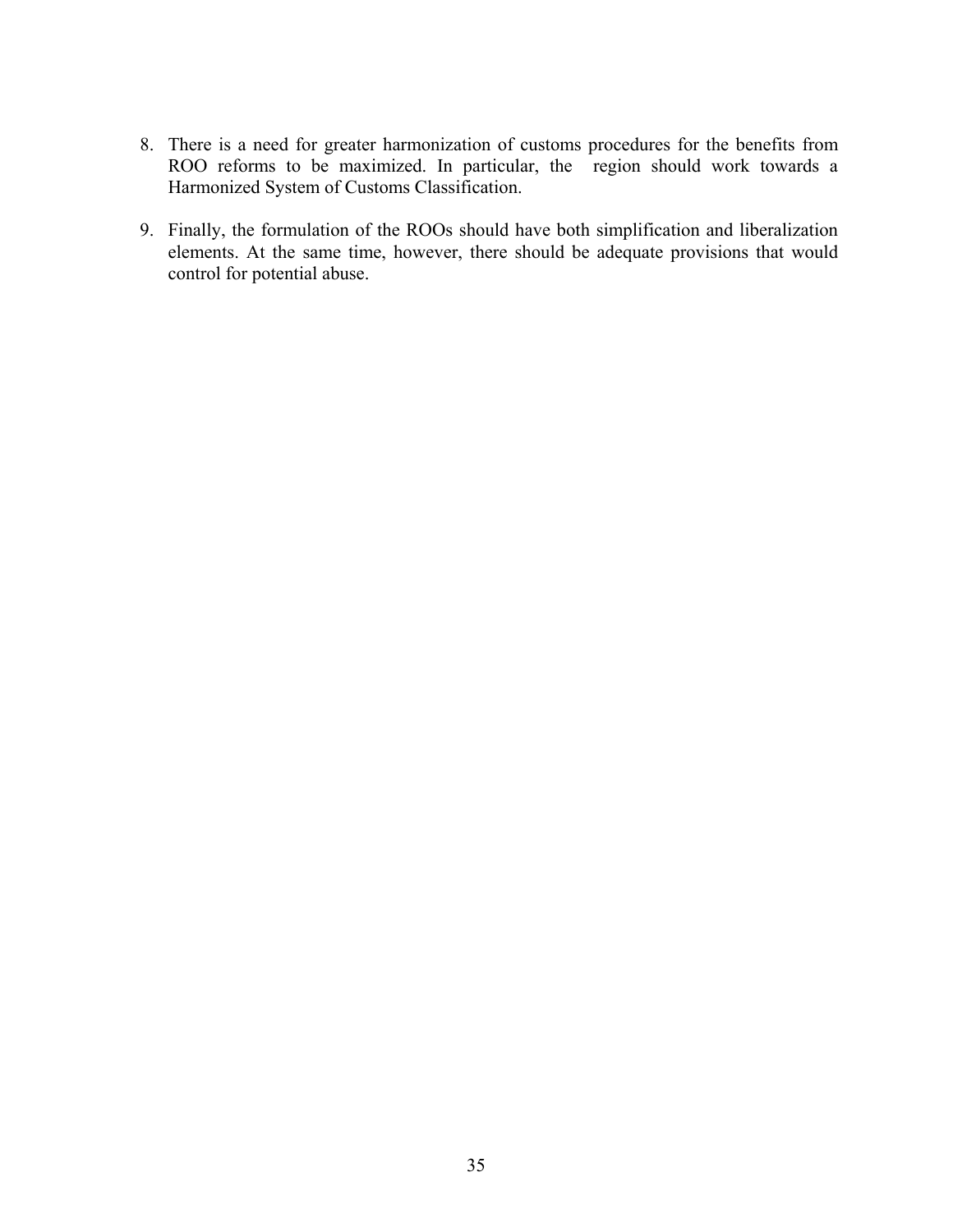References:

ADB, 2002. Preferential Trade Agreements in the Asia and the Pacific. Asian Development Outlook.

Anson, J. et al., 2004. Rules of Origin in North-South Preferential Trading Arrangements with an Application to NAFTA January 25.

Baldwin, R., 2006. "Managing the Noodle Bowl: The Fragility of East Asian Regionalism." Discussion Paper Series No. 5561. Center for Economic Policy Research, UK.

Brenton, P., 2003. Notes on Rules of Origin with Implications for Regional Integration in South East Asia. The World Bank.

Cadot, O., Carrere, C., De Melo, J. and B. Tumurchudur, 2005. "Product Specific Rules of Origin in EU and US Preferential Trading Agreements: An Assessment", CEPR Discussion Paper No. 4998.

Cadot, O. et al., 2002. Assessing the Effect of NAFTA's Rules of origin. June.

Carrière, C. and J. de Melo, 2004. "Are Different Rules of Origin Equally Costly? Estimates from NAFTA", CEPR Discussion Paper No. 4437.

Coyle, J., 2004. Rules of Origin as Instruments of Foreign Economic Policy: An Analysis of the Integrated Sourcing Initiative in the U.S.-Singapore Free Trade Agreement. Yale Journal of International Law Vol 24:545)

Estevadeordal, A. and K.Suominen, 2003. "Rules of Origin in FTAs in Europe and in the Americas: Issues and Implications for the EU-Mercusor Interegional Association Agreement". INTAL Working Paper No. 16.

Haddad, M. 2007. "Overview: Rules of Origin in East Asia: How Are They Working in Practice?" in Trade Issues in East Asia: Preferential Rules of Origin, Policy Research Report. East Asia and Pacific Region, Poverty Reduction and Economic Management. The World Bank.

Harilal, K.N. and P.L. Beena. 2003. The WTO Agreement on Rules of Origin: Implications for South Asia. CDS Working Paper 353. December.

Hayakawa, K,, Hiratsuka, D., Shiino, K., and Sukegawa, S. "Maximizing Benefits from FTAs in ASEAN." Forthcoming ERIA paper

Herin, J., 1986. "Rules of Origin and Differences Between Tariff Levels in EFTA and in the EC", EFTA Secretariat, Geneva.

Japan External Trade Organization (JETRO). 2007. *FY2006 Survey of Japanese Firms' International Operations*, Tokyo.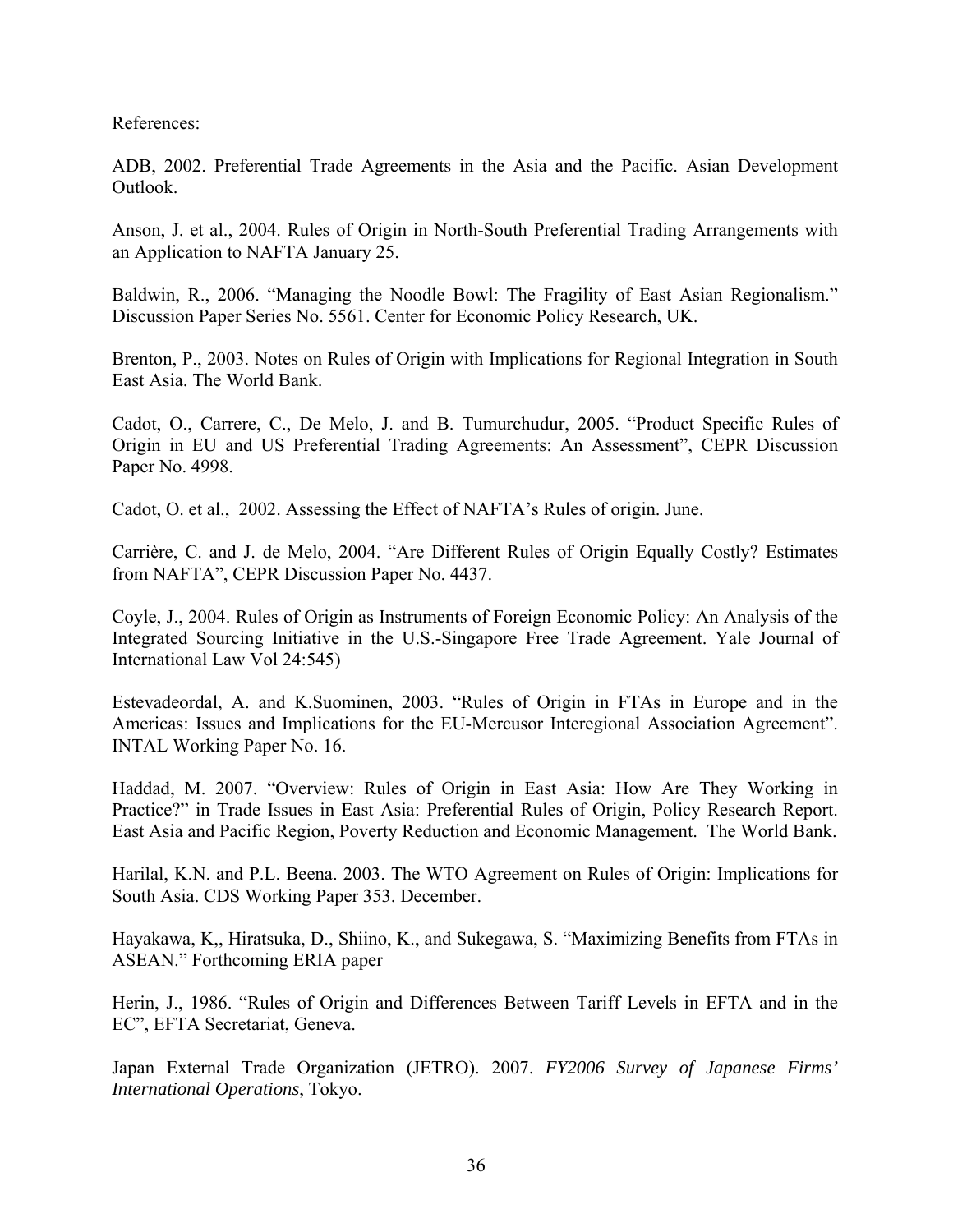JETRO, 2004. "ASEAN's FTAs and Rules of Origin", Japan External Trade Organization Overseas Research Department

Kawai, M. and G. Wignaraja, 2007. "ASEAN+3 or ASEAN+6: Which Way Forward? Paper presented at the Conference on Multilateralising Regionalism, Geneva Switzerland.

Kirk, R., 2007. "Rules of Origin in East Asia" in Trade Issues in East Asia: Preferential Rules of Origin, Policy Research Report. East Asia and Pacific Region, Poverty Reduction and Economic Management. The World Bank.

Krishna, K. and A. Krueger, 1995. Implementing Free Trade Areas: Rules of Origin and Hidden Protection. NBER Working Paper 4983. January.

Krueger, A., 1993. Free Trade Agreements as Protectionist Devices: Rules of Origin. NBER Working Paper 4352. April.

La Nasa, J., 1995. "An Evaluation of the Uses and Importance of Rules of Origin, and the Effectiveness of the Uruguay Round's Agreement on Rules of Origin in Harmonizing and Regulating Them". Jean Monnet Center, NYU School of Law.

Lazaro, D. and E. Medalla, 2006. "Rules of Origin: Evolving Best Practices for RTAs/FTAs". PIDS Discussion Paper Series No. 2006-01. Makati City.

Manchin, M., 2006. "Preference utilization and tariff reduction in EU imports from ACP countries", *World Economy*, forthcoming

Manchin, M. and A. O. Pelkmans-Balaoing, 2007. "Rules of Origin and the Web of East Asian Free Trade Agreements". World Bank Policy Research Working Paper 4273 (July)

Medalla, E. 2008. "Rules of Origin: Regimes in East Asia and Recommendations for Best Practice." Paper submitted as part of the Economic Research Institute for ASEAN and East Asia - Deepening Economic Integration (ERIA-DEI) Project. January.

Medalla, E. and M. Supperramaniam. "Suggested Rules of Origin for EAFTA". \_\_\_\_\_\_\_\_\_\_\_\_\_\_\_\_\_. 2009

Medalla, Erlinda and Josef. T. Yap. 2008. "Policy Issues for the ASEAN Economic Community: The Rules of Origin". Paper submitted to and East Asia (ERIA) project on *Deepening Economic Integration in East Asia – the ASEAN Economic Community and Beyond - that was funded by* the Institute of Developing Economies/Japan External Trade Organization and completed in March.

OECD, 2002. The Relationship between Regional Trade Agreements and Multilateral Trading System: Rules of Origin. TD/TC/WP(2002)33/FINAL. July 19.